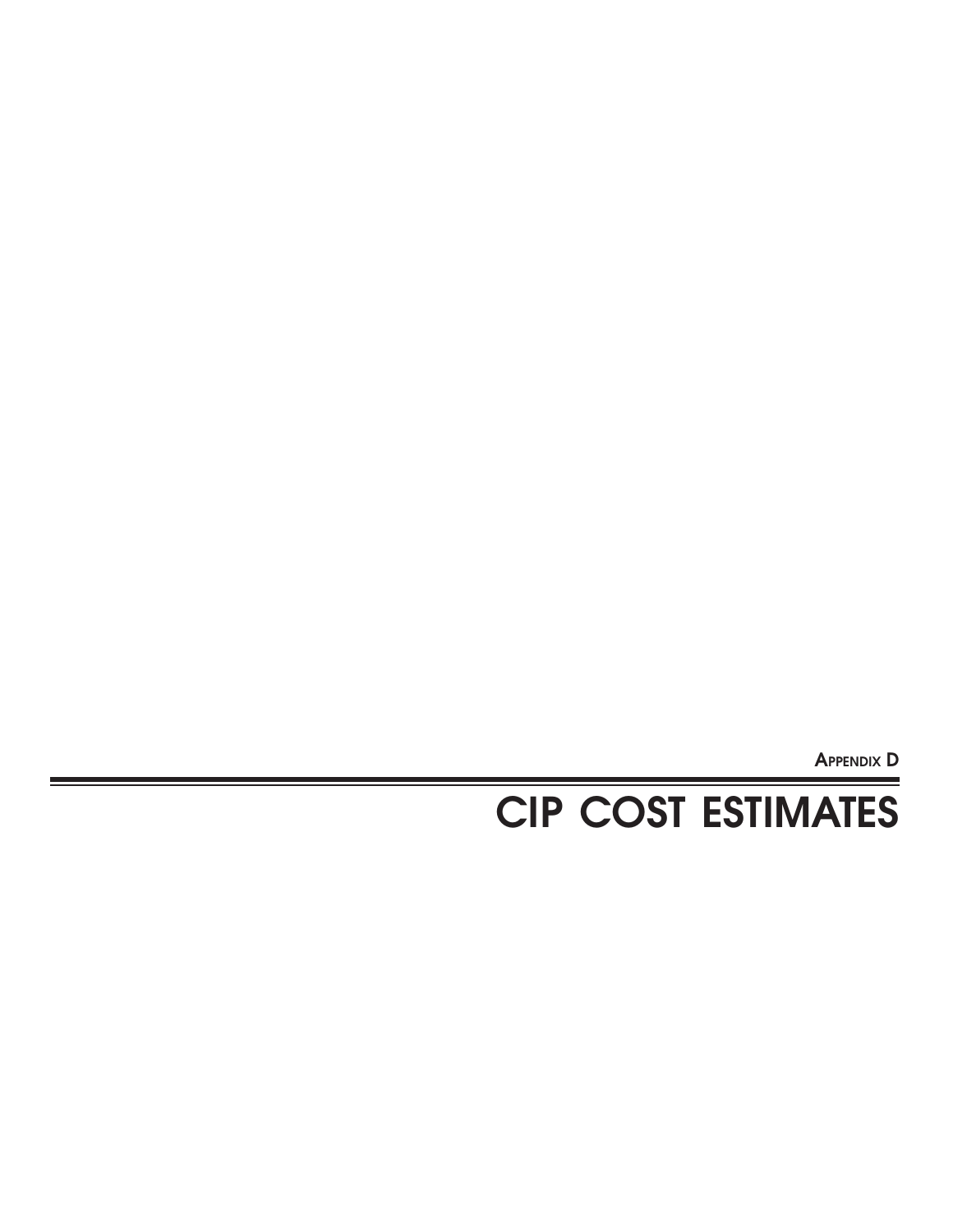### **Cox Field (Paris, TX) CIP Projects Opinion of Probable Construction Costs**

| <b>Item</b> | December 6, 2010                                                                 |      | <b>Estimated</b>        | Estimated                                           |                 |
|-------------|----------------------------------------------------------------------------------|------|-------------------------|-----------------------------------------------------|-----------------|
| No.         | <b>Description</b>                                                               |      | <b>Units Quantities</b> | <b>Unit Price</b>                                   | <b>Subtotal</b> |
|             |                                                                                  |      |                         |                                                     |                 |
|             | Runway 17-35: 2" HMAC Maintenance Overlay (0-5 Years)                            |      |                         |                                                     |                 |
|             | 1.01 2" HMAC Overlay Course                                                      | Ton  | 7,502                   | \$95.00                                             | \$712,690.00    |
| 1.02        | HMAC Overlay Level-Up Course                                                     | Ton  | 788                     | \$95.00                                             | \$74,860.00     |
| 1.03        | Joint or Crack Sealing Filler                                                    | Gal. | 3,334                   | \$25.00                                             | \$83,350.00     |
| 1.04        | <b>Runway Markings</b>                                                           | L.F. | 64,776                  | \$1.00                                              | \$64,776.00     |
| 1.05        | <b>Erosion Control Improvements</b>                                              | L.S. | 1                       | \$20,000.00                                         | \$20,000.00     |
| 1.06        | Runway Light Adjustments                                                         | L.S. | 1                       | \$115,900.00                                        | \$115,900.00    |
| 1.07        | <b>Rock Construction Exit</b>                                                    | EA.  | 1                       | \$1,500.00                                          | \$1,500.00      |
| 1.08        | Storm Water Pollution Prevention Plan (SWP3) Document                            | L.S. | 1                       | \$5,000.00                                          | \$5,000.00      |
| 1.09        | Mobilization, Insurance, Etc.                                                    | L.S. | 1                       | \$132,000.00                                        | \$132,000.00    |
| 1.10        | Barricades and Markings for Pavement Closures and<br><b>Displaced Thresholds</b> | L.S. | 1                       | \$5,000.00                                          | \$5,000.00      |
| 1.11        | <b>Proof Rolling</b>                                                             | Hrs. | 133                     | \$55.00                                             | \$7,334.56      |
| 1.12        | <b>Pavement Marking Obliteration</b>                                             | S.F. | 64,776                  | \$0.25                                              | \$16,194.00     |
| 1.13        | Paving Mat                                                                       | S.Y. | 66,678                  | \$3.00                                              | \$200,033.33    |
| 1.14        | Cold Milling of Asphalt and Concrete Paving (1/2-inch)                           | S.Y. | 1,500                   | \$8.00                                              | \$12,000.00     |
|             |                                                                                  |      |                         | Subtotal                                            | \$1,450,637.89  |
|             |                                                                                  |      |                         | 15% Contingencies                                   | \$217,595.68    |
|             |                                                                                  |      |                         | <b>Construction Costs (Including Contingencies)</b> | \$1,668,233.57  |
|             | Runway 17-35: 2" HMAC Maintenance Overlay (0-5 Years)                            |      |                         |                                                     |                 |
|             |                                                                                  |      |                         | Design Phase Services (Estimated):                  | \$86,770.00     |
|             |                                                                                  |      |                         | Design Phase Surveying (Estimated):                 | \$4,200.00      |
|             |                                                                                  |      |                         | Geotechnical Investigation (Estimated):             | \$3,500.00      |
|             |                                                                                  |      |                         | Construction Phase Services (Estimated):            | \$21,690.00     |
|             |                                                                                  |      |                         | Construction Materials Testing (Estimated):         | \$25,000.00     |
|             | Construction Staking and Grade Verification (Estimated):                         |      |                         |                                                     | \$4,200.00      |
|             |                                                                                  |      |                         | Construction Inspection (Estimated):                | \$38,500.00     |
|             |                                                                                  |      |                         | Construction Costs (Estimated):                     | \$1,668,233.57  |
|             |                                                                                  |      |                         | <b>Total Estimated Project Cost:</b>                | \$1,852,093.57  |
|             | Runway 17-35: Rehabilitation - Seal Coat (5-10 Years)                            |      |                         |                                                     |                 |
|             | 1.01 Joint or Crack Sealing Filler                                               | Gal. | 1,001                   | \$25.00                                             | \$25,025.00     |
|             | 1.02 Refined Coal Tar Emulsion with Additives, Sealcoat                          | S.Y. | 66,678                  | \$1.25                                              | \$83,347.50     |
|             | <b>Surface Treatment</b>                                                         |      |                         |                                                     |                 |
| 1.03        | <b>Runway Markings</b>                                                           | L.F. | 64,776                  | \$1.00                                              | \$64,776.00     |
| 1.04        | Mobilization, Insurance, Etc.                                                    | L.S. | $\mathbf{1}$            | \$18,000.00                                         | \$18,000.00     |
|             |                                                                                  |      |                         | Subtotal                                            | \$191,148.50    |
|             |                                                                                  |      |                         | 15% Contingencies                                   | \$28,672.28     |
|             |                                                                                  |      |                         | <b>Construction Costs (Including Contingencies)</b> | \$219,820.78    |
|             |                                                                                  |      |                         |                                                     |                 |
|             | Runway 17-35: Rehabilitation - Seal Coat (5-10 Years)                            |      |                         |                                                     |                 |
|             |                                                                                  |      |                         | Design Phase Services (Estimated):                  | \$21,120.00     |
|             |                                                                                  |      |                         | Construction Phase Services (Estimated):            | \$5,280.00      |
|             |                                                                                  |      |                         | Construction Inspection (Estimated):                | \$11,000.00     |
|             |                                                                                  |      |                         | Construction Costs (Estimated):                     | \$219,820.78    |
|             |                                                                                  |      |                         | <b>Total Estimated Project Cost:</b>                | \$257,220.78    |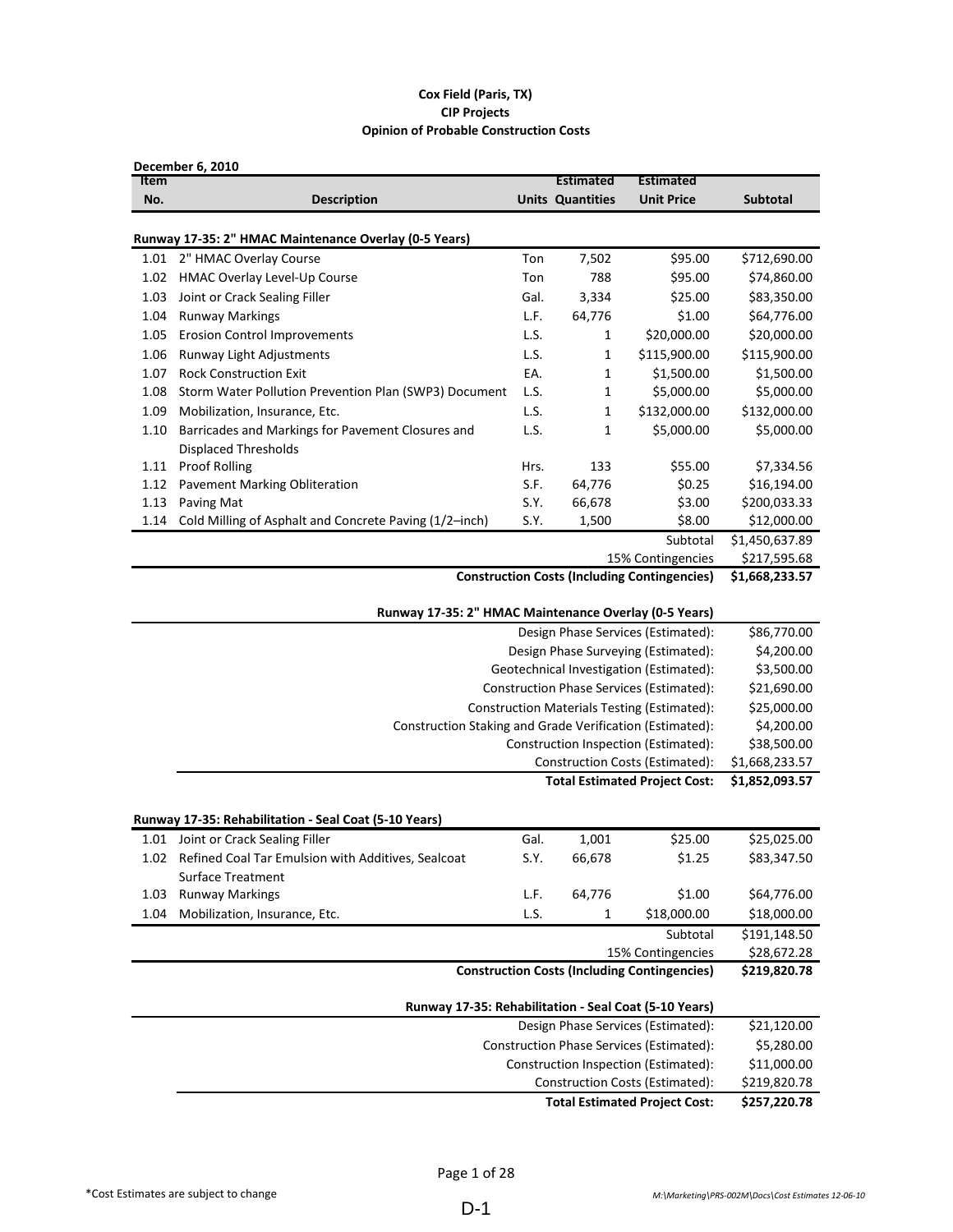| <b>Item</b> |                                                                                                |      | <b>Estimated</b>        | Estimated                                           |                 |
|-------------|------------------------------------------------------------------------------------------------|------|-------------------------|-----------------------------------------------------|-----------------|
| No.         | <b>Description</b>                                                                             |      | <b>Units Quantities</b> | <b>Unit Price</b>                                   | <b>Subtotal</b> |
|             |                                                                                                |      |                         |                                                     |                 |
|             | Runway 17-35: PCC Structural Overlay to Increase Pavement Strength to 60,000 SWL (10-15 Years) |      |                         |                                                     |                 |
| 1.01        | Offsite Material Embankment In Place                                                           | C.Y. | 2,623                   | \$3.00                                              | \$7,869.00      |
| 1.02        | HMAC Overlay Level-Up Course                                                                   | Ton  | 788                     | \$95.00                                             | \$74,860.00     |
| 1.03        | 6" PCC Pavement                                                                                | S.Y. | 66,678                  | \$32.00                                             | \$2,133,696.00  |
| 1.04        | Joint or Crack Sealing Filler                                                                  | Gal. | 1,001                   | \$25.00                                             | \$25,025.00     |
| 1.05        | <b>Runway Markings</b>                                                                         | L.F. | 64,776                  | \$1.00                                              | \$64,776.00     |
| 1.06        | Hydromulch, Seed, Lime, and Fertilizer (Slopes < 5%)                                           | S.Y. | 29,971                  | \$0.60                                              | \$17,982.60     |
| 1.07        | Bonded Fiber Matrix Mulch, Seed, Lime, and Fertilizer (4'                                      | S.Y. | 5,035                   | \$1.20                                              | \$6,042.00      |
|             | Adjacent to Pavement Perimeter)                                                                |      |                         |                                                     |                 |
| 1.08        | <b>Temporary Cool Weather Seeding</b>                                                          | S.Y. | 35,006                  | \$0.35                                              | \$12,252.10     |
| 1.09        | Furnish and Install 4" Topsoil on Disturbed Areas                                              | S.Y. | 35,006                  | \$4.00                                              | \$140,024.00    |
| 1.10        | Runway Light Adjustments                                                                       | L.S. | 1                       | \$5,000.00                                          | \$5,000.00      |
| 1.11        | <b>Temporary Sediment Control Fence</b>                                                        | L.F. | 11,328                  | \$2.00                                              | \$22,656.00     |
| 1.12        | <b>Rock Construction Exit</b>                                                                  | EA.  | 1                       | \$1,500.00                                          | \$1,500.00      |
| 1.13        | Storm Water Pollution Prevention Plan (SWP3) Document                                          | L.S. | 1                       | \$5,000.00                                          | \$5,000.00      |
|             |                                                                                                | L.S. |                         |                                                     |                 |
| 1.14        | Mobilization, Insurance, Etc.                                                                  |      | 1                       | \$253,000.00                                        | \$253,000.00    |
| 1.15        | Barricades and Markings for Pavement Closures and<br><b>Displaced Thresholds</b>               | L.S. | 1                       | \$5,000.00                                          | \$5,000.00      |
|             |                                                                                                |      |                         | Subtotal                                            | \$2,774,682.70  |
|             |                                                                                                |      |                         | 15% Contingencies                                   | \$416,202.41    |
|             |                                                                                                |      |                         | <b>Construction Costs (Including Contingencies)</b> | \$3,190,885.11  |
|             |                                                                                                |      |                         |                                                     |                 |
|             | Runway 17-35: PCC Structural Overlay to Increase Pavement Strength to 60,000 SWL (10-15 Years) |      |                         |                                                     |                 |
|             |                                                                                                |      |                         | Design Phase Services (Estimated):                  | \$153,180.00    |
|             |                                                                                                |      |                         | Design Phase Surveying (Estimated):                 | \$4,200.00      |
|             |                                                                                                |      |                         | Geotechnical Investigation (Estimated):             | \$3,500.00      |
|             |                                                                                                |      |                         | Construction Phase Services (Estimated):            | \$38,300.00     |
|             |                                                                                                |      |                         | Construction Materials Testing (Estimated):         | \$50,000.00     |
|             | Construction Staking and Grade Verification (Estimated):                                       |      |                         |                                                     | \$4,200.00      |
|             |                                                                                                |      |                         | Construction Inspection (Estimated):                | \$38,500.00     |
|             |                                                                                                |      |                         | Construction Costs (Estimated):                     | \$3,190,885.11  |
|             |                                                                                                |      |                         | <b>Total Estimated Project Cost:</b>                | \$3,482,765.11  |
|             |                                                                                                |      |                         |                                                     |                 |
|             | Runway 17-35: Rehabilitation - Joint Seal and Panel Replacements (15-20 Years)                 |      |                         |                                                     |                 |
|             | 1.01 Sawcut, Remove, and Replace Partial Cracked or Damaged                                    | S.Y. | 667                     | \$70.00                                             | \$59,850.00     |
|             | Panels in Existing 12" PCC Pavement                                                            |      |                         |                                                     |                 |
| 1.02        | Sawcut, Remove, and Replace Full Cracked or Damaged                                            | S.Y. | 667                     | \$55.00                                             | \$47,080.00     |
|             | Panels in Existing 12" PCC Pavement                                                            |      |                         |                                                     |                 |
| 1.03        | Joint Replacement in Existing PCC Pavement                                                     | L.F. | 1,801                   | \$1.00                                              | \$1,801.00      |
| 1.04        | Mobilization, Insurance, Etc.                                                                  | L.S. | $\mathbf{1}$            | \$11,000.00                                         | \$11,000.00     |
|             |                                                                                                |      |                         | Subtotal                                            | \$119,731.00    |
|             |                                                                                                |      |                         | 15% Contingencies                                   | \$17,959.65     |
|             |                                                                                                |      |                         | <b>Construction Costs (Including Contingencies)</b> | \$137,690.65    |
|             | Runway 17-35: Rehabilitation - Joint Seal and Panel Replacements (15-20 Years)                 |      |                         |                                                     |                 |
|             |                                                                                                |      |                         | Design Phase Services (Estimated):                  | \$13,250.00     |
|             |                                                                                                |      |                         |                                                     |                 |
|             |                                                                                                |      |                         | Construction Phase Services (Estimated):            | \$3,320.00      |
|             |                                                                                                |      |                         | Construction Materials Testing (Estimated):         | \$3,500.00      |
|             |                                                                                                |      |                         | Construction Inspection (Estimated):                | \$16,500.00     |
|             |                                                                                                |      |                         | Construction Costs (Estimated):                     | \$137,690.65    |
|             |                                                                                                |      |                         | <b>Total Estimated Project Cost:</b>                | \$174,260.65    |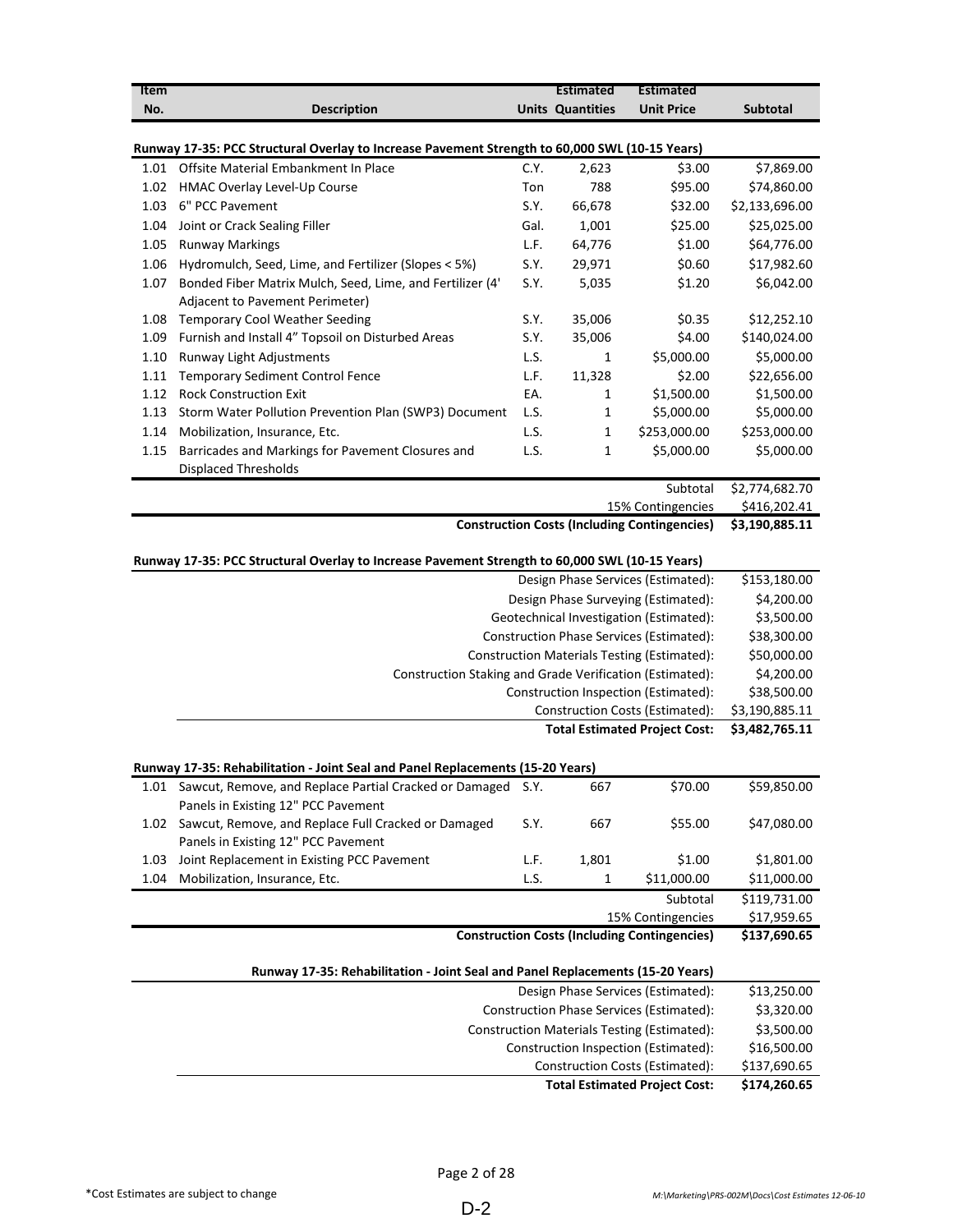| <b>Item</b> |                                                                                              |      | <b>Estimated</b>        | <b>Estimated</b>                                    |              |  |  |
|-------------|----------------------------------------------------------------------------------------------|------|-------------------------|-----------------------------------------------------|--------------|--|--|
| No.         | <b>Description</b>                                                                           |      | <b>Units Quantities</b> | <b>Unit Price</b>                                   | Subtotal     |  |  |
|             | Apron: 2" HMAC Maintenance Overlay (0-5 Years)                                               |      |                         |                                                     |              |  |  |
|             | 1.01 2" HMAC Overlay Course                                                                  | Ton  | 2,823                   | \$95.00                                             | \$268,185.00 |  |  |
| 1.02        | HMAC Overlay Level-Up Course                                                                 | Ton  | 131                     | \$95.00                                             | \$12,445.00  |  |  |
| 1.03        | Joint or Crack Sealing Filler                                                                | Gal. | 1,255                   | \$25.00                                             | \$31,375.00  |  |  |
| 1.04        | <b>Apron Markings</b>                                                                        | L.F. | 12,000                  | \$1.00                                              | \$12,000.00  |  |  |
| 1.05        | Hydromulch, Seed, Lime, and Fertilizer (Slopes < 5%)                                         | S.Y. | 156                     | \$0.60                                              | \$93.60      |  |  |
| 1.06        | Bonded Fiber Matrix Mulch, Seed, Lime, and Fertilizer (4'<br>Adjacent to Pavement Perimeter) | S.Y. | 125                     | \$1.20                                              | \$150.00     |  |  |
| 1.07        | <b>Temporary Cool Weather Seeding</b>                                                        | S.Y. | 280                     | \$0.35                                              | \$98.00      |  |  |
| 1.08        | Furnish and Install 4" Topsoil on Disturbed Areas                                            | S.Y. | 280                     | \$4.00                                              | \$1,120.00   |  |  |
| 1.09        | <b>Temporary Sediment Control Fence</b>                                                      | L.F. | 300                     | \$2.00                                              | \$600.00     |  |  |
| 1.10        | <b>Rock Construction Exit</b>                                                                | EA.  | 1                       | \$1,500.00                                          | \$1,500.00   |  |  |
| 1.11        | Storm Water Pollution Prevention Plan (SWP3) Document                                        | L.S. | 1                       | \$5,000.00                                          | \$5,000.00   |  |  |
| 1.12        | Mobilization, Insurance, Etc.                                                                | L.S. | 1                       | \$43,000.00                                         | \$43,000.00  |  |  |
| 1.13        | Barricades and Markings for Pavement Closures and<br>Displaced Thresholds                    | L.S. | 1                       | \$2,500.00                                          | \$2,500.00   |  |  |
| 1.14        | <b>Proof Rolling</b>                                                                         | Hrs. | 50                      | \$55.00                                             | \$2,760.12   |  |  |
| 1.15        | <b>Pavement Marking Obliteration</b>                                                         | S.F. | 12,000                  | \$0.25                                              | \$3,000.00   |  |  |
| 1.16        | Paving Mat                                                                                   | S.Y. | 25,092                  | \$3.00                                              | \$75,275.95  |  |  |
| 1.17        | Cold Milling of Asphalt and Concrete Paving (1/2-inch)                                       | S.Y. | 1,702                   | \$8.00                                              | \$13,619.76  |  |  |
|             |                                                                                              |      |                         | Subtotal                                            | \$472,722.42 |  |  |
|             |                                                                                              |      |                         | 15% Contingencies                                   | \$70,908.36  |  |  |
|             |                                                                                              |      |                         | <b>Construction Costs (Including Contingencies)</b> | \$543,630.79 |  |  |
|             | Apron: 2" HMAC Maintenance Overlay (0-5 Years)                                               |      |                         |                                                     |              |  |  |
|             |                                                                                              |      |                         | Design Phase Services (Estimated):                  | \$37,000.00  |  |  |
|             |                                                                                              |      |                         | Design Phase Surveying (Estimated):                 | \$1,500.00   |  |  |
|             |                                                                                              |      |                         | Geotechnical Investigation (Estimated):             | \$3,500.00   |  |  |
|             |                                                                                              |      |                         | Construction Phase Services (Estimated):            | \$9,250.00   |  |  |
|             |                                                                                              |      |                         | Construction Materials Testing (Estimated):         | \$18,000.00  |  |  |
|             | Construction Staking and Grade Verification (Estimated):                                     |      |                         |                                                     | \$1,500.00   |  |  |
|             |                                                                                              |      |                         | Construction Inspection (Estimated):                | \$38,500.00  |  |  |
|             |                                                                                              |      |                         | Construction Costs (Estimated):                     | \$543,630.79 |  |  |
|             |                                                                                              |      |                         | <b>Total Estimated Project Cost:</b>                | \$652,880.79 |  |  |
|             | Apron: Rehabilitation - Seal Coat (5-10 Years)                                               |      |                         |                                                     |              |  |  |
| 1.01        | Joint or Crack Sealing Filler                                                                | Gal. | 377                     | \$25.00                                             | \$9,425.00   |  |  |
| 1.02        | Refined Coal Tar Emulsion with Additives, Sealcoat<br><b>Surface Treatment</b>               | S.Y. | 25,092                  | \$1.25                                              | \$31,365.00  |  |  |
| 1.03        | <b>Apron Markings</b>                                                                        | L.F. | 12,000                  | \$1.00                                              | \$12,000.00  |  |  |
| 1.04        | Mobilization, Insurance, Etc.                                                                | L.S. | 1                       | \$5,000.00                                          | \$5,000.00   |  |  |
|             |                                                                                              |      |                         | Subtotal                                            | \$57,790.00  |  |  |
|             |                                                                                              |      |                         | 15% Contingencies                                   | \$8,668.50   |  |  |
|             |                                                                                              |      |                         | <b>Construction Costs (Including Contingencies)</b> | \$66,458.50  |  |  |
|             |                                                                                              |      |                         | Apron: Rehabilitation - Seal Coat (5-10 Years)      |              |  |  |
|             |                                                                                              |      |                         | Design Phase Services (Estimated):                  | \$7,990.00   |  |  |
|             |                                                                                              |      |                         | Construction Phase Services (Estimated):            | \$2,000.00   |  |  |
|             |                                                                                              |      |                         | Construction Inspection (Estimated):                | \$11,000.00  |  |  |
|             |                                                                                              |      |                         | Construction Costs (Estimated):                     | \$66,458.50  |  |  |
|             | <b>Total Estimated Project Cost:</b>                                                         |      |                         |                                                     |              |  |  |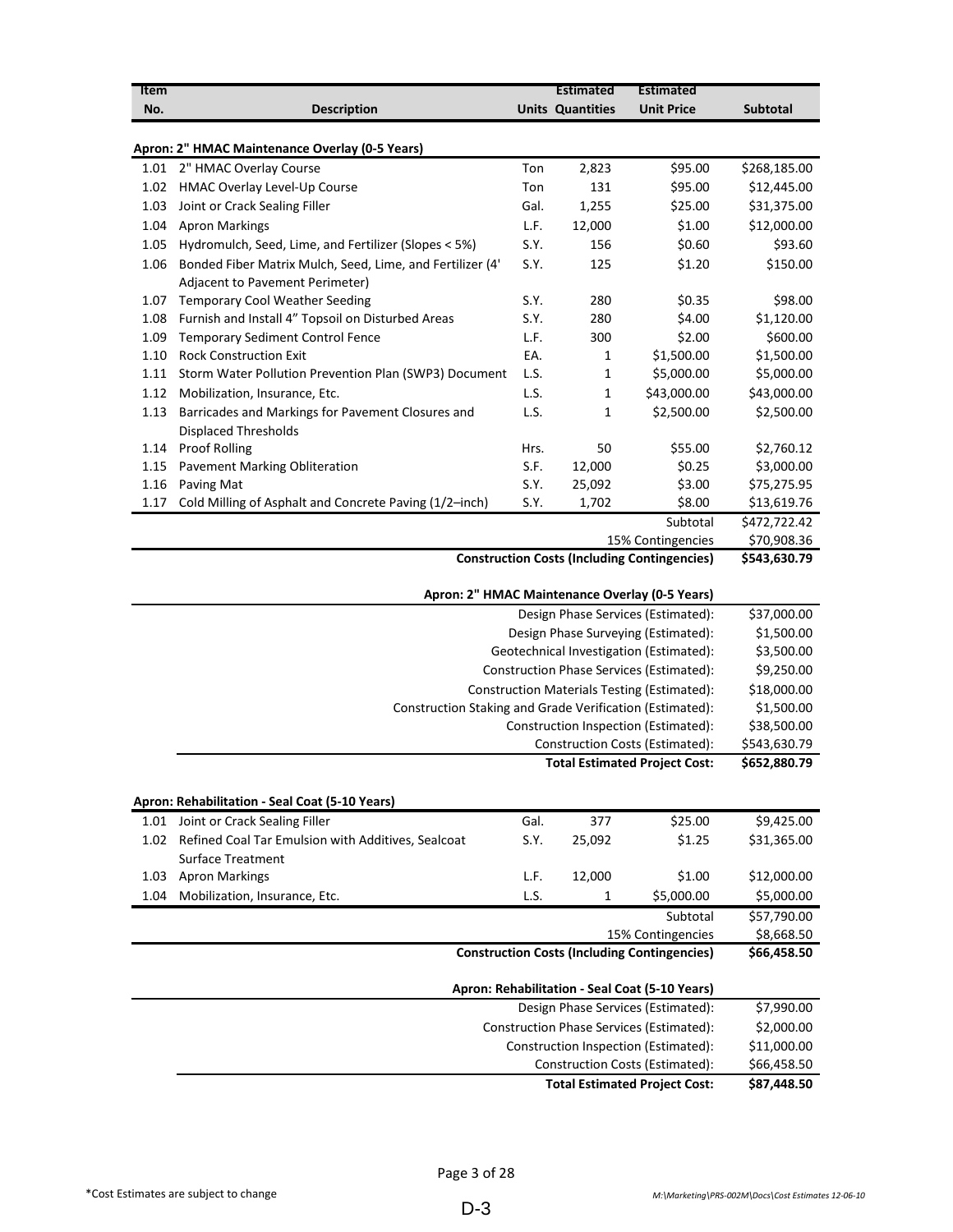| Item                               |                                                                                                         |      | <b>Estimated</b>        | <b>Estimated</b>                                    |                 |  |
|------------------------------------|---------------------------------------------------------------------------------------------------------|------|-------------------------|-----------------------------------------------------|-----------------|--|
| No.                                | <b>Description</b>                                                                                      |      | <b>Units Quantities</b> | <b>Unit Price</b>                                   | <b>Subtotal</b> |  |
|                                    |                                                                                                         |      |                         |                                                     |                 |  |
|                                    | Apron: Rehabilitation - Reconstruction (10-15 Years)                                                    |      |                         |                                                     |                 |  |
| 1.01                               | <b>Concrete Pavement Removal</b>                                                                        | S.Y. | 25,092                  | \$6.00                                              | \$150,552.00    |  |
| 1.02                               | <b>Unclassified Excavation</b>                                                                          | C.Y. | 2,091                   | \$4.00                                              | \$8,364.00      |  |
| 1.03                               | Undercut and Replace Unsuitable Subgrade Material with<br>Suitable Material as Directed by the Engineer | C.Y. | 7                       | \$20.00                                             | \$140.00        |  |
|                                    | 1.04 6" Lime Stabilized Subgrade                                                                        | S.Y. | 25,248                  | \$6.00                                              | \$151,488.00    |  |
| 1.05                               | Hydrated Lime for Lime Stabilized Subgrade (6%)                                                         | Ton  | 382                     | \$170.00                                            | \$64,940.00     |  |
| 1.06                               | 9" PCC Pavement                                                                                         | S.Y. | 25,092                  | \$36.50                                             | \$915,858.00    |  |
| 1.07                               | Yellow Taxiway Markings (Reflective)                                                                    | S.F. | 3,000                   | \$1.00                                              | \$3,000.00      |  |
| 1.08                               | Drainage Improvements                                                                                   | L.S. | 1                       | \$25,000.00                                         | \$25,000.00     |  |
| 1.09                               | Hydromulch, Seed, Lime, and Fertilizer (Slopes < 5%)                                                    | S.Y. | 101                     | \$0.60                                              | \$60.60         |  |
| 1.10                               | Bonded Fiber Matrix Mulch, Seed, Lime, and Fertilizer (4'<br>Adjacent to Pavement Perimeter)            | S.Y. | 125                     | \$1.20                                              | \$150.00        |  |
|                                    | 1.11 Temporary Cool Weather Seeding                                                                     | S.Y. | 280                     | \$0.35                                              | \$98.00         |  |
| 1.12                               | Strip and Stockpile Topsoil from Disturbed Areas                                                        | S.Y. | 280                     | \$3.00                                              | \$840.00        |  |
| 1.13                               | Furnish and Install 4" Topsoil on Disturbed Areas                                                       | S.Y. | 280                     | \$4.00                                              | \$1,120.00      |  |
| 1.14                               | Taxiway Light and Sign Adjustments                                                                      | L.S. | 1                       | \$5,000.00                                          | \$5,000.00      |  |
| 1.15                               | <b>Temporary Sediment Control Fence</b>                                                                 | L.F. | 300                     | \$2.00                                              | \$600.00        |  |
| 1.16                               | <b>Rock Construction Exit</b>                                                                           | EA.  | 1                       | \$1,500.00                                          | \$1,500.00      |  |
| 1.17                               | Mobilization, Insurance, Etc.                                                                           | L.S. | $\mathbf{1}$            | \$138,000.00                                        | \$138,000.00    |  |
| 1.18                               | Barricades and Markings for Pavement Closures and                                                       | L.S. | $\mathbf{1}$            | \$5,000.00                                          | \$5,000.00      |  |
|                                    | <b>Displaced Thresholds</b>                                                                             |      |                         |                                                     |                 |  |
| 1.19                               | <b>Proof Rolling</b>                                                                                    | Hrs. | 51                      | \$55.00                                             | \$2,805.00      |  |
| 1.20                               | Remove and Replace Unsuitable Subgrade with                                                             | C.Y. | 421                     | \$80.00                                             | \$33,680.00     |  |
|                                    | Foundation Material as Directed by the Engineer                                                         |      |                         |                                                     |                 |  |
|                                    |                                                                                                         |      |                         | Subtotal                                            | \$1,508,195.60  |  |
|                                    |                                                                                                         |      |                         | 15% Contingencies                                   | \$226,229.34    |  |
|                                    |                                                                                                         |      |                         | <b>Construction Costs (Including Contingencies)</b> | \$1,734,424.94  |  |
|                                    | Apron: Rehabilitation - Reconstruction (10-15 Years)                                                    |      |                         |                                                     |                 |  |
| Design Phase Services (Estimated): |                                                                                                         |      |                         |                                                     |                 |  |
|                                    |                                                                                                         |      |                         | Design Phase Surveying (Estimated):                 | \$2,800.00      |  |
|                                    |                                                                                                         |      |                         | Geotechnical Investigation (Estimated):             | \$3,200.00      |  |
|                                    |                                                                                                         |      |                         | Construction Phase Services (Estimated):            | \$20,830.00     |  |
|                                    |                                                                                                         |      |                         | <b>Construction Materials Testing (Estimated):</b>  | \$30,000.00     |  |
|                                    | Construction Staking and Grade Verification (Estimated):                                                |      |                         |                                                     | \$2,800.00      |  |
|                                    |                                                                                                         |      |                         | Construction Inspection (Estimated):                | \$38,500.00     |  |
|                                    |                                                                                                         |      |                         | <b>Construction Costs (Estimated):</b>              | \$1,734,424.94  |  |

**Total Estimated Project Cost: \$1,915,824.94**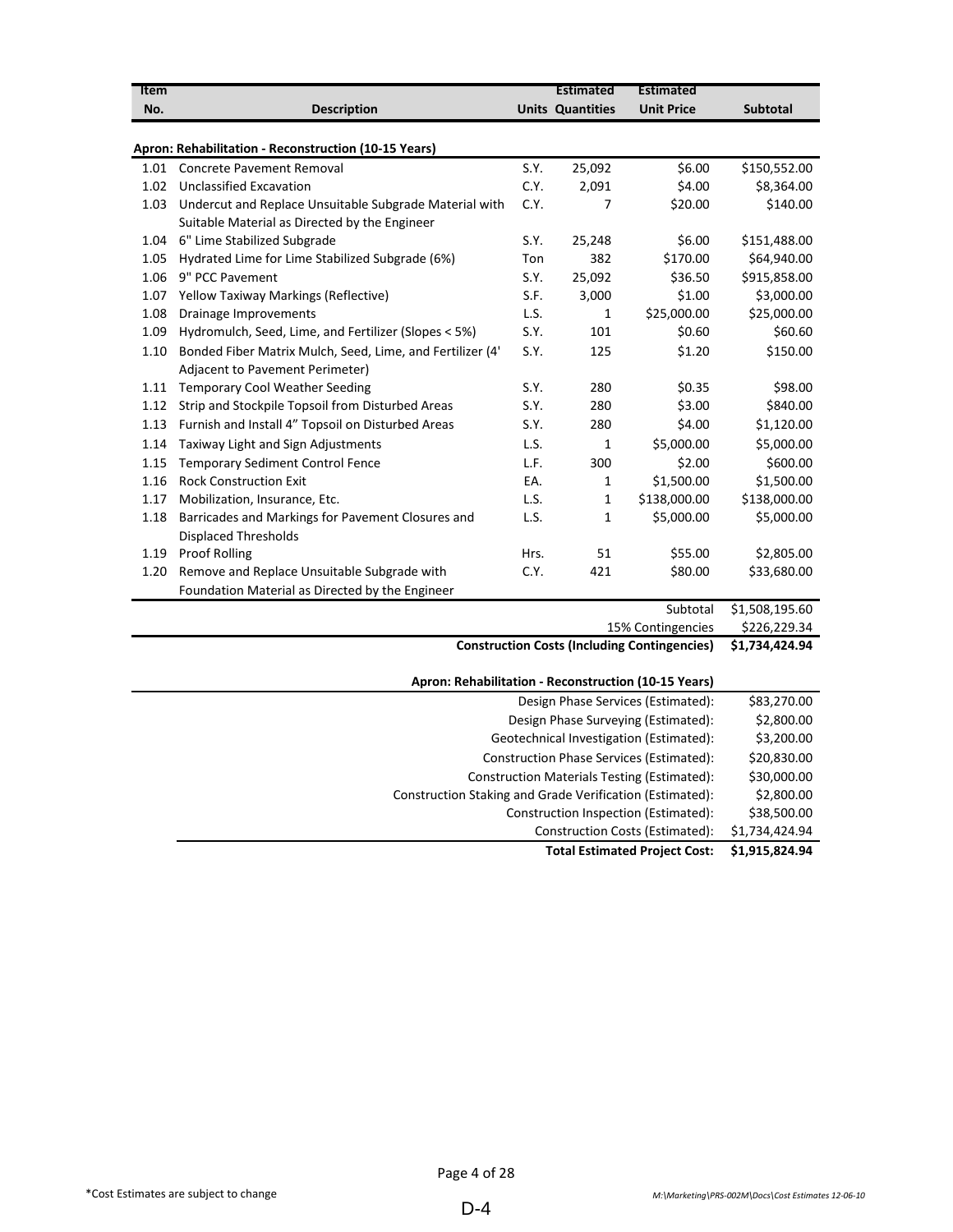| Item |                                                                         |      | <b>Estimated</b>        | <b>Estimated</b>                                    |                             |  |  |
|------|-------------------------------------------------------------------------|------|-------------------------|-----------------------------------------------------|-----------------------------|--|--|
| No.  | <b>Description</b>                                                      |      | <b>Units Quantities</b> | <b>Unit Price</b>                                   | <b>Subtotal</b>             |  |  |
|      |                                                                         |      |                         |                                                     |                             |  |  |
|      | Apron: Rehabilitation - Joint Seal and Panel Replacements (15-20 Years) |      |                         |                                                     |                             |  |  |
|      | 1.01 Sawcut, Remove, and Replace Partial Cracked or Damaged             | S.Y. | 126                     | \$70.00                                             | \$59,850.00                 |  |  |
|      | Panels in Existing 12" PCC Pavement                                     |      |                         |                                                     |                             |  |  |
| 1.02 | Sawcut, Remove, and Replace Full Cracked or Damaged                     | S.Y. | 126                     | \$55.00                                             | \$47,080.00                 |  |  |
|      | Panels in Existing 12" PCC Pavement                                     |      |                         |                                                     |                             |  |  |
| 1.03 | Joint Replacement in Existing PCC Pavement                              | L.F. | 377                     | \$1.00                                              | \$377.00                    |  |  |
| 1.04 | Mobilization, Insurance, Etc.                                           | L.S. | 1                       | \$11,000.00                                         | \$11,000.00                 |  |  |
|      |                                                                         |      |                         | Subtotal                                            | \$118,307.00<br>\$17,746.05 |  |  |
|      |                                                                         |      |                         | 15% Contingencies                                   | \$136,053.05                |  |  |
|      | <b>Construction Costs (Including Contingencies)</b>                     |      |                         |                                                     |                             |  |  |
|      | Apron: Rehabilitation - Joint Seal and Panel Replacements (15-20 Years) |      |                         |                                                     |                             |  |  |
|      |                                                                         |      |                         | Design Phase Services (Estimated):                  | \$10,910.00                 |  |  |
|      |                                                                         |      |                         | Design Phase Surveying (Estimated):                 | \$1,500.00                  |  |  |
|      |                                                                         |      |                         | Geotechnical Investigation (Estimated):             | \$3,500.00                  |  |  |
|      |                                                                         |      |                         | Construction Phase Services (Estimated):            | \$2,730.00                  |  |  |
|      |                                                                         |      |                         | Construction Materials Testing (Estimated):         | \$3,500.00                  |  |  |
|      | Construction Staking and Grade Verification (Estimated):                |      |                         |                                                     | \$1,500.00                  |  |  |
|      |                                                                         |      |                         | Construction Inspection (Estimated):                | \$16,500.00                 |  |  |
|      |                                                                         |      |                         | Construction Costs (Estimated):                     | \$136,053.05                |  |  |
|      |                                                                         |      |                         | <b>Total Estimated Project Cost:</b>                | \$176,193.05                |  |  |
|      | Hangar Access Taxiway: Rehabilitation - Seal Coat (0-5 Years)           |      |                         |                                                     |                             |  |  |
|      | 1.01 HMAC Base Course for Full Depth Pavement Repair                    | Ton  | 602                     | \$95.00                                             | \$57,190.00                 |  |  |
| 1.02 | Bituminous Prime Coat (Full Depth Pavement Repair)                      | Gal. | 313                     | \$3.00                                              | \$939.00                    |  |  |
| 1.03 | Joint or Crack Sealing Filler                                           | Gal. | 268                     | \$25.00                                             | \$6,700.00                  |  |  |
| 1.04 | <b>Taxiway Markings</b>                                                 | L.F. | 1,500                   | \$1.00                                              | \$1,500.00                  |  |  |
| 1.05 | Refined Coal Tar Emulsion with Additives, Sealcoat                      | S.Y. | 17,830                  | \$1.25                                              | \$22,287.50                 |  |  |
|      | <b>Surface Treatment</b>                                                |      |                         |                                                     |                             |  |  |
|      | 1.06 Mobilization, Insurance, Etc.                                      | L.S. | 1                       | \$9,000.00                                          | \$9,000.00                  |  |  |
|      |                                                                         |      |                         | Subtotal                                            | \$97,616.50                 |  |  |
|      |                                                                         |      |                         | 15% Contingencies                                   | \$14,642.48                 |  |  |
|      |                                                                         |      |                         | <b>Construction Costs (Including Contingencies)</b> | \$112,258.98                |  |  |
|      | Hangar Access Taxiway: Rehabilitation - Seal Coat (0-5 Years)           |      |                         |                                                     |                             |  |  |
|      |                                                                         |      |                         | Design Phase Services (Estimated):                  | \$9,910.00                  |  |  |
|      |                                                                         |      |                         | Design Phase Surveying (Estimated):                 | \$2,800.00                  |  |  |
|      |                                                                         |      |                         | Geotechnical Investigation (Estimated):             | \$3,500.00                  |  |  |
|      |                                                                         |      |                         | Construction Phase Services (Estimated):            | \$2,480.00                  |  |  |
|      |                                                                         |      |                         | Construction Materials Testing (Estimated):         | \$12,000.00                 |  |  |
|      | Construction Staking and Grade Verification (Estimated):                |      |                         |                                                     | \$2,800.00                  |  |  |
|      |                                                                         |      |                         | Construction Inspection (Estimated):                | \$27,500.00                 |  |  |
|      |                                                                         |      |                         | <b>Construction Costs (Estimated):</b>              | \$112,258.98                |  |  |
|      |                                                                         |      |                         | <b>Total Estimated Project Cost:</b>                | \$173,248.98                |  |  |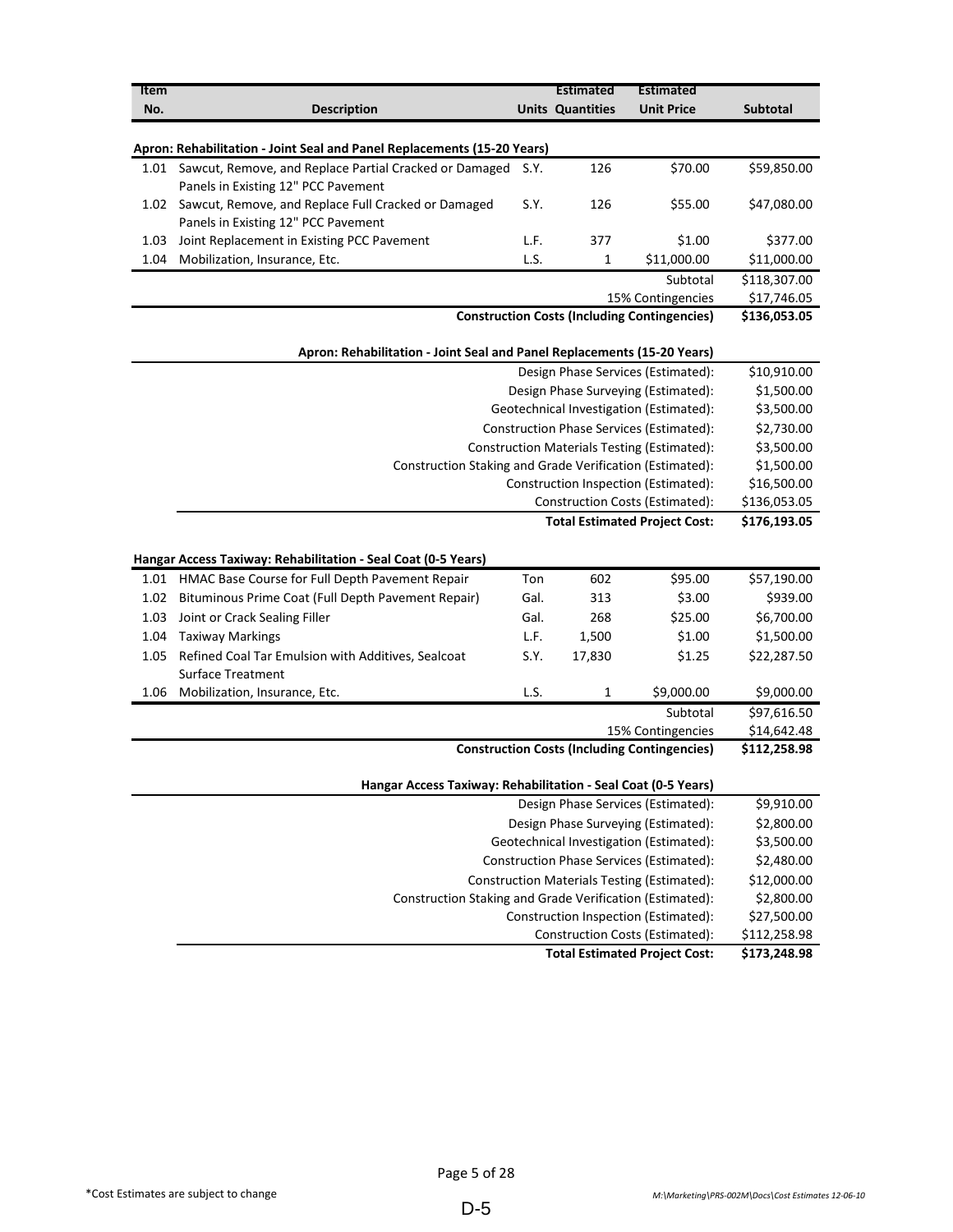| <b>Units Quantities</b><br><b>Unit Price</b><br>No.<br><b>Description</b><br>Subtotal<br><b>Hangar Access Taxiway: Rehabilitation - Seal Coat (5-10 Years)</b><br>HMAC Base Course for Full Depth Pavement Repair<br>602<br>\$95.00<br>\$57,190.00<br>1.01<br>Ton<br>\$939.00<br>Bituminous Prime Coat (Full Depth Pavement Repair)<br>Gal.<br>313<br>\$3.00<br>1.02<br>\$25.00<br>\$6,700.00<br>1.03<br>Joint or Crack Sealing Filler<br>Gal.<br>268<br>L.F.<br>\$1.00<br>\$1,500.00<br>1.04<br><b>Taxiway Markings</b><br>1,500<br>S.Y.<br>Refined Coal Tar Emulsion with Additives, Sealcoat<br>17,830<br>\$1.25<br>\$22,287.50<br>1.05<br><b>Surface Treatment</b><br>L.S.<br>\$9,000.00<br>Mobilization, Insurance, Etc.<br>1<br>\$9,000.00<br>1.06<br>\$97,616.50<br>Subtotal<br>\$14,642.48<br>15% Contingencies<br><b>Construction Costs (Including Contingencies)</b><br>\$112,258.98<br>Hangar Access Taxiway: Rehabilitation - Seal Coat (5-10 Years)<br>\$9,910.00<br>Design Phase Services (Estimated):<br>Design Phase Surveying (Estimated):<br>\$2,800.00<br>Geotechnical Investigation (Estimated):<br>\$3,500.00<br><b>Construction Phase Services (Estimated):</b><br>\$2,480.00<br>Construction Materials Testing (Estimated):<br>\$12,000.00<br>\$2,800.00<br>Construction Staking and Grade Verification (Estimated):<br>Construction Inspection (Estimated):<br>\$27,500.00<br>Construction Costs (Estimated):<br>\$112,258.98<br><b>Total Estimated Project Cost:</b><br>\$173,248.98<br>Hangar Access Taxiway: 2" HMAC Maintenance Overlay (10-15 Years)<br>2" HMAC Overlay Course<br>Ton<br>2,006<br>\$95.00<br>\$190,570.00<br>1.01<br>602<br>\$95.00<br>\$57,190.00<br>HMAC Base Course for Full Depth Pavement Repair<br>Ton<br>1.02<br><b>Bituminous Prime Coat</b><br>\$3.00<br>\$16,047.00<br>1.03<br>Gal.<br>5,349<br>\$3.00<br>\$804.00<br>Bituminous Prime Coat (Full Depth Pavement Repair)<br>Gal.<br>268<br>1.04<br>\$25.00<br>\$11,150.00<br>Joint or Crack Sealing Filler<br>Gal.<br>446<br>1.05<br>\$1.00<br>\$4,500.00<br>1.06<br><b>Taxiway Markings</b><br>L.F.<br>4,500<br>500<br>\$2.00<br>\$1,000.00<br>1.07<br><b>Temporary Sediment Control Fence</b><br>L.F.<br><b>Rock Construction Exit</b><br>\$1,500.00<br>\$1,500.00<br>1.08<br>EA.<br>1<br>Storm Water Pollution Prevention Plan (SWP3) Document<br>L.S.<br>\$5,000.00<br>1<br>\$5,000.00<br>1.09<br>Mobilization, Insurance, Etc.<br>L.S.<br>\$36,000.00<br>\$36,000.00<br>1.10<br>1<br>1.11 Cold Milling Asphalt Pavement<br>S.Y.<br>17,830<br>\$4.00<br>\$71,320.00<br>\$395,081.00<br>Subtotal<br>\$59,262.15<br>15% Contingencies<br><b>Construction Costs (Including Contingencies)</b><br>\$454,343.15<br>Hangar Access Taxiway: 2" HMAC Maintenance Overlay (10-15 Years)<br>Design Phase Services (Estimated):<br>\$29,110.00<br>\$3,500.00<br>Design Phase Surveying (Estimated):<br>\$3,500.00<br>Geotechnical Investigation (Estimated):<br>\$7,280.00<br><b>Construction Phase Services (Estimated):</b><br>\$12,000.00<br>Construction Materials Testing (Estimated):<br>\$3,500.00<br>Construction Staking and Grade Verification (Estimated):<br>\$33,000.00<br>Construction Inspection (Estimated):<br>Construction Costs (Estimated):<br>\$454,343.15<br><b>Total Estimated Project Cost:</b> | Item |  | <b>Estimated</b> | <b>Estimated</b> |              |
|-------------------------------------------------------------------------------------------------------------------------------------------------------------------------------------------------------------------------------------------------------------------------------------------------------------------------------------------------------------------------------------------------------------------------------------------------------------------------------------------------------------------------------------------------------------------------------------------------------------------------------------------------------------------------------------------------------------------------------------------------------------------------------------------------------------------------------------------------------------------------------------------------------------------------------------------------------------------------------------------------------------------------------------------------------------------------------------------------------------------------------------------------------------------------------------------------------------------------------------------------------------------------------------------------------------------------------------------------------------------------------------------------------------------------------------------------------------------------------------------------------------------------------------------------------------------------------------------------------------------------------------------------------------------------------------------------------------------------------------------------------------------------------------------------------------------------------------------------------------------------------------------------------------------------------------------------------------------------------------------------------------------------------------------------------------------------------------------------------------------------------------------------------------------------------------------------------------------------------------------------------------------------------------------------------------------------------------------------------------------------------------------------------------------------------------------------------------------------------------------------------------------------------------------------------------------------------------------------------------------------------------------------------------------------------------------------------------------------------------------------------------------------------------------------------------------------------------------------------------------------------------------------------------------------------------------------------------------------------------------------------------------------------------------------------------------------------------------------------------------------------------------------------------------------------------------------------------------------------------------------------------------------------------------------------------------------|------|--|------------------|------------------|--------------|
|                                                                                                                                                                                                                                                                                                                                                                                                                                                                                                                                                                                                                                                                                                                                                                                                                                                                                                                                                                                                                                                                                                                                                                                                                                                                                                                                                                                                                                                                                                                                                                                                                                                                                                                                                                                                                                                                                                                                                                                                                                                                                                                                                                                                                                                                                                                                                                                                                                                                                                                                                                                                                                                                                                                                                                                                                                                                                                                                                                                                                                                                                                                                                                                                                                                                                                                         |      |  |                  |                  |              |
|                                                                                                                                                                                                                                                                                                                                                                                                                                                                                                                                                                                                                                                                                                                                                                                                                                                                                                                                                                                                                                                                                                                                                                                                                                                                                                                                                                                                                                                                                                                                                                                                                                                                                                                                                                                                                                                                                                                                                                                                                                                                                                                                                                                                                                                                                                                                                                                                                                                                                                                                                                                                                                                                                                                                                                                                                                                                                                                                                                                                                                                                                                                                                                                                                                                                                                                         |      |  |                  |                  |              |
|                                                                                                                                                                                                                                                                                                                                                                                                                                                                                                                                                                                                                                                                                                                                                                                                                                                                                                                                                                                                                                                                                                                                                                                                                                                                                                                                                                                                                                                                                                                                                                                                                                                                                                                                                                                                                                                                                                                                                                                                                                                                                                                                                                                                                                                                                                                                                                                                                                                                                                                                                                                                                                                                                                                                                                                                                                                                                                                                                                                                                                                                                                                                                                                                                                                                                                                         |      |  |                  |                  |              |
|                                                                                                                                                                                                                                                                                                                                                                                                                                                                                                                                                                                                                                                                                                                                                                                                                                                                                                                                                                                                                                                                                                                                                                                                                                                                                                                                                                                                                                                                                                                                                                                                                                                                                                                                                                                                                                                                                                                                                                                                                                                                                                                                                                                                                                                                                                                                                                                                                                                                                                                                                                                                                                                                                                                                                                                                                                                                                                                                                                                                                                                                                                                                                                                                                                                                                                                         |      |  |                  |                  |              |
|                                                                                                                                                                                                                                                                                                                                                                                                                                                                                                                                                                                                                                                                                                                                                                                                                                                                                                                                                                                                                                                                                                                                                                                                                                                                                                                                                                                                                                                                                                                                                                                                                                                                                                                                                                                                                                                                                                                                                                                                                                                                                                                                                                                                                                                                                                                                                                                                                                                                                                                                                                                                                                                                                                                                                                                                                                                                                                                                                                                                                                                                                                                                                                                                                                                                                                                         |      |  |                  |                  |              |
|                                                                                                                                                                                                                                                                                                                                                                                                                                                                                                                                                                                                                                                                                                                                                                                                                                                                                                                                                                                                                                                                                                                                                                                                                                                                                                                                                                                                                                                                                                                                                                                                                                                                                                                                                                                                                                                                                                                                                                                                                                                                                                                                                                                                                                                                                                                                                                                                                                                                                                                                                                                                                                                                                                                                                                                                                                                                                                                                                                                                                                                                                                                                                                                                                                                                                                                         |      |  |                  |                  |              |
|                                                                                                                                                                                                                                                                                                                                                                                                                                                                                                                                                                                                                                                                                                                                                                                                                                                                                                                                                                                                                                                                                                                                                                                                                                                                                                                                                                                                                                                                                                                                                                                                                                                                                                                                                                                                                                                                                                                                                                                                                                                                                                                                                                                                                                                                                                                                                                                                                                                                                                                                                                                                                                                                                                                                                                                                                                                                                                                                                                                                                                                                                                                                                                                                                                                                                                                         |      |  |                  |                  |              |
|                                                                                                                                                                                                                                                                                                                                                                                                                                                                                                                                                                                                                                                                                                                                                                                                                                                                                                                                                                                                                                                                                                                                                                                                                                                                                                                                                                                                                                                                                                                                                                                                                                                                                                                                                                                                                                                                                                                                                                                                                                                                                                                                                                                                                                                                                                                                                                                                                                                                                                                                                                                                                                                                                                                                                                                                                                                                                                                                                                                                                                                                                                                                                                                                                                                                                                                         |      |  |                  |                  |              |
|                                                                                                                                                                                                                                                                                                                                                                                                                                                                                                                                                                                                                                                                                                                                                                                                                                                                                                                                                                                                                                                                                                                                                                                                                                                                                                                                                                                                                                                                                                                                                                                                                                                                                                                                                                                                                                                                                                                                                                                                                                                                                                                                                                                                                                                                                                                                                                                                                                                                                                                                                                                                                                                                                                                                                                                                                                                                                                                                                                                                                                                                                                                                                                                                                                                                                                                         |      |  |                  |                  |              |
|                                                                                                                                                                                                                                                                                                                                                                                                                                                                                                                                                                                                                                                                                                                                                                                                                                                                                                                                                                                                                                                                                                                                                                                                                                                                                                                                                                                                                                                                                                                                                                                                                                                                                                                                                                                                                                                                                                                                                                                                                                                                                                                                                                                                                                                                                                                                                                                                                                                                                                                                                                                                                                                                                                                                                                                                                                                                                                                                                                                                                                                                                                                                                                                                                                                                                                                         |      |  |                  |                  |              |
|                                                                                                                                                                                                                                                                                                                                                                                                                                                                                                                                                                                                                                                                                                                                                                                                                                                                                                                                                                                                                                                                                                                                                                                                                                                                                                                                                                                                                                                                                                                                                                                                                                                                                                                                                                                                                                                                                                                                                                                                                                                                                                                                                                                                                                                                                                                                                                                                                                                                                                                                                                                                                                                                                                                                                                                                                                                                                                                                                                                                                                                                                                                                                                                                                                                                                                                         |      |  |                  |                  |              |
|                                                                                                                                                                                                                                                                                                                                                                                                                                                                                                                                                                                                                                                                                                                                                                                                                                                                                                                                                                                                                                                                                                                                                                                                                                                                                                                                                                                                                                                                                                                                                                                                                                                                                                                                                                                                                                                                                                                                                                                                                                                                                                                                                                                                                                                                                                                                                                                                                                                                                                                                                                                                                                                                                                                                                                                                                                                                                                                                                                                                                                                                                                                                                                                                                                                                                                                         |      |  |                  |                  |              |
|                                                                                                                                                                                                                                                                                                                                                                                                                                                                                                                                                                                                                                                                                                                                                                                                                                                                                                                                                                                                                                                                                                                                                                                                                                                                                                                                                                                                                                                                                                                                                                                                                                                                                                                                                                                                                                                                                                                                                                                                                                                                                                                                                                                                                                                                                                                                                                                                                                                                                                                                                                                                                                                                                                                                                                                                                                                                                                                                                                                                                                                                                                                                                                                                                                                                                                                         |      |  |                  |                  |              |
|                                                                                                                                                                                                                                                                                                                                                                                                                                                                                                                                                                                                                                                                                                                                                                                                                                                                                                                                                                                                                                                                                                                                                                                                                                                                                                                                                                                                                                                                                                                                                                                                                                                                                                                                                                                                                                                                                                                                                                                                                                                                                                                                                                                                                                                                                                                                                                                                                                                                                                                                                                                                                                                                                                                                                                                                                                                                                                                                                                                                                                                                                                                                                                                                                                                                                                                         |      |  |                  |                  |              |
|                                                                                                                                                                                                                                                                                                                                                                                                                                                                                                                                                                                                                                                                                                                                                                                                                                                                                                                                                                                                                                                                                                                                                                                                                                                                                                                                                                                                                                                                                                                                                                                                                                                                                                                                                                                                                                                                                                                                                                                                                                                                                                                                                                                                                                                                                                                                                                                                                                                                                                                                                                                                                                                                                                                                                                                                                                                                                                                                                                                                                                                                                                                                                                                                                                                                                                                         |      |  |                  |                  |              |
|                                                                                                                                                                                                                                                                                                                                                                                                                                                                                                                                                                                                                                                                                                                                                                                                                                                                                                                                                                                                                                                                                                                                                                                                                                                                                                                                                                                                                                                                                                                                                                                                                                                                                                                                                                                                                                                                                                                                                                                                                                                                                                                                                                                                                                                                                                                                                                                                                                                                                                                                                                                                                                                                                                                                                                                                                                                                                                                                                                                                                                                                                                                                                                                                                                                                                                                         |      |  |                  |                  |              |
|                                                                                                                                                                                                                                                                                                                                                                                                                                                                                                                                                                                                                                                                                                                                                                                                                                                                                                                                                                                                                                                                                                                                                                                                                                                                                                                                                                                                                                                                                                                                                                                                                                                                                                                                                                                                                                                                                                                                                                                                                                                                                                                                                                                                                                                                                                                                                                                                                                                                                                                                                                                                                                                                                                                                                                                                                                                                                                                                                                                                                                                                                                                                                                                                                                                                                                                         |      |  |                  |                  |              |
|                                                                                                                                                                                                                                                                                                                                                                                                                                                                                                                                                                                                                                                                                                                                                                                                                                                                                                                                                                                                                                                                                                                                                                                                                                                                                                                                                                                                                                                                                                                                                                                                                                                                                                                                                                                                                                                                                                                                                                                                                                                                                                                                                                                                                                                                                                                                                                                                                                                                                                                                                                                                                                                                                                                                                                                                                                                                                                                                                                                                                                                                                                                                                                                                                                                                                                                         |      |  |                  |                  |              |
|                                                                                                                                                                                                                                                                                                                                                                                                                                                                                                                                                                                                                                                                                                                                                                                                                                                                                                                                                                                                                                                                                                                                                                                                                                                                                                                                                                                                                                                                                                                                                                                                                                                                                                                                                                                                                                                                                                                                                                                                                                                                                                                                                                                                                                                                                                                                                                                                                                                                                                                                                                                                                                                                                                                                                                                                                                                                                                                                                                                                                                                                                                                                                                                                                                                                                                                         |      |  |                  |                  |              |
|                                                                                                                                                                                                                                                                                                                                                                                                                                                                                                                                                                                                                                                                                                                                                                                                                                                                                                                                                                                                                                                                                                                                                                                                                                                                                                                                                                                                                                                                                                                                                                                                                                                                                                                                                                                                                                                                                                                                                                                                                                                                                                                                                                                                                                                                                                                                                                                                                                                                                                                                                                                                                                                                                                                                                                                                                                                                                                                                                                                                                                                                                                                                                                                                                                                                                                                         |      |  |                  |                  |              |
|                                                                                                                                                                                                                                                                                                                                                                                                                                                                                                                                                                                                                                                                                                                                                                                                                                                                                                                                                                                                                                                                                                                                                                                                                                                                                                                                                                                                                                                                                                                                                                                                                                                                                                                                                                                                                                                                                                                                                                                                                                                                                                                                                                                                                                                                                                                                                                                                                                                                                                                                                                                                                                                                                                                                                                                                                                                                                                                                                                                                                                                                                                                                                                                                                                                                                                                         |      |  |                  |                  |              |
|                                                                                                                                                                                                                                                                                                                                                                                                                                                                                                                                                                                                                                                                                                                                                                                                                                                                                                                                                                                                                                                                                                                                                                                                                                                                                                                                                                                                                                                                                                                                                                                                                                                                                                                                                                                                                                                                                                                                                                                                                                                                                                                                                                                                                                                                                                                                                                                                                                                                                                                                                                                                                                                                                                                                                                                                                                                                                                                                                                                                                                                                                                                                                                                                                                                                                                                         |      |  |                  |                  |              |
|                                                                                                                                                                                                                                                                                                                                                                                                                                                                                                                                                                                                                                                                                                                                                                                                                                                                                                                                                                                                                                                                                                                                                                                                                                                                                                                                                                                                                                                                                                                                                                                                                                                                                                                                                                                                                                                                                                                                                                                                                                                                                                                                                                                                                                                                                                                                                                                                                                                                                                                                                                                                                                                                                                                                                                                                                                                                                                                                                                                                                                                                                                                                                                                                                                                                                                                         |      |  |                  |                  |              |
|                                                                                                                                                                                                                                                                                                                                                                                                                                                                                                                                                                                                                                                                                                                                                                                                                                                                                                                                                                                                                                                                                                                                                                                                                                                                                                                                                                                                                                                                                                                                                                                                                                                                                                                                                                                                                                                                                                                                                                                                                                                                                                                                                                                                                                                                                                                                                                                                                                                                                                                                                                                                                                                                                                                                                                                                                                                                                                                                                                                                                                                                                                                                                                                                                                                                                                                         |      |  |                  |                  |              |
|                                                                                                                                                                                                                                                                                                                                                                                                                                                                                                                                                                                                                                                                                                                                                                                                                                                                                                                                                                                                                                                                                                                                                                                                                                                                                                                                                                                                                                                                                                                                                                                                                                                                                                                                                                                                                                                                                                                                                                                                                                                                                                                                                                                                                                                                                                                                                                                                                                                                                                                                                                                                                                                                                                                                                                                                                                                                                                                                                                                                                                                                                                                                                                                                                                                                                                                         |      |  |                  |                  |              |
|                                                                                                                                                                                                                                                                                                                                                                                                                                                                                                                                                                                                                                                                                                                                                                                                                                                                                                                                                                                                                                                                                                                                                                                                                                                                                                                                                                                                                                                                                                                                                                                                                                                                                                                                                                                                                                                                                                                                                                                                                                                                                                                                                                                                                                                                                                                                                                                                                                                                                                                                                                                                                                                                                                                                                                                                                                                                                                                                                                                                                                                                                                                                                                                                                                                                                                                         |      |  |                  |                  |              |
|                                                                                                                                                                                                                                                                                                                                                                                                                                                                                                                                                                                                                                                                                                                                                                                                                                                                                                                                                                                                                                                                                                                                                                                                                                                                                                                                                                                                                                                                                                                                                                                                                                                                                                                                                                                                                                                                                                                                                                                                                                                                                                                                                                                                                                                                                                                                                                                                                                                                                                                                                                                                                                                                                                                                                                                                                                                                                                                                                                                                                                                                                                                                                                                                                                                                                                                         |      |  |                  |                  |              |
|                                                                                                                                                                                                                                                                                                                                                                                                                                                                                                                                                                                                                                                                                                                                                                                                                                                                                                                                                                                                                                                                                                                                                                                                                                                                                                                                                                                                                                                                                                                                                                                                                                                                                                                                                                                                                                                                                                                                                                                                                                                                                                                                                                                                                                                                                                                                                                                                                                                                                                                                                                                                                                                                                                                                                                                                                                                                                                                                                                                                                                                                                                                                                                                                                                                                                                                         |      |  |                  |                  |              |
|                                                                                                                                                                                                                                                                                                                                                                                                                                                                                                                                                                                                                                                                                                                                                                                                                                                                                                                                                                                                                                                                                                                                                                                                                                                                                                                                                                                                                                                                                                                                                                                                                                                                                                                                                                                                                                                                                                                                                                                                                                                                                                                                                                                                                                                                                                                                                                                                                                                                                                                                                                                                                                                                                                                                                                                                                                                                                                                                                                                                                                                                                                                                                                                                                                                                                                                         |      |  |                  |                  |              |
|                                                                                                                                                                                                                                                                                                                                                                                                                                                                                                                                                                                                                                                                                                                                                                                                                                                                                                                                                                                                                                                                                                                                                                                                                                                                                                                                                                                                                                                                                                                                                                                                                                                                                                                                                                                                                                                                                                                                                                                                                                                                                                                                                                                                                                                                                                                                                                                                                                                                                                                                                                                                                                                                                                                                                                                                                                                                                                                                                                                                                                                                                                                                                                                                                                                                                                                         |      |  |                  |                  |              |
|                                                                                                                                                                                                                                                                                                                                                                                                                                                                                                                                                                                                                                                                                                                                                                                                                                                                                                                                                                                                                                                                                                                                                                                                                                                                                                                                                                                                                                                                                                                                                                                                                                                                                                                                                                                                                                                                                                                                                                                                                                                                                                                                                                                                                                                                                                                                                                                                                                                                                                                                                                                                                                                                                                                                                                                                                                                                                                                                                                                                                                                                                                                                                                                                                                                                                                                         |      |  |                  |                  |              |
|                                                                                                                                                                                                                                                                                                                                                                                                                                                                                                                                                                                                                                                                                                                                                                                                                                                                                                                                                                                                                                                                                                                                                                                                                                                                                                                                                                                                                                                                                                                                                                                                                                                                                                                                                                                                                                                                                                                                                                                                                                                                                                                                                                                                                                                                                                                                                                                                                                                                                                                                                                                                                                                                                                                                                                                                                                                                                                                                                                                                                                                                                                                                                                                                                                                                                                                         |      |  |                  |                  |              |
|                                                                                                                                                                                                                                                                                                                                                                                                                                                                                                                                                                                                                                                                                                                                                                                                                                                                                                                                                                                                                                                                                                                                                                                                                                                                                                                                                                                                                                                                                                                                                                                                                                                                                                                                                                                                                                                                                                                                                                                                                                                                                                                                                                                                                                                                                                                                                                                                                                                                                                                                                                                                                                                                                                                                                                                                                                                                                                                                                                                                                                                                                                                                                                                                                                                                                                                         |      |  |                  |                  |              |
|                                                                                                                                                                                                                                                                                                                                                                                                                                                                                                                                                                                                                                                                                                                                                                                                                                                                                                                                                                                                                                                                                                                                                                                                                                                                                                                                                                                                                                                                                                                                                                                                                                                                                                                                                                                                                                                                                                                                                                                                                                                                                                                                                                                                                                                                                                                                                                                                                                                                                                                                                                                                                                                                                                                                                                                                                                                                                                                                                                                                                                                                                                                                                                                                                                                                                                                         |      |  |                  |                  |              |
|                                                                                                                                                                                                                                                                                                                                                                                                                                                                                                                                                                                                                                                                                                                                                                                                                                                                                                                                                                                                                                                                                                                                                                                                                                                                                                                                                                                                                                                                                                                                                                                                                                                                                                                                                                                                                                                                                                                                                                                                                                                                                                                                                                                                                                                                                                                                                                                                                                                                                                                                                                                                                                                                                                                                                                                                                                                                                                                                                                                                                                                                                                                                                                                                                                                                                                                         |      |  |                  |                  |              |
|                                                                                                                                                                                                                                                                                                                                                                                                                                                                                                                                                                                                                                                                                                                                                                                                                                                                                                                                                                                                                                                                                                                                                                                                                                                                                                                                                                                                                                                                                                                                                                                                                                                                                                                                                                                                                                                                                                                                                                                                                                                                                                                                                                                                                                                                                                                                                                                                                                                                                                                                                                                                                                                                                                                                                                                                                                                                                                                                                                                                                                                                                                                                                                                                                                                                                                                         |      |  |                  |                  |              |
|                                                                                                                                                                                                                                                                                                                                                                                                                                                                                                                                                                                                                                                                                                                                                                                                                                                                                                                                                                                                                                                                                                                                                                                                                                                                                                                                                                                                                                                                                                                                                                                                                                                                                                                                                                                                                                                                                                                                                                                                                                                                                                                                                                                                                                                                                                                                                                                                                                                                                                                                                                                                                                                                                                                                                                                                                                                                                                                                                                                                                                                                                                                                                                                                                                                                                                                         |      |  |                  |                  |              |
|                                                                                                                                                                                                                                                                                                                                                                                                                                                                                                                                                                                                                                                                                                                                                                                                                                                                                                                                                                                                                                                                                                                                                                                                                                                                                                                                                                                                                                                                                                                                                                                                                                                                                                                                                                                                                                                                                                                                                                                                                                                                                                                                                                                                                                                                                                                                                                                                                                                                                                                                                                                                                                                                                                                                                                                                                                                                                                                                                                                                                                                                                                                                                                                                                                                                                                                         |      |  |                  |                  |              |
|                                                                                                                                                                                                                                                                                                                                                                                                                                                                                                                                                                                                                                                                                                                                                                                                                                                                                                                                                                                                                                                                                                                                                                                                                                                                                                                                                                                                                                                                                                                                                                                                                                                                                                                                                                                                                                                                                                                                                                                                                                                                                                                                                                                                                                                                                                                                                                                                                                                                                                                                                                                                                                                                                                                                                                                                                                                                                                                                                                                                                                                                                                                                                                                                                                                                                                                         |      |  |                  |                  |              |
|                                                                                                                                                                                                                                                                                                                                                                                                                                                                                                                                                                                                                                                                                                                                                                                                                                                                                                                                                                                                                                                                                                                                                                                                                                                                                                                                                                                                                                                                                                                                                                                                                                                                                                                                                                                                                                                                                                                                                                                                                                                                                                                                                                                                                                                                                                                                                                                                                                                                                                                                                                                                                                                                                                                                                                                                                                                                                                                                                                                                                                                                                                                                                                                                                                                                                                                         |      |  |                  |                  |              |
|                                                                                                                                                                                                                                                                                                                                                                                                                                                                                                                                                                                                                                                                                                                                                                                                                                                                                                                                                                                                                                                                                                                                                                                                                                                                                                                                                                                                                                                                                                                                                                                                                                                                                                                                                                                                                                                                                                                                                                                                                                                                                                                                                                                                                                                                                                                                                                                                                                                                                                                                                                                                                                                                                                                                                                                                                                                                                                                                                                                                                                                                                                                                                                                                                                                                                                                         |      |  |                  |                  |              |
|                                                                                                                                                                                                                                                                                                                                                                                                                                                                                                                                                                                                                                                                                                                                                                                                                                                                                                                                                                                                                                                                                                                                                                                                                                                                                                                                                                                                                                                                                                                                                                                                                                                                                                                                                                                                                                                                                                                                                                                                                                                                                                                                                                                                                                                                                                                                                                                                                                                                                                                                                                                                                                                                                                                                                                                                                                                                                                                                                                                                                                                                                                                                                                                                                                                                                                                         |      |  |                  |                  |              |
|                                                                                                                                                                                                                                                                                                                                                                                                                                                                                                                                                                                                                                                                                                                                                                                                                                                                                                                                                                                                                                                                                                                                                                                                                                                                                                                                                                                                                                                                                                                                                                                                                                                                                                                                                                                                                                                                                                                                                                                                                                                                                                                                                                                                                                                                                                                                                                                                                                                                                                                                                                                                                                                                                                                                                                                                                                                                                                                                                                                                                                                                                                                                                                                                                                                                                                                         |      |  |                  |                  |              |
|                                                                                                                                                                                                                                                                                                                                                                                                                                                                                                                                                                                                                                                                                                                                                                                                                                                                                                                                                                                                                                                                                                                                                                                                                                                                                                                                                                                                                                                                                                                                                                                                                                                                                                                                                                                                                                                                                                                                                                                                                                                                                                                                                                                                                                                                                                                                                                                                                                                                                                                                                                                                                                                                                                                                                                                                                                                                                                                                                                                                                                                                                                                                                                                                                                                                                                                         |      |  |                  |                  |              |
|                                                                                                                                                                                                                                                                                                                                                                                                                                                                                                                                                                                                                                                                                                                                                                                                                                                                                                                                                                                                                                                                                                                                                                                                                                                                                                                                                                                                                                                                                                                                                                                                                                                                                                                                                                                                                                                                                                                                                                                                                                                                                                                                                                                                                                                                                                                                                                                                                                                                                                                                                                                                                                                                                                                                                                                                                                                                                                                                                                                                                                                                                                                                                                                                                                                                                                                         |      |  |                  |                  | \$546,233.15 |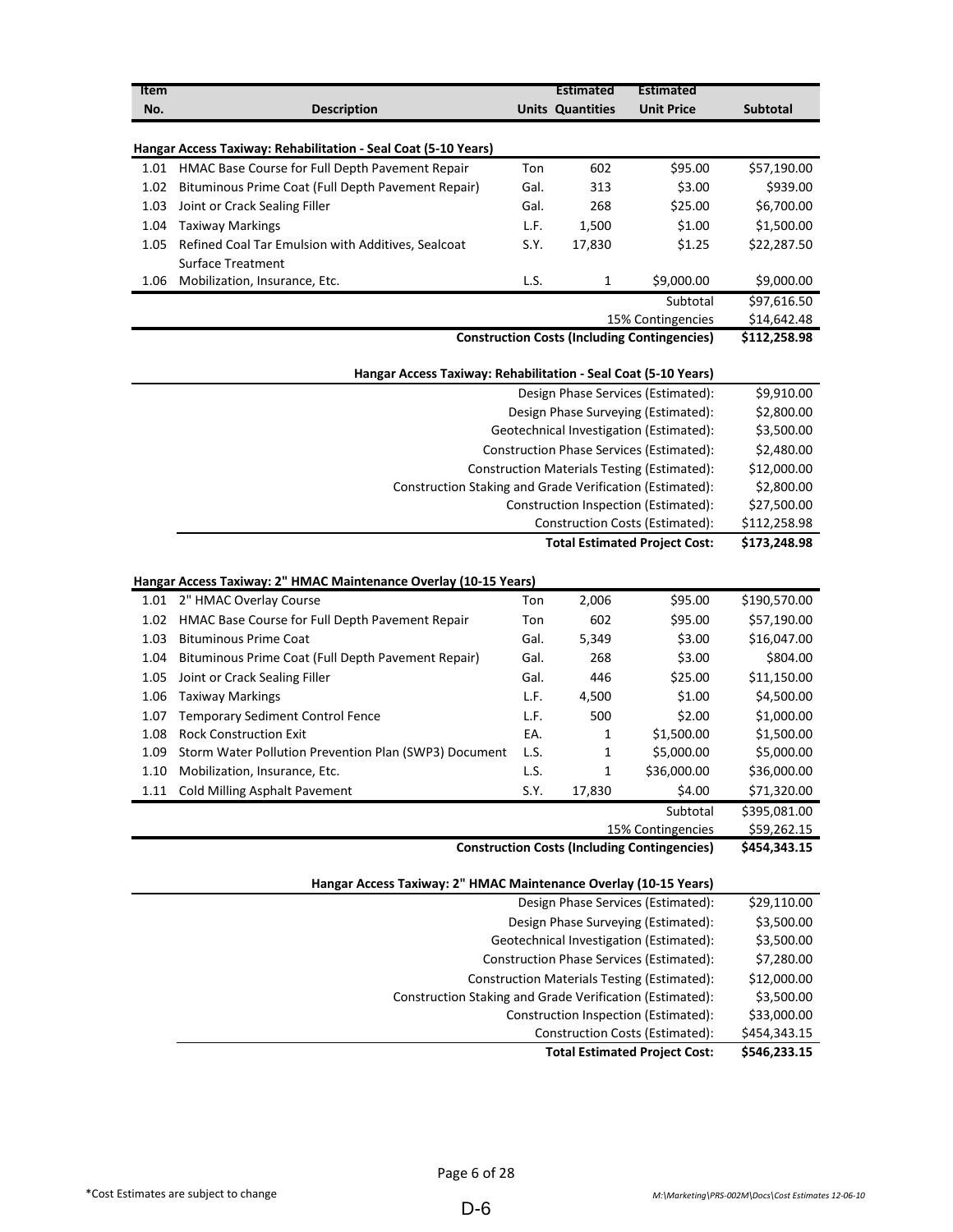| Item |                                                                 |      | <b>Estimated</b>        | <b>Estimated</b>                                    |                 |
|------|-----------------------------------------------------------------|------|-------------------------|-----------------------------------------------------|-----------------|
| No.  | <b>Description</b>                                              |      | <b>Units Quantities</b> | <b>Unit Price</b>                                   | <b>Subtotal</b> |
|      |                                                                 |      |                         |                                                     |                 |
|      | Hangar Access Taxiway: Rehabilitation - Seal Coat (15-20 Years) |      |                         |                                                     |                 |
| 1.01 | HMAC Base Course for Full Depth Pavement Repair                 | Ton  | 2,006                   | \$95.00                                             | \$190,570.00    |
| 1.02 | Bituminous Prime Coat (Full Depth Pavement Repair)              | Gal. | 268                     | \$3.00                                              | \$804.00        |
| 1.03 | Joint or Crack Sealing Filler                                   | Gal. | 446                     | \$25.00                                             | \$11,150.00     |
| 1.04 | <b>Taxiway Markings</b>                                         | L.F. | 4,500                   | \$1.00                                              | \$4,500.00      |
| 1.05 | Refined Coal Tar Emulsion with Additives, Sealcoat              | S.Y. | 17,830                  | \$1.25                                              | \$22,287.50     |
|      | <b>Surface Treatment</b>                                        |      |                         |                                                     |                 |
| 1.06 | Mobilization, Insurance, Etc.                                   | L.S. | $\mathbf{1}$            | \$23,000.00                                         | \$23,000.00     |
|      |                                                                 |      |                         | Subtotal                                            | \$252,311.50    |
|      |                                                                 |      |                         | 15% Contingencies                                   | \$37,846.73     |
|      |                                                                 |      |                         | <b>Construction Costs (Including Contingencies)</b> | \$290,158.23    |
|      |                                                                 |      |                         |                                                     |                 |
|      | Hangar Access Taxiway: Rehabilitation - Seal Coat (15-20 Years) |      |                         |                                                     |                 |
|      |                                                                 |      |                         | Design Phase Services (Estimated):                  | \$18,600.00     |
|      |                                                                 |      |                         | Design Phase Surveying (Estimated):                 | \$3,500.00      |
|      |                                                                 |      |                         | Geotechnical Investigation (Estimated):             | \$3,500.00      |
|      |                                                                 |      |                         | <b>Construction Phase Services (Estimated):</b>     | \$4,650.00      |
|      |                                                                 |      |                         | <b>Construction Materials Testing (Estimated):</b>  | \$12,000.00     |
|      | Construction Staking and Grade Verification (Estimated):        |      |                         |                                                     | \$3,500.00      |
|      |                                                                 |      |                         | Construction Inspection (Estimated):                | \$27,500.00     |
|      |                                                                 |      |                         | Construction Costs (Estimated):                     | \$290,158.23    |
|      |                                                                 |      |                         | <b>Total Estimated Project Cost:</b>                | \$363,408.23    |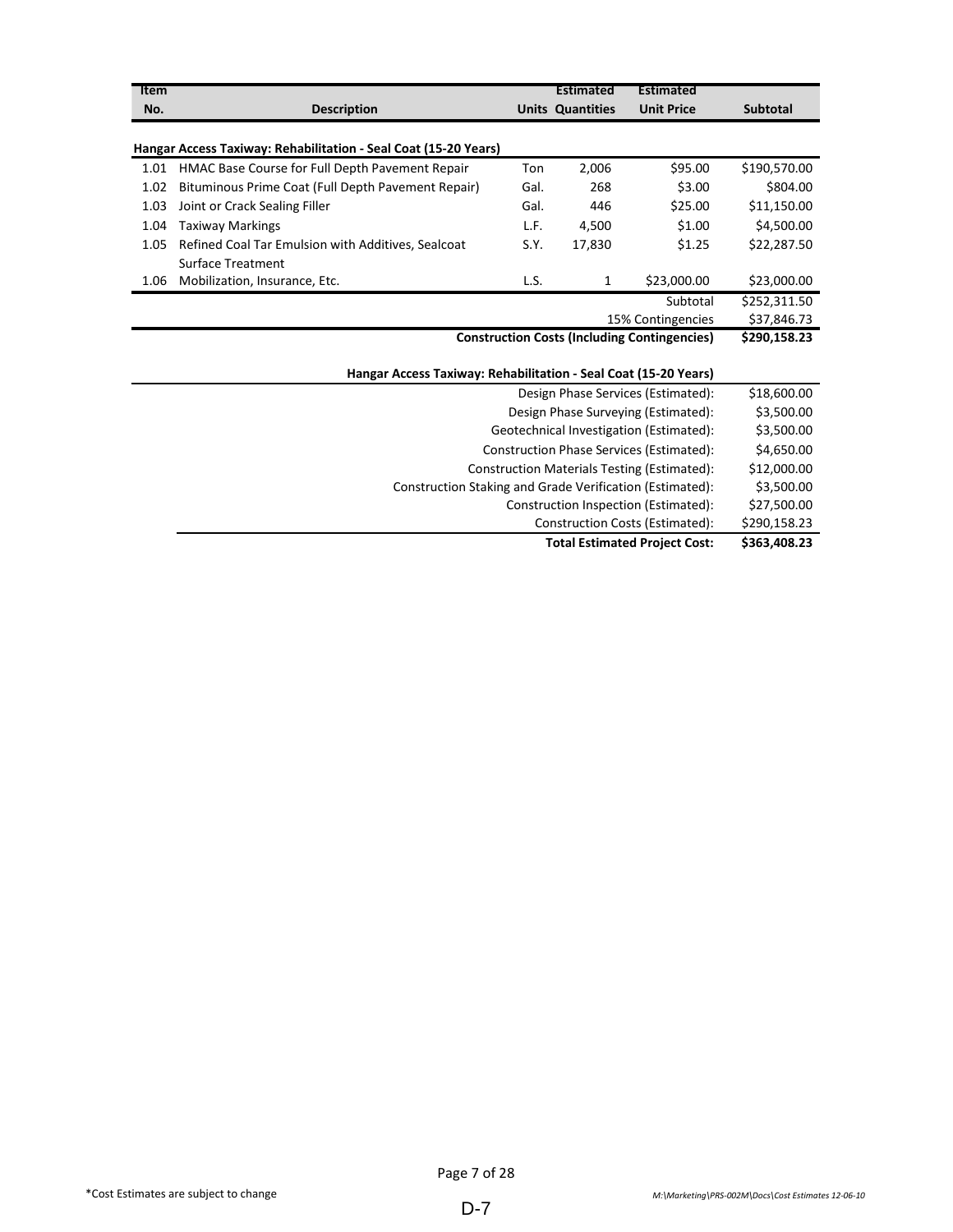| <b>Item</b> |                                                                              |      | <b>Estimated</b>        | Estimated                                                                       |                          |
|-------------|------------------------------------------------------------------------------|------|-------------------------|---------------------------------------------------------------------------------|--------------------------|
| No.         | <b>Description</b>                                                           |      | <b>Units Quantities</b> | <b>Unit Price</b>                                                               | <b>Subtotal</b>          |
|             |                                                                              |      |                         |                                                                                 |                          |
| 1.01        | Taxiway A: 2" HMAC Maintenance Overlay (0-5 Years)<br>2" HMAC Overlay Course | Ton  | 4,159                   | \$95.00                                                                         | \$395,105.00             |
| 1.02        | HMAC Overlay Level-Up Course                                                 | Ton  | 596                     | \$95.00                                                                         | \$56,620.00              |
| 1.03        | Joint or Crack Sealing Filler                                                | Gal. | 1,849                   | \$25.00                                                                         | \$46,225.00              |
| 1.04        | <b>Taxiway Markings</b>                                                      | L.F. | 3,196                   | \$1.00                                                                          | \$3,196.00               |
| 1.05        | Hydromulch, Seed, Lime, and Fertilizer (Slopes < 5%)                         | S.Y. | 7,101                   | \$0.60                                                                          | \$4,260.60               |
| 1.06        | Bonded Fiber Matrix Mulch, Seed, Lime, and Fertilizer (4'                    | S.Y. | 5,681                   | \$1.20                                                                          | \$6,817.20               |
|             | Adjacent to Pavement Perimeter)                                              |      |                         |                                                                                 |                          |
| 1.07        | <b>Temporary Cool Weather Seeding</b>                                        | S.Y. | 5,681                   | \$0.35                                                                          | \$1,988.35               |
| 1.08        | Furnish and Install 4" Topsoil on Disturbed Areas                            | S.Y. | 5,681                   | \$4.00                                                                          | \$22,724.00              |
| 1.09        | <b>Temporary Sediment Control Fence</b>                                      | L.F. | 6,391                   | \$2.00                                                                          | \$12,782.00              |
| 1.10        | <b>Rock Construction Exit</b>                                                | EA.  | 1                       | \$1,500.00                                                                      | \$1,500.00               |
| 1.11        | Storm Water Pollution Prevention Plan (SWP3) Document                        | L.S. | 1                       | \$5,000.00                                                                      | \$5,000.00               |
| 1.12        | Mobilization, Insurance, Etc.                                                | L.S. | 1                       | \$71,000.00                                                                     | \$71,000.00              |
| 1.13        | Barricades and Markings for Pavement Closures and<br>Displaced Thresholds    | L.S. | 1                       | \$5,000.00                                                                      | \$5,000.00               |
| 1.14        | <b>Proof Rolling</b>                                                         | Hrs. | 74                      | \$55.00                                                                         | \$4,065.85               |
| 1.15        | <b>Pavement Marking Obliteration</b>                                         | S.F. | 3,195                   | \$0.25                                                                          | \$798.77                 |
| 1.16        | Paving Mat                                                                   | S.Y. | 36,962                  | \$3.00                                                                          | \$110,886.69             |
| 1.17        | Cold Milling of Asphalt and Concrete Paving (1/2-inch)                       | S.Y. | 3,531                   | \$8.00                                                                          | \$28,250.14              |
|             |                                                                              |      |                         | Subtotal                                                                        | \$776,219.60             |
|             |                                                                              |      |                         | 15% Contingencies                                                               | \$116,432.94             |
|             |                                                                              |      |                         | <b>Construction Costs (Including Contingencies)</b>                             | \$892,652.54             |
|             | Taxiway A: 2" HMAC Maintenance Overlay (0-5 Years)                           |      |                         |                                                                                 |                          |
|             |                                                                              |      |                         | Design Phase Services (Estimated):                                              | \$53,580.00              |
|             |                                                                              |      |                         | Design Phase Surveying (Estimated):                                             | \$4,200.00               |
|             |                                                                              |      |                         | Geotechnical Investigation (Estimated):                                         | \$3,500.00               |
|             |                                                                              |      |                         | Construction Phase Services (Estimated):                                        | \$13,400.00              |
|             |                                                                              |      |                         | Construction Materials Testing (Estimated):                                     | \$25,000.00              |
|             | Construction Staking and Grade Verification (Estimated):                     |      |                         |                                                                                 | \$4,200.00               |
|             |                                                                              |      |                         | Construction Inspection (Estimated):                                            | \$38,500.00              |
|             |                                                                              |      |                         | Construction Costs (Estimated):                                                 | \$892,652.54             |
|             |                                                                              |      |                         | <b>Total Estimated Project Cost:</b>                                            | \$1,035,032.54           |
|             | Taxiway A: Rehabilitation - Seal Coat (5-10 Years)                           |      |                         |                                                                                 |                          |
|             | 1.01 Joint or Crack Sealing Filler                                           | Gal. | 555                     | \$25.00                                                                         | \$13,875.00              |
| 1.02        | Refined Coal Tar Emulsion with Additives, Sealcoat                           | S.Y. | 36,963                  | \$1.25                                                                          | \$46,203.75              |
|             | <b>Surface Treatment</b>                                                     |      |                         |                                                                                 |                          |
| 1.03        | <b>Taxiway Markings</b>                                                      | L.F. | 3,196                   | \$1.00                                                                          | \$3,196.00               |
| 1.03        | Mobilization, Insurance, Etc.                                                | L.S. | 1                       | \$7,000.00                                                                      | \$7,000.00               |
|             |                                                                              |      |                         | Subtotal                                                                        | \$70,274.75              |
|             |                                                                              |      |                         | 15% Contingencies                                                               | \$10,541.21              |
|             |                                                                              |      |                         | <b>Construction Costs (Including Contingencies)</b>                             | \$80,815.96              |
|             |                                                                              |      |                         | Taxiway A: Rehabilitation - Seal Coat (5-10 Years)                              |                          |
|             |                                                                              |      |                         | Design Phase Services (Estimated):                                              | \$6,480.00               |
|             |                                                                              |      |                         |                                                                                 |                          |
|             |                                                                              |      |                         | Design Phase Surveying (Estimated):<br>Construction Phase Services (Estimated): | \$1,500.00<br>\$1,630.00 |
|             |                                                                              |      |                         |                                                                                 |                          |
|             |                                                                              |      |                         | Construction Inspection (Estimated):<br><b>Construction Costs (Estimated):</b>  | \$11,000.00              |
|             |                                                                              |      |                         |                                                                                 | \$80,815.96              |
|             |                                                                              |      |                         | <b>Total Estimated Project Cost:</b>                                            | \$101,425.96             |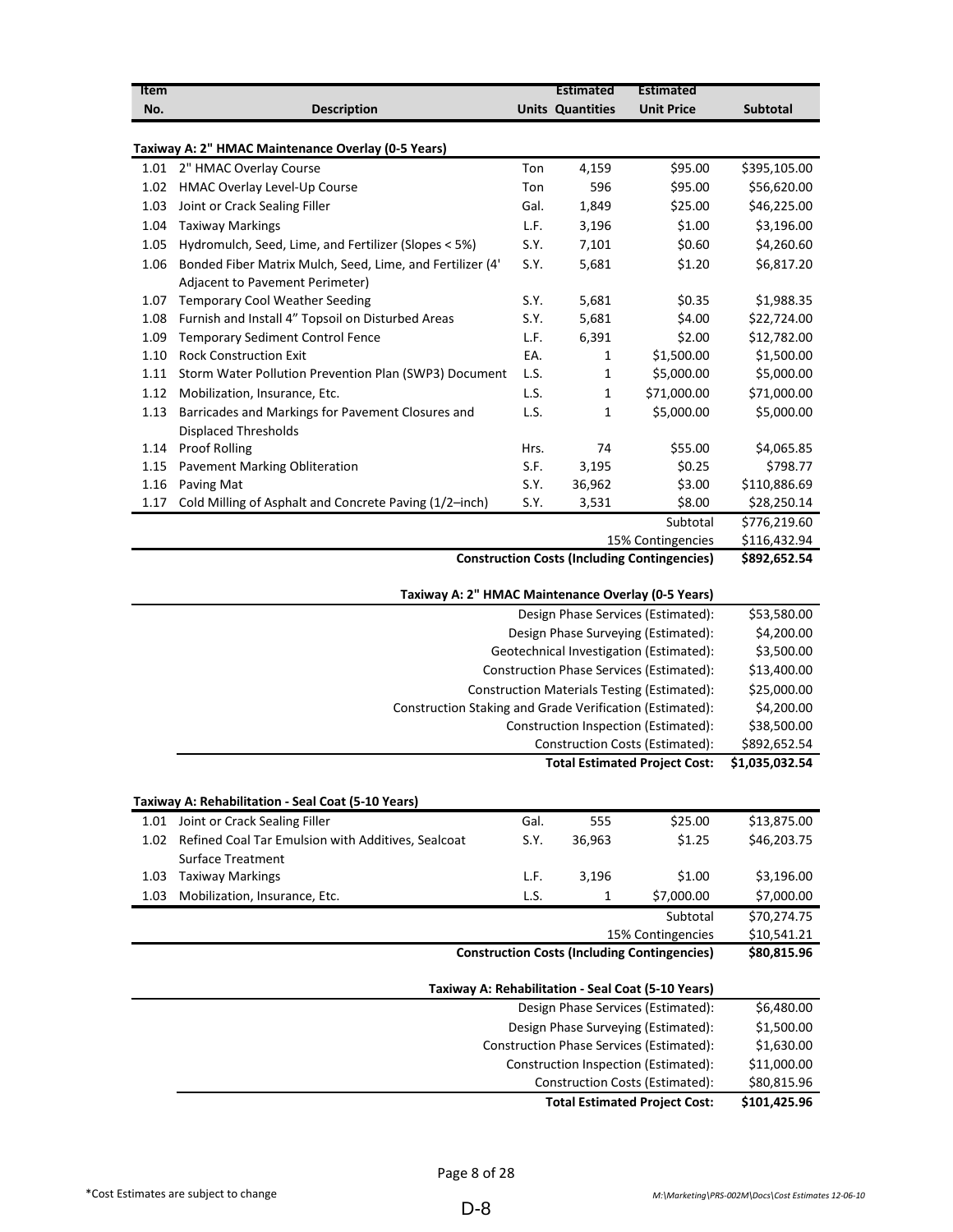| Item |                                                                                                 |      | <b>Estimated</b>        | <b>Estimated</b>                                                        |                                  |
|------|-------------------------------------------------------------------------------------------------|------|-------------------------|-------------------------------------------------------------------------|----------------------------------|
| No.  | <b>Description</b>                                                                              |      | <b>Units Quantities</b> | <b>Unit Price</b>                                                       | Subtotal                         |
|      |                                                                                                 |      |                         |                                                                         |                                  |
|      | Taxiway A: PCC Structural Overlay to Increase Pavement Strength to 60,000 SWL (10-15 Years)     |      |                         |                                                                         |                                  |
| 1.01 | Offsite Material Embankment In Place                                                            | C.Y. | 2,959                   | \$3.00                                                                  | \$8,877.00                       |
| 1.02 | HMAC Overlay Level-Up Course                                                                    | Ton  | 1,391                   | \$95.00                                                                 | \$132,145.00                     |
| 1.03 | 6" PCC Pavement                                                                                 | S.Y. | 36,963                  | \$32.00                                                                 | \$1,182,816.00                   |
| 1.04 | Joint or Crack Sealing Filler                                                                   | Gal. | 555                     | \$25.00                                                                 | \$13,875.00                      |
| 1.05 | <b>Taxiway Markings</b>                                                                         | L.F. | 3,196                   | \$1.00                                                                  | \$3,196.00                       |
| 1.06 | Hydromulch, Seed, Lime, and Fertilizer (Slopes < 5%)                                            | S.Y. | 29,821                  | \$0.60                                                                  | \$17,892.60                      |
| 1.07 | Bonded Fiber Matrix Mulch, Seed, Lime, and Fertilizer (4'<br>Adjacent to Pavement Perimeter)    | S.Y. | 5,681                   | \$1.20                                                                  | \$6,817.20                       |
| 1.08 | <b>Temporary Cool Weather Seeding</b>                                                           | S.Y. | 35,501                  | \$0.35                                                                  | \$12,425.35                      |
| 1.09 | Furnish and Install 4" Topsoil on Disturbed Areas                                               | S.Y. | 35,501                  | \$4.00                                                                  | \$142,004.00                     |
| 1.10 | <b>Temporary Sediment Control Fence</b>                                                         | L.F. | 6,391                   | \$2.00                                                                  | \$12,782.00                      |
| 1.11 | <b>Rock Construction Exit</b>                                                                   | EA.  | 1                       | \$1,500.00                                                              | \$1,500.00                       |
| 1.12 | Storm Water Pollution Prevention Plan (SWP3) Document                                           | L.S. | $\mathbf 1$             | \$5,000.00                                                              | \$5,000.00                       |
| 1.13 | Mobilization, Insurance, Etc.                                                                   | L.S. | 1                       | \$155,000.00                                                            | \$155,000.00                     |
| 1.14 | Barricades and Markings for Pavement Closures and<br><b>Displaced Thresholds</b>                | L.S. | 1                       | \$5,000.00                                                              | \$5,000.00                       |
|      |                                                                                                 |      |                         | Subtotal                                                                | $\overline{$1,699,330.15}$       |
|      |                                                                                                 |      |                         | 15% Contingencies                                                       | \$254,899.52                     |
|      |                                                                                                 |      |                         | <b>Construction Costs (Including Contingencies)</b>                     | \$1,954,229.67                   |
|      |                                                                                                 |      |                         |                                                                         |                                  |
|      | Taxiway A: PCC Structural Overlay to Increase Pavement Strength to 60,000 SWL (10-15 Years)     |      |                         | Design Phase Services (Estimated):                                      | \$101,640.00                     |
|      |                                                                                                 |      |                         | Design Phase Surveying (Estimated):                                     | \$4,200.00                       |
|      |                                                                                                 |      |                         |                                                                         | \$3,500.00                       |
|      |                                                                                                 |      |                         | Geotechnical Investigation (Estimated):                                 |                                  |
|      |                                                                                                 |      |                         | <b>Construction Phase Services (Estimated):</b>                         | \$25,420.00                      |
|      |                                                                                                 |      |                         | Construction Materials Testing (Estimated):                             | \$50,000.00                      |
|      | Construction Staking and Grade Verification (Estimated):                                        |      |                         |                                                                         | \$4,200.00                       |
|      |                                                                                                 |      |                         | Construction Inspection (Estimated):                                    | \$38,500.00                      |
|      |                                                                                                 |      |                         | Construction Costs (Estimated):<br><b>Total Estimated Project Cost:</b> | \$1,954,229.67<br>\$2,181,689.67 |
|      |                                                                                                 |      |                         |                                                                         |                                  |
|      | Taxiway A: Rehabilitation - Joint Seal and Panel Replacements (15-20 Years)                     |      |                         |                                                                         |                                  |
|      | 1.01 Sawcut, Remove, and Replace Partial Cracked or Damaged                                     | 5.Y. | 370                     | \$70.00                                                                 | \$59,850.00                      |
|      | Panels in Existing 12" PCC Pavement<br>1.02 Sawcut, Remove, and Replace Full Cracked or Damaged | S.Y. | 370                     | \$55.00                                                                 | \$47,080.00                      |
|      | Panels in Existing 12" PCC Pavement                                                             |      |                         |                                                                         |                                  |
| 1.03 | Joint Replacement in Existing PCC Pavement                                                      | L.F. | 959                     | \$1.00                                                                  | \$959.00                         |
| 1.04 | Mobilization, Insurance, Etc.                                                                   | L.S. | 1                       | \$11,000.00                                                             | \$11,000.00                      |
|      |                                                                                                 |      |                         | Subtotal                                                                | \$118,889.00                     |
|      |                                                                                                 |      |                         | 15% Contingencies                                                       | \$17,833.35                      |
|      |                                                                                                 |      |                         | <b>Construction Costs (Including Contingencies)</b>                     | \$136,722.35                     |
|      | Taxiway A: Rehabilitation - Joint Seal and Panel Replacements (15-20 Years)                     |      |                         |                                                                         |                                  |
|      |                                                                                                 |      |                         | Design Phase Services (Estimated):                                      | \$10,960.00                      |
|      |                                                                                                 |      |                         | Design Phase Surveying (Estimated):                                     | \$1,500.00                       |
|      |                                                                                                 |      |                         |                                                                         |                                  |
|      |                                                                                                 |      |                         |                                                                         |                                  |
|      |                                                                                                 |      |                         | Construction Phase Services (Estimated):                                | \$2,750.00                       |
|      |                                                                                                 |      |                         | Construction Materials Testing (Estimated):                             |                                  |
|      |                                                                                                 |      |                         | Construction Inspection (Estimated):                                    | \$3,500.00<br>\$16,500.00        |
|      |                                                                                                 |      |                         | Construction Costs (Estimated):<br><b>Total Estimated Project Cost:</b> | \$136,722.35<br>\$171,932.35     |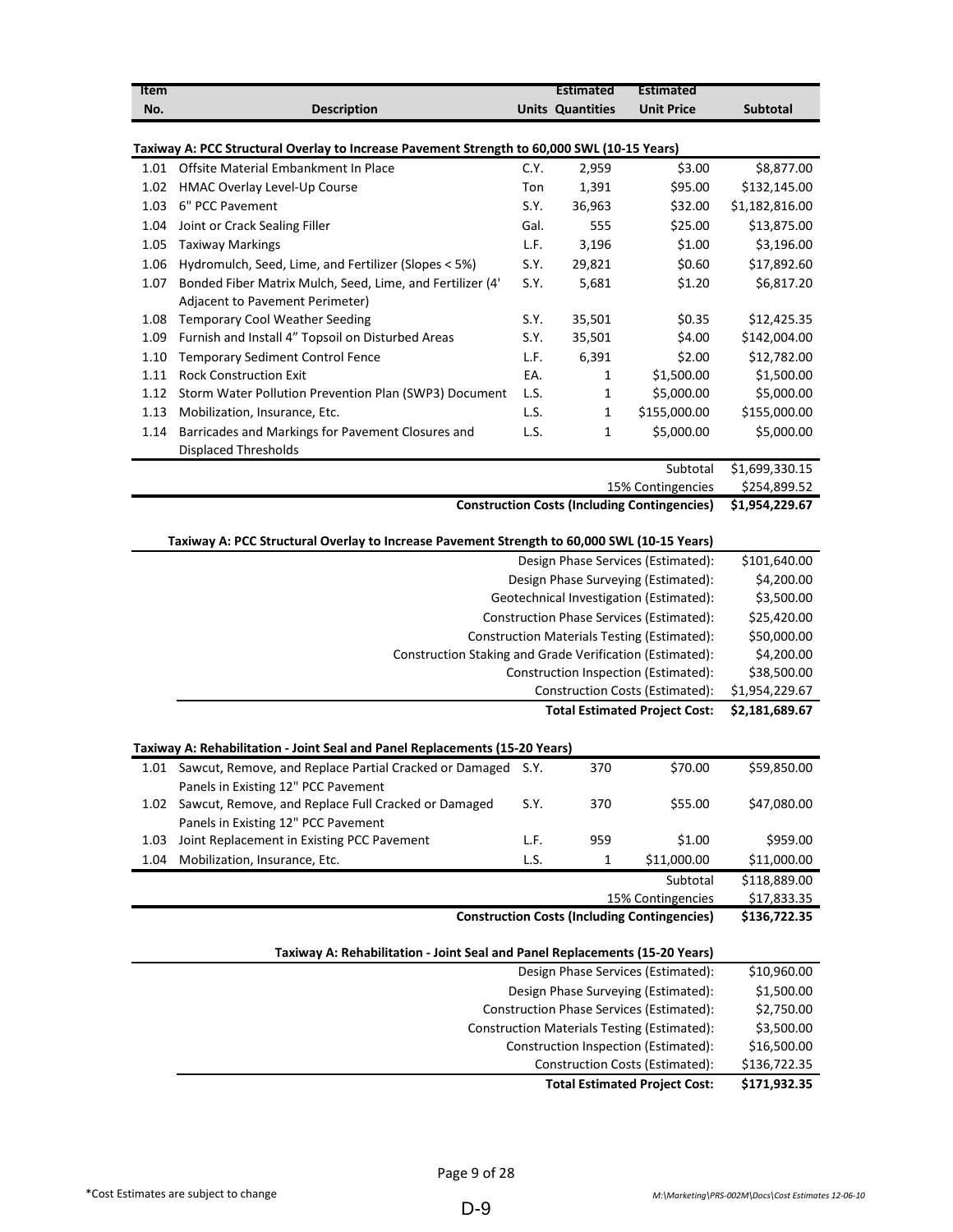| Item<br>No.  | <b>Description</b>                                                                                 |              | <b>Estimated</b><br><b>Units Quantities</b> | <b>Estimated</b><br><b>Unit Price</b>                                   | Subtotal                     |
|--------------|----------------------------------------------------------------------------------------------------|--------------|---------------------------------------------|-------------------------------------------------------------------------|------------------------------|
|              | Runway 14-32: Rehabilitation - Joint Seal and Panel Replacements (0-5 Years)                       |              |                                             |                                                                         |                              |
|              | 1.01 Sawcut, Remove, and Replace Partial Cracked or Damaged<br>Panels in Existing 12" PCC Pavement | S.Y.         | 362                                         | \$70.00                                                                 | \$59,850.00                  |
| 1.02         | Sawcut, Remove, and Replace Full Cracked or Damaged<br>Panels in Existing 12" PCC Pavement         | S.Y.         | 362                                         | \$55.00                                                                 | \$47,080.00                  |
| 1.03<br>1.04 | Joint Replacement in Existing PCC Pavement<br>Mobilization, Insurance, Etc.                        | L.F.<br>L.S. | 978<br>1                                    | \$1.00<br>\$11,000.00                                                   | \$978.00<br>\$11,000.00      |
|              |                                                                                                    |              |                                             | Subtotal                                                                | \$118,908.00                 |
|              |                                                                                                    |              |                                             | 15% Contingencies                                                       | \$17,836.20                  |
|              |                                                                                                    |              |                                             | <b>Construction Costs (Including Contingencies)</b>                     | \$136,744.20                 |
|              | Runway 14-32: Rehabilitation - Joint Seal and Panel Replacements (0-5 Years)                       |              |                                             |                                                                         |                              |
|              |                                                                                                    |              |                                             | Design Phase Services (Estimated):                                      | \$13,150.00                  |
|              |                                                                                                    |              |                                             | <b>Construction Phase Services (Estimated):</b>                         | \$3,290.00                   |
|              |                                                                                                    |              |                                             | <b>Construction Materials Testing (Estimated):</b>                      | \$7,500.00                   |
|              |                                                                                                    |              |                                             | Construction Inspection (Estimated):<br>Construction Costs (Estimated): | \$16,500.00<br>\$136,744.20  |
|              |                                                                                                    |              |                                             | <b>Total Estimated Project Cost:</b>                                    | \$177,184.20                 |
|              |                                                                                                    |              |                                             |                                                                         |                              |
|              | Runway 14-32: 2" HMAC Maintenance Overlay (5-10 Years)                                             |              |                                             |                                                                         |                              |
| 1.01         | 2" HMAC Overlay Course                                                                             | Ton          | 4,073                                       | \$95.00                                                                 | \$386,935.00                 |
| 1.02         | HMAC Overlay Level-Up Course                                                                       | Ton          | 268                                         | \$95.00                                                                 | \$25,460.00                  |
| 1.03         | Joint or Crack Sealing Filler                                                                      | Gal.         | 1,810                                       | \$25.00                                                                 | \$45,250.00                  |
| 1.04         | <b>Runway Markings</b>                                                                             | L.F.         | 38,866                                      | \$1.00                                                                  | \$38,866.00                  |
| 1.05         | <b>Rock Construction Exit</b>                                                                      | EA.          | 1                                           | \$1,500.00                                                              | \$1,500.00                   |
| 1.06         | Storm Water Pollution Prevention Plan (SWP3) Document                                              | L.S.         | 1                                           | \$5,000.00                                                              | \$5,000.00                   |
| 1.07         | Mobilization, Insurance, Etc.                                                                      | L.S.         | 1                                           | \$65,000.00                                                             | \$65,000.00                  |
| 1.08         | Barricades and Markings for Pavement Closures and                                                  | L.S.         | 1                                           | \$5,000.00                                                              | \$5,000.00                   |
| 1.09         | <b>Proof Rolling</b>                                                                               | Hrs.         | 72                                          | \$55.00                                                                 | \$3,982.00                   |
| 1.10         | Pavement Marking Obliteration                                                                      | S.F.         | 38,866                                      | \$0.25                                                                  | \$9,716.40                   |
| 1.11         | Paving Mat                                                                                         | S.Y.         | 36,200                                      | \$3.00                                                                  | \$108,600.00                 |
| 1.12         | Cold Milling of Asphalt and Concrete Paving (1/2-inch)                                             | S.Y.         | 1,500                                       | \$8.00                                                                  | \$12,000.00                  |
|              |                                                                                                    |              |                                             | Subtotal<br>15% Contingencies                                           | \$707,309.40<br>\$106,096.41 |
|              |                                                                                                    |              |                                             | <b>Construction Costs (Including Contingencies)</b>                     | \$813,405.81                 |
|              | Runway 14-32: 2" HMAC Maintenance Overlay (5-10 Years)                                             |              |                                             |                                                                         |                              |
|              |                                                                                                    |              |                                             | Design Phase Services (Estimated):                                      | \$50,460.00                  |
|              |                                                                                                    |              |                                             | Design Phase Surveying (Estimated):                                     | \$4,200.00                   |
|              |                                                                                                    |              |                                             | Geotechnical Investigation (Estimated):                                 | \$3,500.00                   |
|              |                                                                                                    |              |                                             | Construction Phase Services (Estimated):                                | \$12,620.00                  |
|              |                                                                                                    |              |                                             | Construction Materials Testing (Estimated):                             | \$15,000.00                  |
|              | Construction Staking and Grade Verification (Estimated):                                           |              |                                             |                                                                         | \$4,200.00                   |
|              |                                                                                                    |              |                                             | Construction Inspection (Estimated):                                    | \$27,500.00                  |
|              |                                                                                                    |              |                                             | Construction Costs (Estimated):                                         | \$813,405.81                 |
|              |                                                                                                    |              |                                             | <b>Total Estimated Project Cost:</b>                                    | \$930,885.81                 |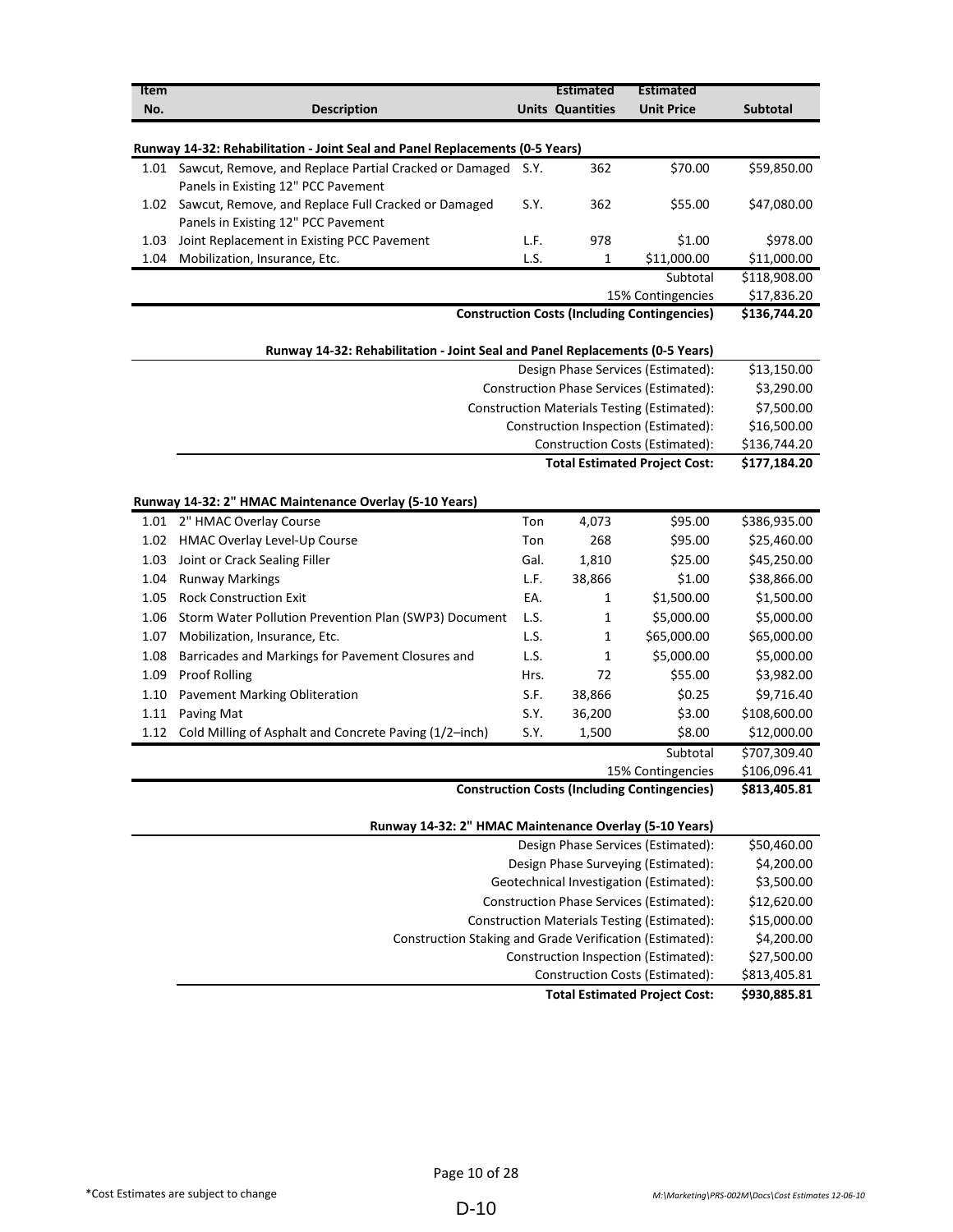| <b>Item</b> |                                                                                          |      | <b>Estimated</b>        | <b>Estimated</b>                                    |                            |
|-------------|------------------------------------------------------------------------------------------|------|-------------------------|-----------------------------------------------------|----------------------------|
| No.         | <b>Description</b>                                                                       |      | <b>Units Quantities</b> | <b>Unit Price</b>                                   | <b>Subtotal</b>            |
|             |                                                                                          |      |                         |                                                     |                            |
|             | Runway 14-32: Rehabilitation - Seal Coat (10-15 Years)                                   |      |                         |                                                     |                            |
|             | 1.01 Joint or Crack Sealing Filler                                                       | Gal. | 543                     | \$25.00                                             | \$13,575.00                |
|             | 1.02 Refined Coal Tar Emulsion with Additives, Sealcoat<br><b>Surface Treatment</b>      | S.Y. | 36,200                  | \$1.25                                              | \$45,250.00                |
| 1.03        | <b>Runway Markings</b>                                                                   | L.F. | 38,866                  | \$1.00                                              | \$38,866.00                |
| 1.04        | Mobilization, Insurance, Etc.                                                            | L.S. | 1                       | \$10,000.00                                         | \$10,000.00                |
|             |                                                                                          |      |                         | Subtotal                                            | \$107,691.00               |
|             |                                                                                          |      |                         | 15% Contingencies                                   | \$16,153.65                |
|             |                                                                                          |      |                         | <b>Construction Costs (Including Contingencies)</b> | \$123,844.65               |
|             |                                                                                          |      |                         |                                                     |                            |
|             | Runway 14-32: Rehabilitation - Seal Coat (10-15 Years)                                   |      |                         |                                                     |                            |
|             |                                                                                          |      |                         | Design Phase Services (Estimated):                  | \$14,880.00                |
|             |                                                                                          |      |                         | Construction Phase Services (Estimated):            | \$3,730.00                 |
|             |                                                                                          |      |                         | Construction Inspection (Estimated):                | \$11,000.00                |
|             |                                                                                          |      |                         | <b>Construction Costs (Estimated):</b>              | \$123,844.65               |
|             |                                                                                          |      |                         | <b>Total Estimated Project Cost:</b>                | \$153,454.65               |
|             |                                                                                          |      |                         |                                                     |                            |
|             | Runway 14-32: Rehabilitation - Seal Coat (15-20 Years)                                   | Gal. | 543                     | \$25.00                                             |                            |
| 1.02        | 1.01 Joint or Crack Sealing Filler<br>Refined Coal Tar Emulsion with Additives, Sealcoat | S.Y. | 36,200                  | \$1.25                                              | \$13,575.00<br>\$45,250.00 |
|             | <b>Surface Treatment</b>                                                                 |      |                         |                                                     |                            |
| 1.03        | <b>Runway Markings</b>                                                                   | L.F. | 38,866                  | \$1.00                                              | \$38,866.00                |
| 1.04        | Mobilization, Insurance, Etc.                                                            | L.S. | 1                       | \$10,000.00                                         | \$10,000.00                |
|             |                                                                                          |      |                         | Subtotal                                            | \$107,691.00               |
|             |                                                                                          |      |                         | 15% Contingencies                                   | \$16,153.65                |
|             |                                                                                          |      |                         | <b>Construction Costs (Including Contingencies)</b> | \$123,844.65               |
|             |                                                                                          |      |                         |                                                     |                            |
|             | Runway 14-32: Rehabilitation - Seal Coat (15-20 Years)                                   |      |                         |                                                     |                            |
|             |                                                                                          |      |                         | Design Phase Services (Estimated):                  | \$14,880.00                |
|             |                                                                                          |      |                         | Construction Phase Services (Estimated):            | \$3,730.00                 |
|             |                                                                                          |      |                         | Construction Inspection (Estimated):                | \$11,000.00                |
|             |                                                                                          |      |                         | Construction Costs (Estimated):                     | \$123,844.65               |
|             |                                                                                          |      |                         | <b>Total Estimated Project Cost:</b>                | \$153,454.65               |
|             | Taxiway B: Rehabilitation - Joint Seal and Panel Replacements (0-5 Years)                |      |                         |                                                     |                            |
| 1.01        | Sawcut, Remove, and Replace Partial Cracked or Damaged                                   | S.Y. | 264                     | \$70.00                                             | \$59,850.00                |
|             | Panels in Existing 12" PCC Pavement                                                      |      |                         |                                                     |                            |
| 1.02        | Sawcut, Remove, and Replace Full Cracked or Damaged                                      | S.Y. | 264                     | \$55.00                                             | \$47,080.00                |
|             | Panels in Existing 12" PCC Pavement                                                      |      |                         |                                                     |                            |
| 1.03        | Joint Replacement in Existing PCC Pavement                                               | L.F. | 671                     | \$1.00                                              | \$671.00                   |
| 1.04        | Mobilization, Insurance, Etc.                                                            | L.S. | 1                       | \$11,000.00                                         | \$11,000.00                |
|             |                                                                                          |      |                         | Subtotal                                            | \$118,601.00               |
|             |                                                                                          |      |                         | 15% Contingencies                                   | \$17,790.15                |
|             |                                                                                          |      |                         | <b>Construction Costs (Including Contingencies)</b> | \$136,391.15               |
|             | Taxiway B: Rehabilitation - Joint Seal and Panel Replacements (0-5 Years)                |      |                         |                                                     |                            |
|             |                                                                                          |      |                         | Design Phase Services (Estimated):                  | \$13,110.00                |
|             |                                                                                          |      |                         | Construction Phase Services (Estimated):            | \$3,280.00                 |
|             |                                                                                          |      |                         | <b>Construction Materials Testing (Estimated):</b>  | \$6,500.00                 |
|             |                                                                                          |      |                         | Construction Inspection (Estimated):                | \$16,500.00                |
|             |                                                                                          |      |                         | Construction Costs (Estimated):                     | \$136,391.15               |
|             |                                                                                          |      |                         | <b>Total Estimated Project Cost:</b>                | \$175,781.15               |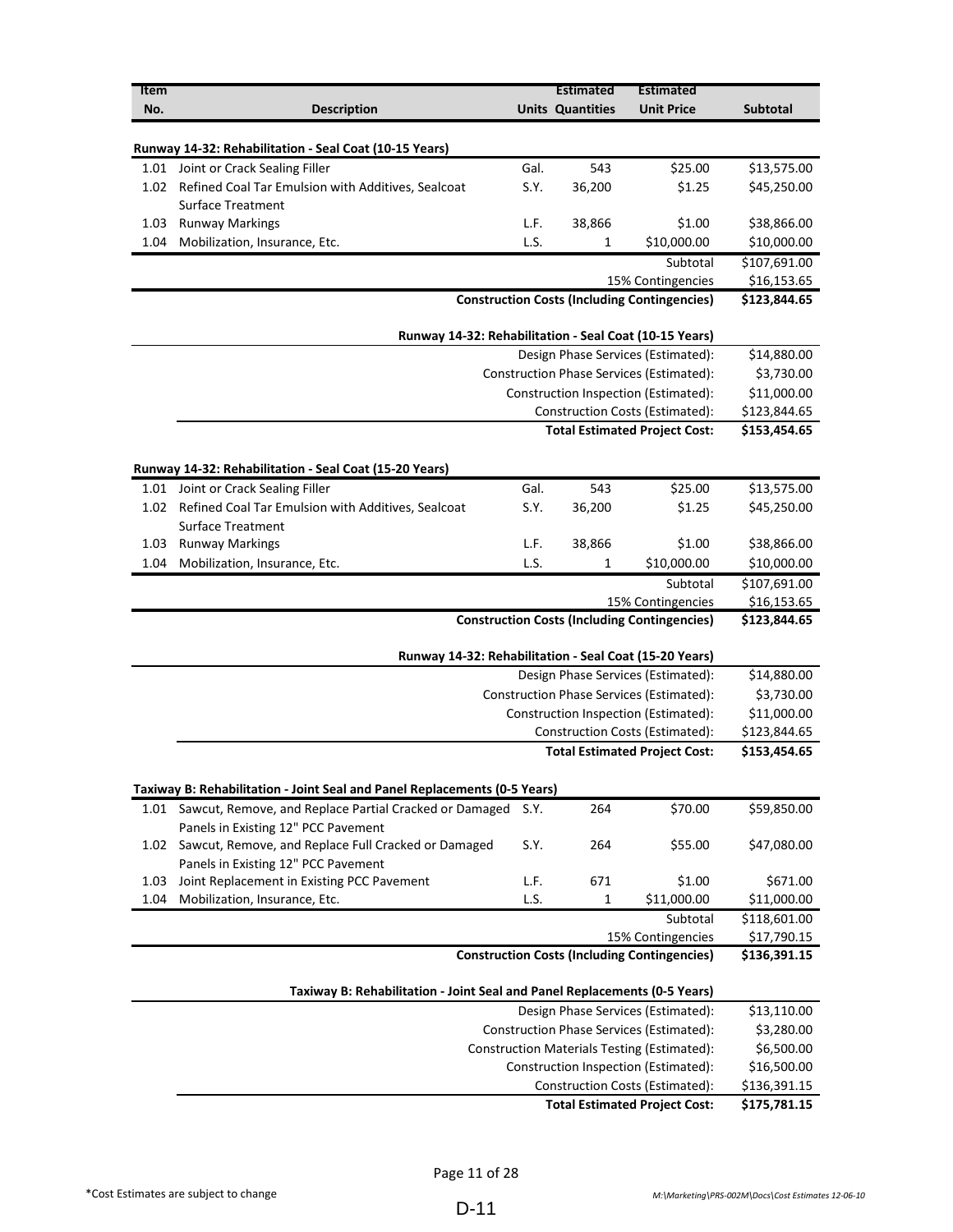| Item |                                                                                     |      | <b>Estimated</b>        | <b>Estimated</b>                                    |              |
|------|-------------------------------------------------------------------------------------|------|-------------------------|-----------------------------------------------------|--------------|
| No.  | <b>Description</b>                                                                  |      | <b>Units Quantities</b> | <b>Unit Price</b>                                   | Subtotal     |
|      |                                                                                     |      |                         |                                                     |              |
|      | Taxiway B: 2" HMAC Maintenance Overlay (5-10 Years)                                 |      |                         |                                                     |              |
|      | 1.01 2" HMAC Overlay Course                                                         | Ton  | 2,960                   | \$95.00                                             | \$281,200.00 |
|      | 1.02 HMAC Overlay Level-Up Course                                                   | Ton  | 268                     | \$95.00                                             | \$25,460.00  |
| 1.03 | Joint or Crack Sealing Filler                                                       | Gal. | 1,316                   | \$25.00                                             | \$32,900.00  |
| 1.04 | <b>Taxiway Markings</b>                                                             | L.F. | 2,236                   | \$1.00                                              | \$2,236.00   |
| 1.05 | <b>Rock Construction Exit</b>                                                       | EA.  | 1                       | \$1,500.00                                          | \$1,500.00   |
| 1.06 | Storm Water Pollution Prevention Plan (SWP3) Document                               | L.S. | 1                       | \$5,000.00                                          | \$5,000.00   |
| 1.07 | Mobilization, Insurance, Etc.                                                       | L.S. | 1                       | \$45,000.00                                         | \$45,000.00  |
| 1.08 | Barricades and Markings for Pavement Closures and                                   | L.S. | 1                       | \$5,000.00                                          | \$5,000.00   |
| 1.09 | <b>Proof Rolling</b>                                                                | Hrs. | 53                      | \$55.00                                             | \$2,893.68   |
| 1.10 | <b>Pavement Marking Obliteration</b>                                                | S.F. | 2,235                   | \$0.25                                              | \$558.85     |
| 1.11 | Paving Mat                                                                          | S.Y. | 26,306                  | \$3.00                                              | \$78,918.56  |
| 1.12 | Cold Milling of Asphalt and Concrete Paving (1/2-inch)                              | S.Y. | 1,000                   | \$8.00                                              | \$8,000.00   |
|      |                                                                                     |      |                         | Subtotal                                            | \$488,667.09 |
|      |                                                                                     |      |                         | 15% Contingencies                                   | \$73,300.06  |
|      |                                                                                     |      |                         | <b>Construction Costs (Including Contingencies)</b> | \$561,967.15 |
|      |                                                                                     |      |                         |                                                     |              |
|      | Taxiway B: 2" HMAC Maintenance Overlay (5-10 Years)                                 |      |                         |                                                     | \$35,980.00  |
|      | Design Phase Services (Estimated):                                                  |      |                         |                                                     |              |
|      | Design Phase Surveying (Estimated):                                                 |      |                         |                                                     |              |
|      | Geotechnical Investigation (Estimated):                                             |      |                         |                                                     |              |
|      |                                                                                     |      |                         | Construction Phase Services (Estimated):            | \$9,000.00   |
|      |                                                                                     |      |                         | Construction Materials Testing (Estimated):         | \$12,000.00  |
|      | Construction Staking and Grade Verification (Estimated):                            |      |                         |                                                     | \$2,800.00   |
|      |                                                                                     |      |                         | Construction Inspection (Estimated):                | \$27,500.00  |
|      |                                                                                     |      |                         | Construction Costs (Estimated):                     | \$561,967.15 |
|      |                                                                                     |      |                         | <b>Total Estimated Project Cost:</b>                | \$654,547.15 |
|      |                                                                                     |      |                         |                                                     |              |
|      | Taxiway B: Rehabilitation - Seal Coat (10-15 Years)                                 |      |                         |                                                     |              |
|      | 1.01 Joint or Crack Sealing Filler                                                  | Gal. | 395                     | \$25.00                                             | \$9,875.00   |
|      | 1.02 Refined Coal Tar Emulsion with Additives, Sealcoat<br><b>Surface Treatment</b> | S.Y. | 26,307                  | \$1.25                                              | \$32,883.75  |
|      | 1.03 Taxiway Markings                                                               | L.F. | 2,236                   | \$1.00                                              | \$2,236.00   |
|      | 1.04 Mobilization, Insurance, Etc.                                                  | L.S. |                         | \$5,000.00                                          | \$5,000.00   |
|      |                                                                                     |      |                         | Subtotal                                            | \$49,994.75  |
|      |                                                                                     |      |                         | 15% Contingencies                                   | \$7,499.21   |
|      |                                                                                     |      |                         | <b>Construction Costs (Including Contingencies)</b> | \$57,493.96  |
|      |                                                                                     |      |                         |                                                     |              |
|      | Taxiway B: Rehabilitation - Seal Coat (10-15 Years)                                 |      |                         |                                                     |              |
|      |                                                                                     |      |                         | Design Phase Services (Estimated):                  | \$6,920.00   |
|      |                                                                                     |      |                         | Construction Phase Services (Estimated):            | \$1,740.00   |
|      |                                                                                     |      |                         | Construction Inspection (Estimated):                | \$11,000.00  |
|      |                                                                                     |      |                         | Construction Costs (Estimated):                     | \$57,493.96  |
|      |                                                                                     |      |                         | <b>Total Estimated Project Cost:</b>                | \$77,153.96  |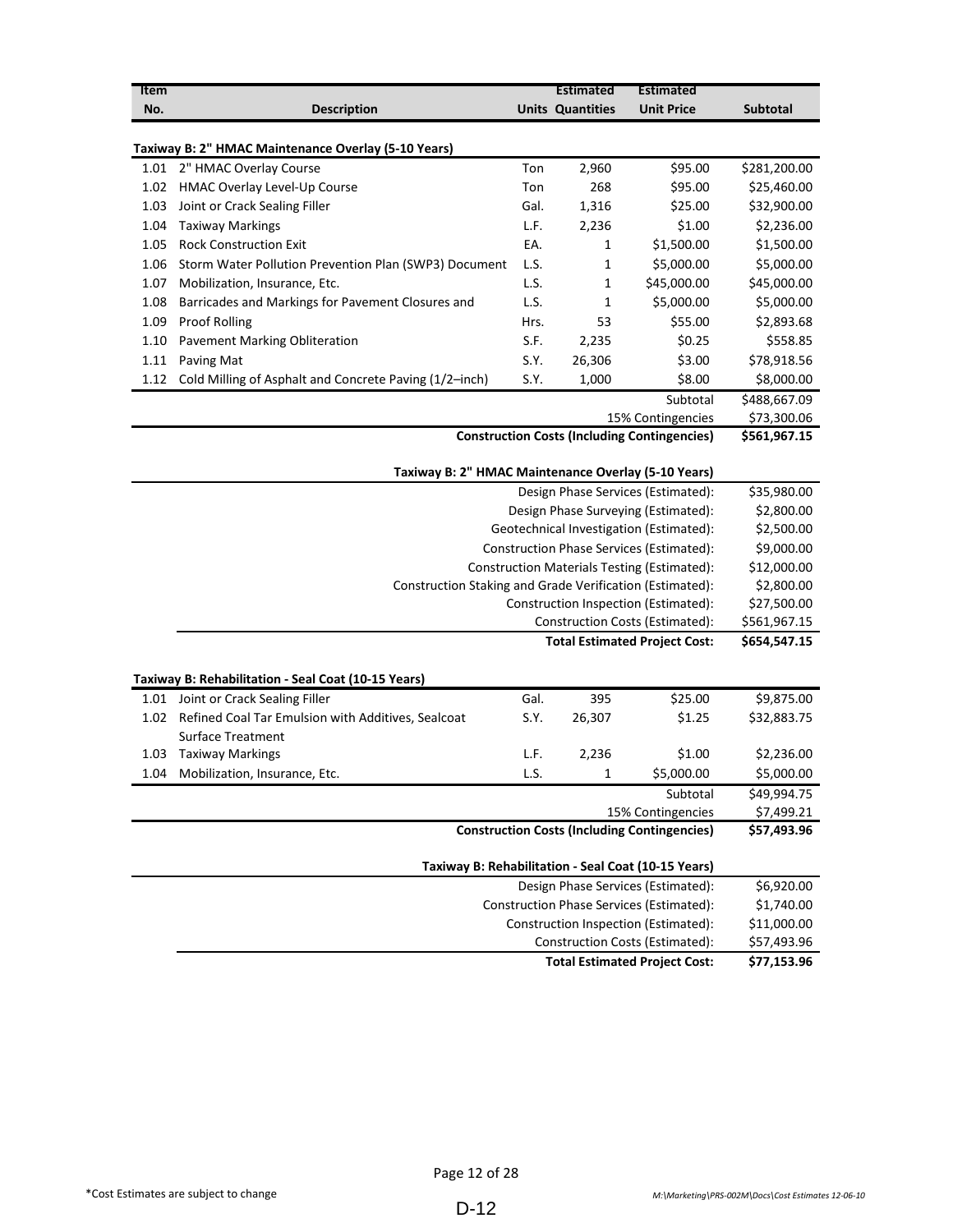| Item |                                                       |      | <b>Estimated</b>        | <b>Estimated</b>                                    |                 |  |  |
|------|-------------------------------------------------------|------|-------------------------|-----------------------------------------------------|-----------------|--|--|
| No.  | <b>Description</b>                                    |      | <b>Units Quantities</b> | <b>Unit Price</b>                                   | <b>Subtotal</b> |  |  |
|      |                                                       |      |                         |                                                     |                 |  |  |
|      | Taxiway B: Rehabilitation - Seal Coat (15-20 Years)   |      |                         |                                                     |                 |  |  |
|      | 1.01 Joint or Crack Sealing Filler                    | Gal. | 395                     | \$25.00                                             | \$9,875.00      |  |  |
| 1.02 | Refined Coal Tar Emulsion with Additives, Sealcoat    | S.Y. | 26,307                  | \$1.25                                              | \$32,883.75     |  |  |
|      | <b>Surface Treatment</b>                              |      |                         |                                                     |                 |  |  |
| 1.03 | <b>Taxiway Markings</b>                               | L.F. | 2,236                   | \$1.00                                              | \$2,236.00      |  |  |
| 1.03 | Mobilization, Insurance, Etc.                         | L.S. | 1                       | \$5,000.00                                          | \$5,000.00      |  |  |
|      |                                                       |      |                         | Subtotal                                            | \$49,994.75     |  |  |
|      |                                                       |      |                         | 15% Contingencies                                   | \$7,499.21      |  |  |
|      |                                                       |      |                         | <b>Construction Costs (Including Contingencies)</b> | \$57,493.96     |  |  |
|      |                                                       |      |                         |                                                     |                 |  |  |
|      |                                                       |      |                         | Taxiway B: Rehabilitation - Seal Coat (15-20 Years) | \$6,920.00      |  |  |
|      | Design Phase Services (Estimated):                    |      |                         |                                                     |                 |  |  |
|      | Construction Phase Services (Estimated):              |      |                         |                                                     |                 |  |  |
|      | Construction Inspection (Estimated):                  |      |                         |                                                     |                 |  |  |
|      | <b>Construction Costs (Estimated):</b>                |      |                         |                                                     |                 |  |  |
|      | <b>Total Estimated Project Cost:</b>                  |      |                         |                                                     |                 |  |  |
|      |                                                       |      |                         |                                                     |                 |  |  |
|      | Close / Remove Runway 3-21                            |      |                         |                                                     |                 |  |  |
| 1.01 | <b>Concrete Pavement Removal</b>                      | S.Y. | 82,510                  | \$6.00                                              | \$495,060.00    |  |  |
| 1.02 | Offsite Material Embankment In Place                  | C.Y. | 27,504                  | \$3.00                                              | \$82,512.00     |  |  |
| 1.03 | Hydromulch, Seed, Lime, and Fertilizer (Slopes < 5%)  | S.Y. | 82,510                  | \$0.60                                              | \$49,506.00     |  |  |
| 1.04 | <b>Temporary Cool Weather Seeding</b>                 | S.Y. | 82,510                  | \$0.35                                              | \$28,878.50     |  |  |
| 1.05 | Furnish and Install 4" Topsoil on Disturbed Areas     | S.Y. | 82,510                  | \$4.00                                              | \$330,040.00    |  |  |
| 1.06 | <b>Temporary Sediment Control Fence</b>               | L.F. | 3,700                   | \$2.00                                              | \$7,400.00      |  |  |
| 1.07 | <b>Rock Construction Exit</b>                         | EA.  | 1                       | \$1,500.00                                          | \$1,500.00      |  |  |
| 1.08 | Storm Water Pollution Prevention Plan (SWP3) Document | L.S. | $\mathbf{1}$            | \$3,000.00                                          | \$3,000.00      |  |  |
| 1.09 | Mobilization, Insurance, Etc.                         | L.S. | $\mathbf{1}$            | \$101,000.00                                        | \$101,000.00    |  |  |
| 1.10 | Barricades and Markings for Pavement Closures and     | L.S. | 1                       | \$5,000.00                                          | \$5,000.00      |  |  |
|      | <b>Displaced Thresholds</b>                           |      |                         |                                                     |                 |  |  |
|      |                                                       |      |                         | Subtotal                                            | \$1,103,896.50  |  |  |
|      |                                                       |      |                         | 15% Contingencies                                   | \$165,584.48    |  |  |
|      |                                                       |      |                         | <b>Construction Costs (Including Contingencies)</b> | \$1,269,480.98  |  |  |
|      |                                                       |      |                         | Close / Remove Runway 3-21                          |                 |  |  |
|      |                                                       |      |                         | Design Phase Services (Estimated):                  | \$66,040.00     |  |  |
|      |                                                       |      |                         | Design Phase Surveying (Estimated):                 | \$1,500.00      |  |  |
|      |                                                       |      |                         | Construction Phase Services (Estimated):            | \$16,520.00     |  |  |
|      |                                                       |      |                         | Construction Inspection (Estimated):                | \$27,500.00     |  |  |

\$1,269,480.98 Construction Costs (Estimated): **Total Estimated Project Cost: \$1,381,040.98**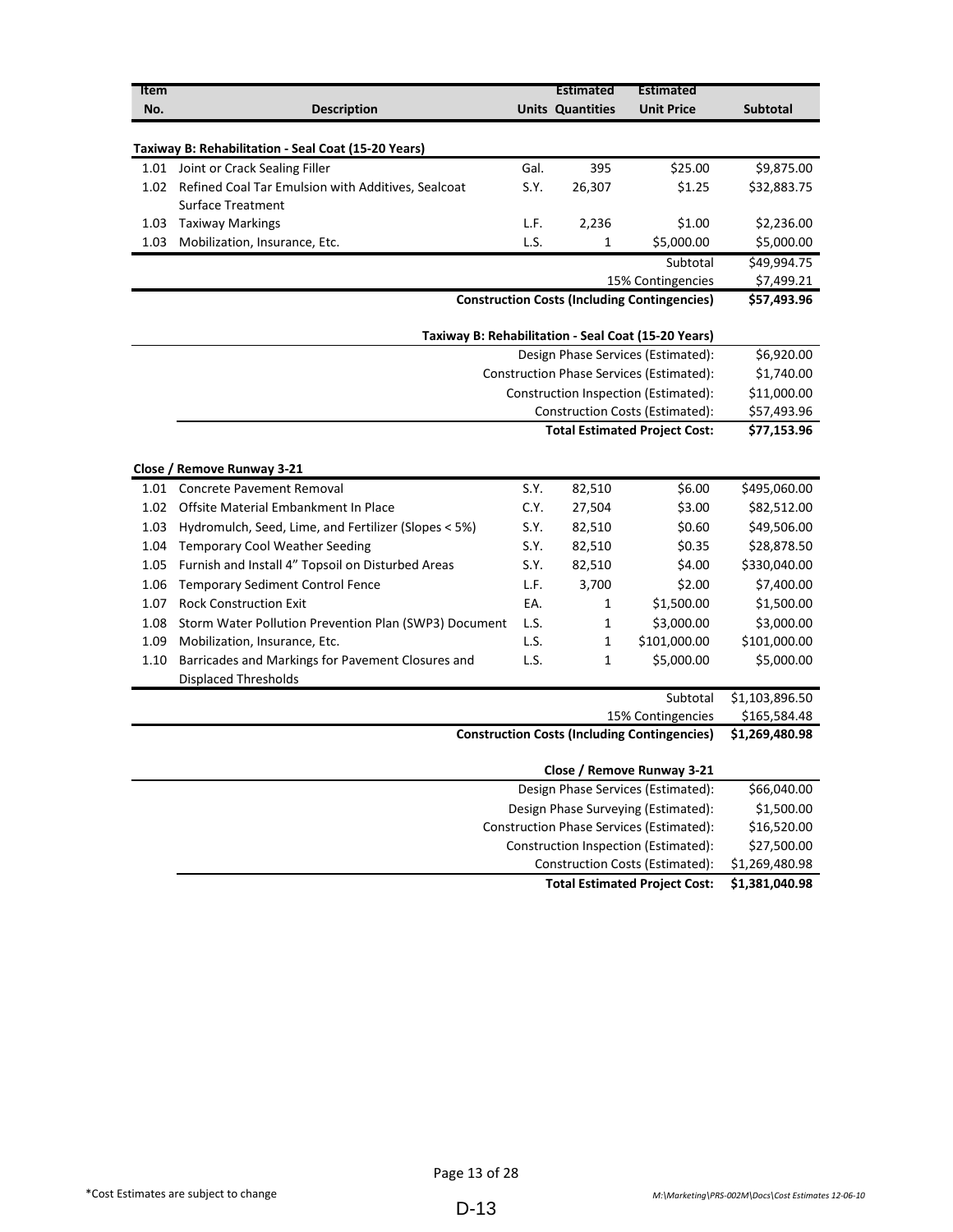| Item                                        |                                                           |      | <b>Estimated</b>        | <b>Estimated</b>                                    |                           |  |
|---------------------------------------------|-----------------------------------------------------------|------|-------------------------|-----------------------------------------------------|---------------------------|--|
| No.                                         | <b>Description</b>                                        |      | <b>Units Quantities</b> | <b>Unit Price</b>                                   | <b>Subtotal</b>           |  |
|                                             |                                                           |      |                         |                                                     |                           |  |
|                                             | <b>Extend Terminal (Hangar Taxilane)</b>                  |      |                         |                                                     |                           |  |
| 1.01                                        | <b>Unclassified Excavation</b>                            | C.Y. | 3,000                   | \$2.00                                              | \$6,000.00                |  |
| 1.02                                        | Onsite Borrow Embankment In Place                         | C.Y. | 1,275                   | \$2.25                                              | \$2,868.75                |  |
| 1.03                                        | Undercut and Replace Unsuitable Subgrade Material with    | C.Y. | 126                     | \$20.00                                             | \$2,520.00                |  |
|                                             | Suitable Material as Directed by the Engineer             |      |                         |                                                     |                           |  |
| 1.04                                        | 6" Lime Stabilized Subgrade                               | S.Y. | 5,633                   | \$6.00                                              | \$33,798.00               |  |
| 1.05                                        | Hydrated Lime for Lime Stabilized Subgrade (6%)           | Ton  | 86                      | \$170.00                                            | \$14,620.00               |  |
| 1.06                                        | 6" PCC Pavement                                           | S.Y. | 4,393                   | \$32.00                                             | \$140,576.00              |  |
| 1.07                                        | Yellow Taxiway Markings (Reflective)                      | S.F. | 500                     | \$1.00                                              | \$500.00                  |  |
| 1.08                                        | Drainage Improvements                                     | L.S. | 1                       | \$20,000.00                                         | \$20,000.00               |  |
| 1.09                                        | Hydromulch, Seed, Lime, and Fertilizer (Slopes < 5%)      | S.Y. | 546                     | \$0.60                                              | \$327.60                  |  |
| 1.10                                        | Bonded Fiber Matrix Mulch, Seed, Lime, and Fertilizer (4' | S.Y. | 992                     | \$1.20                                              | \$1,190.40                |  |
|                                             | Adjacent to Pavement Perimeter)                           |      |                         |                                                     |                           |  |
| 1.11                                        | <b>Temporary Cool Weather Seeding</b>                     | S.Y. | 1,538                   | \$0.35                                              | \$538.30                  |  |
| 1.12                                        | Strip and Stockpile Topsoil from Disturbed Areas          | S.Y. | 4,393                   | \$3.00                                              | \$13,179.00               |  |
| 1.13                                        | <b>Temporary Sediment Control Fence</b>                   | L.F. | 1,339                   | \$2.00                                              | \$2,678.00                |  |
| 1.14                                        | <b>Rock Construction Exit</b>                             | EA.  | $\mathbf{1}$            | \$1,500.00                                          | \$1,500.00                |  |
| 1.15                                        | Storm Water Pollution Prevention Plan (SWP3) Document     | L.S. | 1                       | \$5,000.00                                          | \$5,000.00                |  |
| 1.16                                        | Mobilization, Insurance, Etc.                             | L.S. | $\mathbf 1$             | \$26,000.00                                         | \$26,000.00               |  |
| 1.17                                        | Barricades and Markings for Pavement Closures and         | L.S. | $\mathbf{1}$            | \$5,000.00                                          | \$5,000.00                |  |
|                                             | <b>Displaced Thresholds</b>                               |      |                         |                                                     |                           |  |
| 1.18                                        | <b>Proof Rolling</b>                                      | Hrs. | 12                      | \$55.00                                             | \$660.00                  |  |
| 1.19                                        | Remove and Replace Unsuitable Subgrade with               | C.Y. | 94                      | \$80.00                                             | \$7,520.00                |  |
|                                             | Foundation Material as Directed by the Engineer           |      |                         |                                                     |                           |  |
|                                             |                                                           |      |                         | Subtotal                                            | \$284,476.05              |  |
|                                             |                                                           |      |                         | 15% Contingencies                                   | \$42,671.41               |  |
|                                             |                                                           |      |                         | <b>Construction Costs (Including Contingencies)</b> | \$327,147.46              |  |
|                                             |                                                           |      |                         | <b>Extend Terminal (Hangar Taxilane)</b>            |                           |  |
| Design Phase Services (Estimated):          |                                                           |      |                         |                                                     |                           |  |
| Design Phase Surveying (Estimated):         |                                                           |      |                         |                                                     | \$22,270.00<br>\$1,500.00 |  |
| Geotechnical Investigation (Estimated):     |                                                           |      |                         |                                                     | \$3,500.00                |  |
| Construction Phase Services (Estimated):    |                                                           |      |                         |                                                     | \$5,570.00                |  |
| Construction Materials Testing (Estimated): |                                                           |      |                         |                                                     |                           |  |
|                                             | Construction Staking and Grade Verification (Estimated):  |      |                         |                                                     | \$7,500.00<br>\$1,500.00  |  |
|                                             |                                                           |      |                         | Construction Inspection (Estimated):                | \$27,500.00               |  |
|                                             |                                                           |      |                         | Construction Costs (Estimated):                     | \$327,147.46              |  |
|                                             |                                                           |      |                         |                                                     |                           |  |

**Total Estimated Project Cost: \$396,487.46**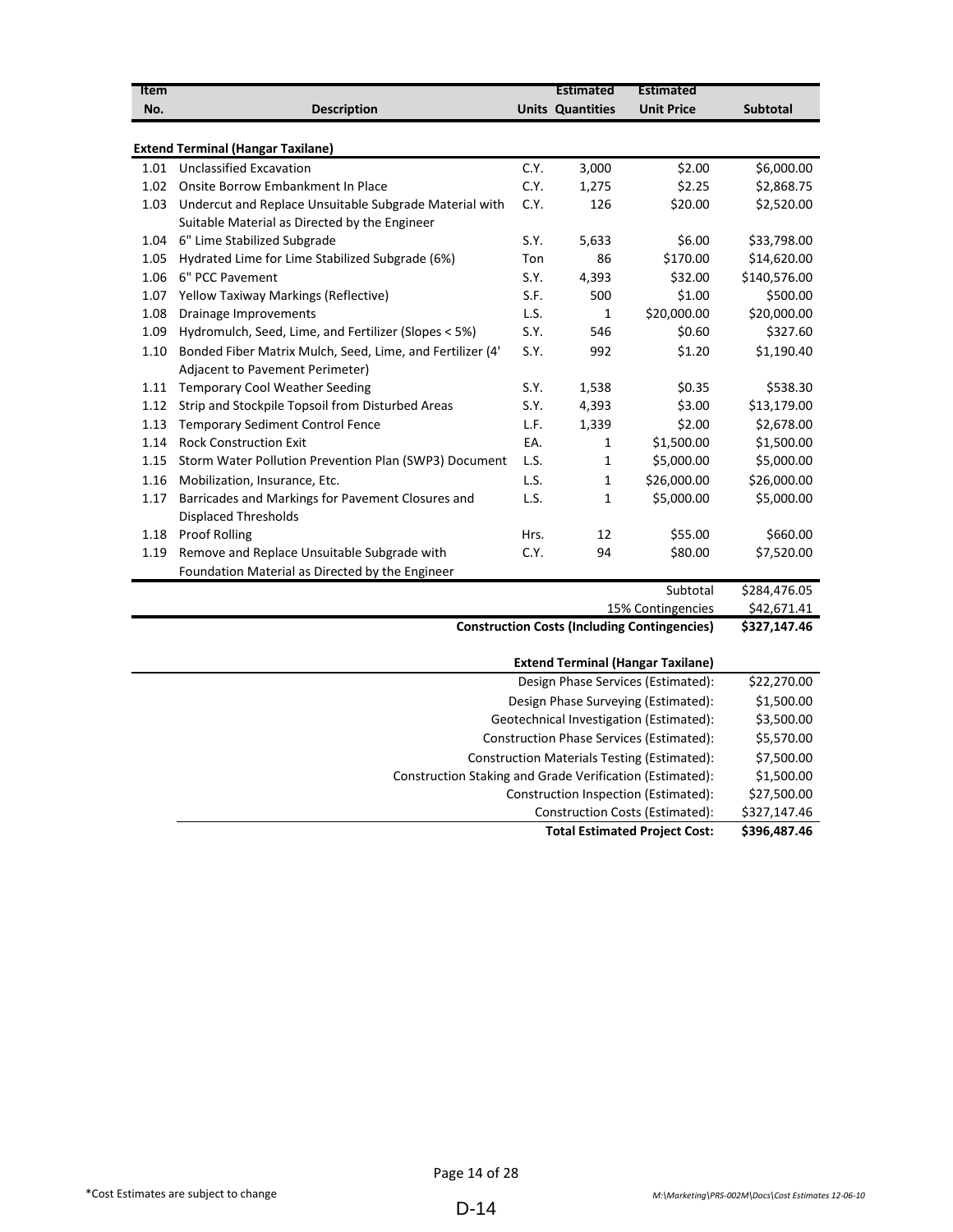| <b>Item</b> |                                                                |      | <b>Estimated</b>        | <b>Estimated</b>                                                                       |                 |
|-------------|----------------------------------------------------------------|------|-------------------------|----------------------------------------------------------------------------------------|-----------------|
| No.         | <b>Description</b>                                             |      | <b>Units Quantities</b> | <b>Unit Price</b>                                                                      | <b>Subtotal</b> |
|             |                                                                |      |                         |                                                                                        |                 |
|             | <b>Construct New Terminal Taxiway from Alpha</b>               |      |                         |                                                                                        |                 |
| 1.01        | Clearing                                                       | Acre | 8.05                    | \$2,000.00                                                                             | \$16,100.00     |
| 1.02        | <b>Unclassified Excavation</b>                                 | C.Y. | 500                     | \$2.00                                                                                 | \$1,000.00      |
| 1.03        | Onsite Borrow Embankment In Place                              | C.Y. | 425                     | \$2.25                                                                                 | \$956.25        |
| 1.04        | Offsite Material Embankment In Place                           | C.Y. | 4,000                   | \$3.00                                                                                 | \$12,000.00     |
| 1.05        | Undercut and Replace Unsuitable Subgrade Material with         | C.Y. | 121                     | \$20.00                                                                                | \$2,420.00      |
|             | Suitable Material as Directed by the Engineer                  |      |                         |                                                                                        |                 |
|             | 1.06 6" Lime Stabilized Subgrade                               | S.Y. | 5,439                   | \$6.00                                                                                 | \$32,634.00     |
| 1.07        | Hydrated Lime for Lime Stabilized Subgrade (6%)                | Ton  | 83                      | \$170.00                                                                               | \$14,110.00     |
| 1.08        | 6" PCC Pavement                                                | S.Y. | 4,216                   | \$32.00                                                                                | \$134,912.00    |
|             | 1.09 Yellow Taxiway Markings (Reflective)                      | S.F. | 500                     | \$1.00                                                                                 | \$500.00        |
| 1.10        | Remove Existing Chain-Link Security Fence                      | L.F. | 6,108                   | \$8.00                                                                                 | \$48,864.00     |
|             | 1.11 $2 - 8' \times 6'$ RCBC                                   | L.F. | 65                      | \$530.00                                                                               | \$34,450.00     |
| 1.12        | Sloped End Treatment (2 - 8' x 6' RCBC)                        | EA.  | 2                       | \$8,000.00                                                                             | \$16,000.00     |
| 1.13        | Hydromulch, Seed, Lime, and Fertilizer (Slopes < 5%)           | S.Y. | 28,782                  | \$0.60                                                                                 | \$17,269.20     |
| 1.14        | Bonded Fiber Matrix Mulch, Seed, Lime, and Fertilizer          | S.Y. | 9,594                   | \$1.20                                                                                 | \$11,512.80     |
|             | (Slopes > 5%)                                                  |      |                         |                                                                                        |                 |
|             | 1.15 Bonded Fiber Matrix Mulch, Seed, Lime, and Fertilizer (4' | S.Y. | 979                     | \$1.20                                                                                 | \$1,174.80      |
|             | Adjacent to Pavement Perimeter)                                |      |                         |                                                                                        |                 |
|             | 1.16 Temporary Cool Weather Seeding                            | S.Y. | 39,355                  | \$0.35                                                                                 | \$13,774.25     |
| 1.17        | Strip and Stockpile Topsoil from Disturbed Areas               | S.Y. | 4,216                   | \$3.00                                                                                 | \$12,648.00     |
| 1.18        | Furnish and Install 4" Topsoil on Disturbed Areas              | S.Y. | 39,355                  | \$4.00                                                                                 | \$157,420.00    |
| 1.19        | <b>Rock Filter Dam</b>                                         | L.F. | 125                     | \$25.00                                                                                | \$3,125.00      |
| 1.20        | <b>Temporary Sediment Control Fence</b>                        | L.F. | 1,322                   | \$2.00                                                                                 | \$2,644.00      |
| 1.21        | <b>Rock Construction Exit</b>                                  | EA.  | 1                       | \$1,500.00                                                                             | \$1,500.00      |
| 1.22        | Storm Water Pollution Prevention Plan (SWP3) Document          | L.S. | 1                       | \$5,000.00                                                                             | \$5,000.00      |
| 1.23        | Mobilization, Insurance, Etc.                                  | L.S. | 1                       | \$56,000.00                                                                            | \$56,000.00     |
| 1.24        | Barricades and Markings for Pavement Closures and              | L.S. | 1                       | \$5,000.00                                                                             | \$5,000.00      |
|             | <b>Displaced Thresholds</b>                                    |      |                         |                                                                                        |                 |
| 1.25        | <b>Proof Rolling</b>                                           | Hrs. | 11                      | \$55.00                                                                                | \$605.00        |
| 1.26        | Remove and Replace Unsuitable Subgrade with                    | C.Y. | 91                      | \$80.00                                                                                | \$7,280.00      |
|             | Foundation Material as Directed by the Engineer                |      |                         |                                                                                        |                 |
|             |                                                                |      |                         | Subtotal                                                                               | \$608,899.30    |
|             |                                                                |      |                         | 15% Contingencies                                                                      | \$91,334.90     |
|             |                                                                |      |                         | <b>Construction Costs (Including Contingencies)</b>                                    | \$700,234.20    |
|             |                                                                |      |                         |                                                                                        |                 |
|             |                                                                |      |                         | <b>Construct New Terminal Taxiway from Alpha</b><br>Design Phase Services (Estimated): | \$42,350.00     |
|             |                                                                |      |                         |                                                                                        |                 |
|             |                                                                |      |                         | Design Phase Surveying (Estimated):                                                    | \$2,800.00      |
|             |                                                                |      |                         | Geotechnical Investigation (Estimated):                                                | \$2,500.00      |
|             |                                                                |      |                         | Construction Phase Services (Estimated):                                               | \$11,950.00     |
|             |                                                                |      |                         | <b>Construction Materials Testing (Estimated):</b>                                     | \$5,000.00      |
|             | Construction Staking and Grade Verification (Estimated):       |      |                         |                                                                                        | \$1,500.00      |

\$49,500.00 \$700,234.20 Construction Costs (Estimated): Construction Inspection (Estimated):

**Total Estimated Project Cost: \$815,834.20**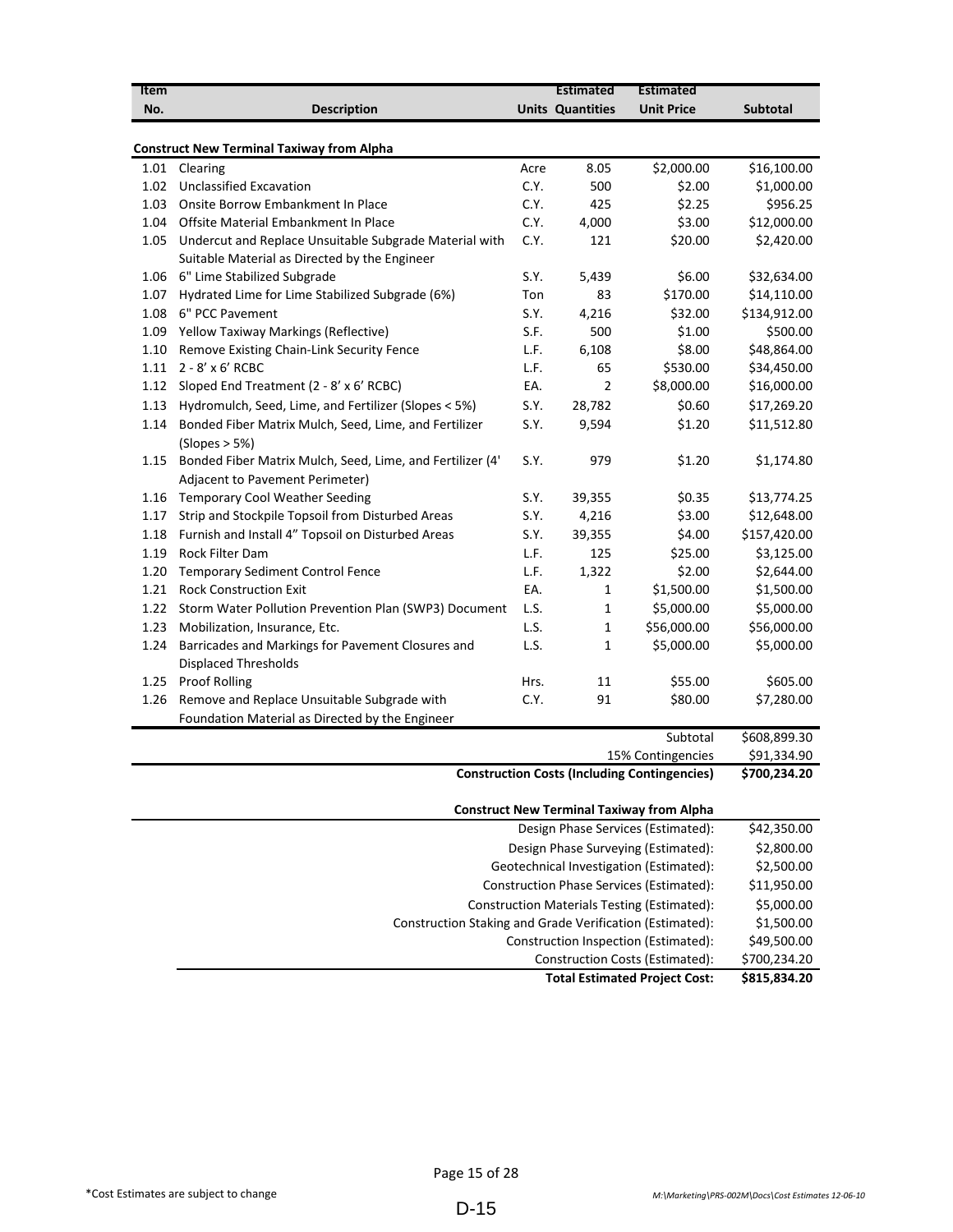| Item |                                                           |      | <b>Estimated</b>        | <b>Estimated</b>  |                 |
|------|-----------------------------------------------------------|------|-------------------------|-------------------|-----------------|
| No.  | <b>Description</b>                                        |      | <b>Units Quantities</b> | <b>Unit Price</b> | <b>Subtotal</b> |
|      |                                                           |      |                         |                   |                 |
|      | <b>Extend Taxiway A to South Runway 35</b>                |      |                         |                   |                 |
| 1.01 | <b>Concrete Pavement Removal</b>                          | S.Y. | 5,359                   | \$6.00            | \$32,154.00     |
| 1.02 | <b>Clearing and Grubbing</b>                              | Acre | 34.24                   | \$5,500.00        | \$188,320.00    |
| 1.03 | <b>Unclassified Excavation</b>                            | C.Y. | 2,139                   | \$2.00            | \$4,278.00      |
| 1.04 | Onsite Borrow Embankment In Place                         | C.Y. | 1,818                   | \$2.25            | \$4,090.50      |
| 1.05 | Offsite Material Embankment In Place                      | C.Y. | 1,818                   | \$3.00            | \$5,454.00      |
| 1.06 | Undercut and Replace Unsuitable Subgrade Material with    | C.Y. | 261                     | \$20.00           | \$5,220.00      |
|      | Suitable Material as Directed by the Engineer             |      |                         |                   |                 |
| 1.07 | 6" Lime Stabilized Subgrade                               | S.Y. | 11,725                  | \$6.00            | \$70,350.00     |
| 1.08 | Hydrated Lime for Lime Stabilized Subgrade (6%)           | Ton  | 178                     | \$170.00          | \$30,260.00     |
| 1.09 | 9" PCC Pavement                                           | S.Y. | 13,830                  | \$36.50           | \$504,795.00    |
| 1.10 | Yellow Taxiway Markings (Reflective)                      | S.F. | 3,000                   | \$1.00            | \$3,000.00      |
| 1.11 | Remove Existing Chain-Link Security Fence                 | L.F. | 3,753                   | \$8.00            | \$30,024.00     |
| 1.12 | Drainage Improvements                                     | L.S. | 1                       | \$20,000.00       | \$20,000.00     |
| 1.13 | Hydromulch, Seed, Lime, and Fertilizer (Slopes < 5%)      | S.Y. | 6,320                   | \$0.60            | \$3,792.00      |
| 1.14 | Bonded Fiber Matrix Mulch, Seed, Lime, and Fertilizer     | S.Y. | 3,403                   | \$1.20            | \$4,083.60      |
|      | (Slopes > 5%)                                             |      |                         |                   |                 |
| 1.15 | Bonded Fiber Matrix Mulch, Seed, Lime, and Fertilizer (4' | S.Y. | 2,002                   | \$1.20            | \$2,402.40      |
|      | Adjacent to Pavement Perimeter)                           |      |                         |                   |                 |
| 1.16 | <b>Temporary Cool Weather Seeding</b>                     | S.Y. | 11,725                  | \$0.35            | \$4,103.75      |
| 1.17 | Strip and Stockpile Topsoil from Disturbed Areas          | S.Y. | 19,195                  | \$3.00            | \$57,585.00     |
| 1.18 | Furnish and Install 4" Topsoil on Disturbed Areas         | S.Y. | 11,725                  | \$4.00            | \$46,900.00     |
| 1.19 | <b>Rock Filter Dam</b>                                    | L.F. | 125                     | \$25.00           | \$3,125.00      |
| 1.20 | <b>Temporary Sediment Control Fence</b>                   | L.F. | 2,035                   | \$2.00            | \$4,070.00      |
| 1.21 | <b>Rock Construction Exit</b>                             | EA.  | $\mathbf{1}$            | \$1,500.00        | \$1,500.00      |
| 1.22 | Mobilization, Insurance, Etc.                             | L.S. | 1                       | \$106,000.00      | \$106,000.00    |
| 1.23 | Barricades and Markings for Pavement Closures and         | L.S. | 1                       | \$5,000.00        | \$5,000.00      |
|      | <b>Displaced Thresholds</b>                               |      |                         |                   |                 |
| 1.24 | <b>Proof Rolling</b>                                      | Hrs. | 24                      | \$55.00           | \$1,320.00      |
| 1.25 | Remove and Replace Unsuitable Subgrade with               | C.Y. | 256                     | \$80.00           | \$20,480.00     |
|      | Foundation Material as Directed by the Engineer           |      |                         |                   |                 |
|      |                                                           |      |                         | Subtotal          | \$1.158.307.25  |

 $$173,746.09$ 15% Contingencies

## **Construction Costs (Including Contingencies) \$1,332,053.34**

| <b>Extend Taxiway A to South Runway 35</b>               |                |
|----------------------------------------------------------|----------------|
| Design Phase Services (Estimated):                       | \$66,620.00    |
| Design Phase Surveying (Estimated):                      | \$2,800.00     |
| Geotechnical Investigation (Estimated):                  | \$3,200.00     |
| Construction Phase Services (Estimated):                 | \$16,660.00    |
| Construction Materials Testing (Estimated):              | \$13,000.00    |
| Construction Staking and Grade Verification (Estimated): | \$2,800.00     |
| Construction Inspection (Estimated):                     | \$38,500.00    |
| Construction Costs (Estimated):                          | \$1,332,053.34 |
| <b>Total Estimated Project Cost:</b>                     | \$1,475,633.34 |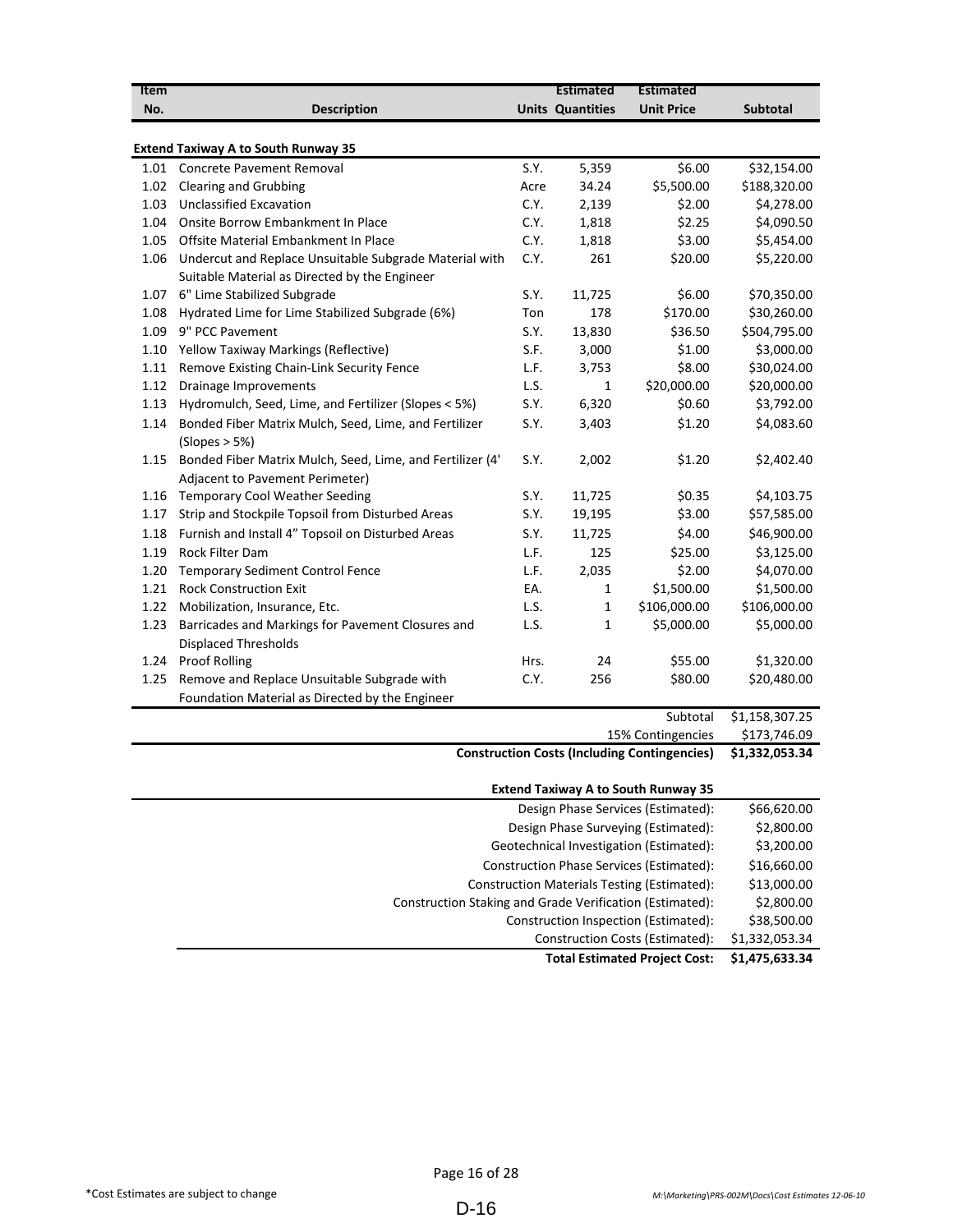| Item                                                |                                                                          |      | <b>Estimated</b>        | <b>Estimated</b>                   |                 |
|-----------------------------------------------------|--------------------------------------------------------------------------|------|-------------------------|------------------------------------|-----------------|
| No.                                                 | <b>Description</b>                                                       |      | <b>Units Quantities</b> | <b>Unit Price</b>                  | <b>Subtotal</b> |
|                                                     | <b>Construct New Terminal Road</b>                                       |      |                         |                                    |                 |
| 1.01                                                | <b>Unclassified Excavation</b>                                           | C.Y. | 2,122                   | \$2.00                             | \$4,244.00      |
| 1.02                                                | Onsite Borrow Embankment In Place                                        | C.Y. | 1,803                   | \$2.25                             | \$4,056.75      |
| 1.03                                                | Undercut and Replace Unsuitable Subgrade Material with                   | C.Y. | 302                     | \$20.00                            | \$6,040.00      |
| 1.04                                                | 6" Lime Stabilized Subgrade                                              | S.Y. | 13,582                  | \$6.00                             | \$81,492.00     |
| 1.05                                                | Hydrated Lime for Lime Stabilized Subgrade (6%)                          | Ton  | 206                     | \$170.00                           | \$35,020.00     |
| 1.06                                                | 6" PCC Pavement                                                          | S.Y. | 9,605                   | \$32.00                            | \$307,360.00    |
| 1.07                                                | <b>Road Markings</b>                                                     | S.F. | 100                     | \$1.00                             | \$100.00        |
| 1.08                                                | Drainage Improvements                                                    | L.S. | 1                       | \$20,000.00                        | \$20,000.00     |
| 1.09                                                | Hydromulch, Seed, Lime, and Fertilizer (Slopes < 5%)                     | S.Y. | 180                     | \$0.60                             | \$108.00        |
| 1.10                                                | Bonded Fiber Matrix Mulch, Seed, Lime, and Fertilizer (4'                | S.Y. | 3,182                   | \$1.20                             | \$3,818.40      |
| 1.11                                                | <b>Temporary Cool Weather Seeding</b>                                    | S.Y. | 3,362                   | \$0.35                             | \$1,176.70      |
| 1.12                                                | Strip and Stockpile Topsoil from Disturbed Areas                         | S.Y. | 9,605                   | \$3.00                             | \$28,815.00     |
|                                                     |                                                                          | L.F. |                         | \$2.00                             |                 |
| 1.13                                                | <b>Temporary Sediment Control Fence</b><br><b>Rock Construction Exit</b> | EA.  | 2,148                   |                                    | \$4,296.00      |
| 1.14                                                |                                                                          |      | 1                       | \$1,500.00                         | \$1,500.00      |
| 1.15                                                | Storm Water Pollution Prevention Plan (SWP3) Document                    | L.S. | 1                       | \$2,500.00                         | \$2,500.00      |
| 1.16                                                | Mobilization, Insurance, Etc.                                            | L.S. | 1                       | \$51,000.00                        | \$51,000.00     |
| 1.17                                                | Barricades and Markings for Pavement Closures and                        | L.S. | 1                       | \$2,500.00                         | \$2,500.00      |
| 1.18                                                | <b>Proof Rolling</b>                                                     | Hrs. | 28                      | \$55.00                            | \$1,540.00      |
|                                                     |                                                                          |      |                         | Subtotal                           | \$555,566.85    |
| 15% Contingencies                                   |                                                                          |      |                         |                                    | \$83,335.03     |
| <b>Construction Costs (Including Contingencies)</b> |                                                                          |      |                         |                                    | \$638,901.88    |
|                                                     |                                                                          |      |                         | <b>Construct New Terminal Road</b> |                 |
|                                                     |                                                                          |      |                         | Design Phase Services (Estimated): | \$40,910.00     |

| <b>Total Estimated Project Cost:</b>                     | \$737,051.88 |
|----------------------------------------------------------|--------------|
| Construction Costs (Estimated):                          | \$638,901.88 |
| Construction Inspection (Estimated):                     | \$33,000.00  |
| Construction Staking and Grade Verification (Estimated): | \$1,500.00   |
| <b>Construction Materials Testing (Estimated):</b>       | \$7,500.00   |
| <b>Construction Phase Services (Estimated):</b>          | \$10,240.00  |
| Geotechnical Investigation (Estimated):                  | \$3,500.00   |
| Design Phase Surveying (Estimated):                      | \$1,500.00   |
| Design Phase Services (Estimated):                       | \$40,910.00  |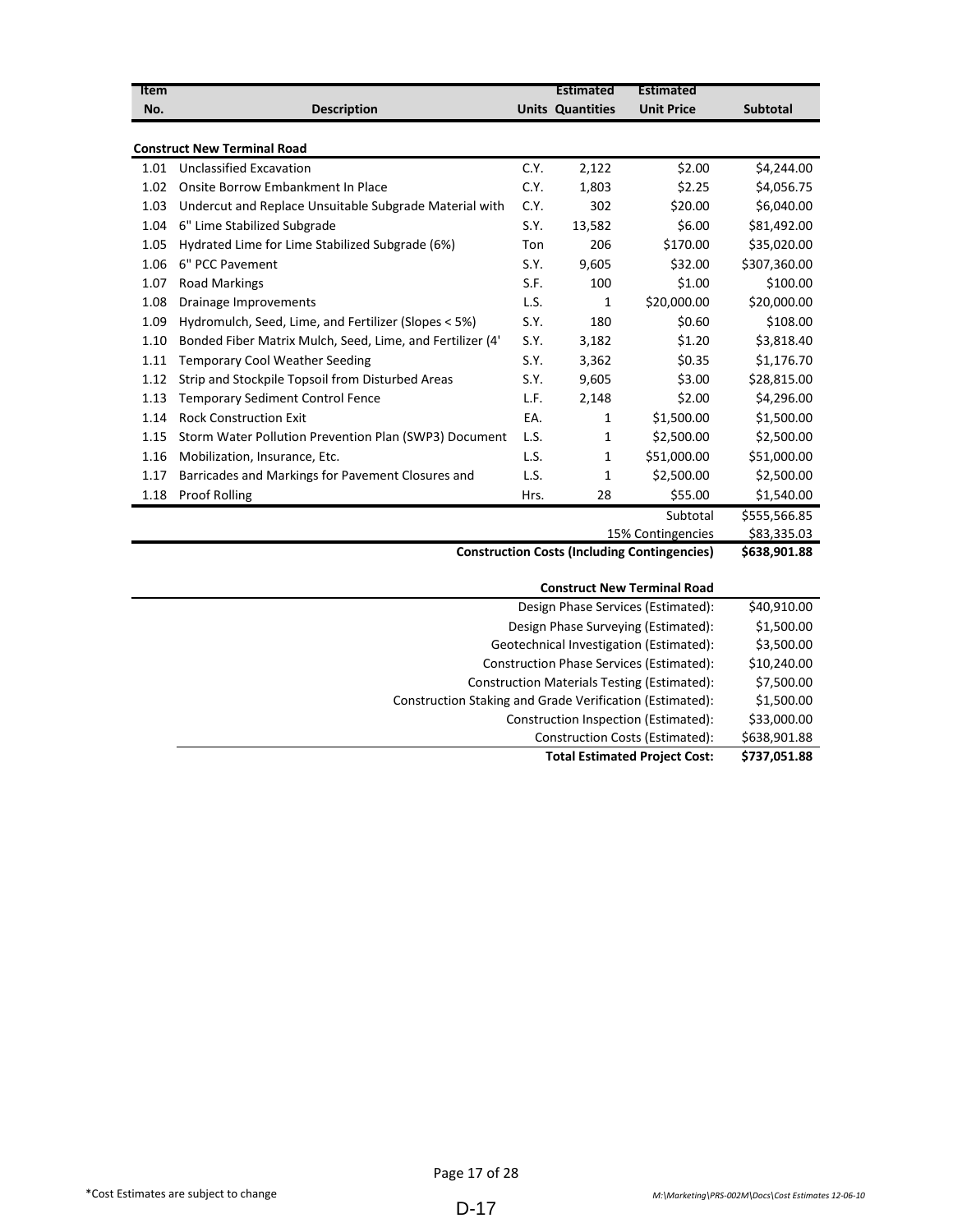| <b>Item</b> |                                                                                  |      | <b>Estimated</b>        | <b>Estimated</b>                                    |                 |
|-------------|----------------------------------------------------------------------------------|------|-------------------------|-----------------------------------------------------|-----------------|
| No.         | <b>Description</b>                                                               |      | <b>Units Quantities</b> | <b>Unit Price</b>                                   | <b>Subtotal</b> |
|             |                                                                                  |      |                         |                                                     |                 |
|             | Construct 10-Unit Box Hangar (Like Hangar D)                                     |      |                         |                                                     |                 |
| 1.01        | <b>Unclassified Excavation</b>                                                   | C.Y. | 434                     | \$2.00                                              | \$868.00        |
| 1.02        | Offsite Material Embankment In Place                                             | C.Y. | 217                     | \$3.00                                              | \$651.00        |
| 1.03        | Over-Excavation for Foundation Pad                                               | C.Y. | 3,082                   | \$2.00                                              | \$6,164.00      |
| 1.04        | Compacted Select Fill for Foundation Pad                                         | C.Y. | 3,082                   | \$25.00                                             | \$77,050.00     |
| 1.05        | 6" Lime Stabilized Subgrade                                                      | S.Y. | 1,940                   | \$6.00                                              | \$11,640.00     |
| 1.06        | Hydrated Lime for Lime Stabilized Subgrade (6%)                                  | Ton  | 30                      | \$170.00                                            | \$5,100.00      |
| 1.07        | 6" PCC Pavement                                                                  | S.Y. | 1,540                   | \$32.00                                             | \$49,280.00     |
| 1.08        | Yellow Taxiway Markings (Reflective)                                             | S.F. | 500                     | \$1.00                                              | \$500.00        |
| 1.09        | Drainage Improvements                                                            | L.S. | $\mathbf{1}$            | \$20,000.00                                         | \$20,000.00     |
| 1.10        | Hydromulch, Seed, Lime, and Fertilizer (Slopes < 5%)                             | S.Y. | 327                     | \$0.60                                              | \$196.20        |
| 1.11        | Bonded Fiber Matrix Mulch, Seed, Lime, and Fertilizer (4'                        | S.Y. | 320                     | \$1.20                                              | \$384.00        |
|             | Adjacent to Pavement Perimeter)                                                  |      |                         |                                                     |                 |
| 1.12        | <b>Temporary Cool Weather Seeding</b>                                            | S.Y. | 823                     | \$0.35                                              | \$288.05        |
| 1.13        | Strip and Stockpile Topsoil from Disturbed Areas                                 | S.Y. | 3,903                   | \$3.00                                              | \$11,709.00     |
| 1.14        | Furnish and Install 4" Topsoil on Disturbed Areas                                | S.Y. | 823                     | \$4.00                                              | \$3,292.00      |
| 1.15        | Temporary Sediment Control Fence                                                 | L.F. | 360                     | \$2.00                                              | \$720.00        |
| 1.16        | <b>Rock Construction Exit</b>                                                    | EA.  | 1                       | \$1,500.00                                          | \$1,500.00      |
| 1.17        | Storm Water Pollution Prevention Plan (SWP3) Document                            | L.S. | 1                       | \$2,500.00                                          | \$2,500.00      |
|             |                                                                                  |      |                         |                                                     |                 |
| 1.18        | Mobilization, Insurance, Etc.                                                    | L.S. | $\mathbf{1}$            | \$78,000.00                                         | \$78,000.00     |
| 1.19        | Barricades and Markings for Pavement Closures and<br><b>Displaced Thresholds</b> | L.S. | 1                       | \$2,500.00                                          | \$2,500.00      |
| 1.20        | <b>Proof Rolling</b>                                                             | Hrs. | 8                       | \$55.00                                             | \$440.00        |
| 1.21        | Remove and Replace Unsuitable Subgrade with                                      | C.Y. | 33                      | \$80.00                                             | \$2,640.00      |
|             |                                                                                  |      |                         |                                                     |                 |
|             | Foundation Material as Directed by the Engineer                                  |      |                         |                                                     |                 |
| 1.22        | 10-Unit Box Hangar Completed-in-place                                            | L.S. | $\mathbf{1}$            | \$520,000.00                                        | \$520,000.00    |
| 1.23        | <b>Electrical Lighting System</b>                                                | L.S. | $\mathbf{1}$            | \$50,000.00                                         | \$50,000.00     |
| 1.24        | <b>Utility Relocations</b>                                                       | L.S. | $\mathbf{1}$            | \$10,000.00                                         | \$10,000.00     |
|             |                                                                                  |      |                         | Subtotal                                            | \$855,422.25    |
|             |                                                                                  |      |                         | 15% Contingencies                                   | \$128,313.34    |
|             |                                                                                  |      |                         | <b>Construction Costs (Including Contingencies)</b> | \$983,735.59    |

#### **Construct 10-Unit Box Hangar (Like Hangar D)**

| Design Phase Services (Estimated):                       | \$59,040.00    |
|----------------------------------------------------------|----------------|
| Design Phase Surveying (Estimated):                      | \$1,500.00     |
| Geotechnical Investigation (Estimated):                  | \$2,500.00     |
| Construction Phase Services (Estimated):                 | \$14,770.00    |
| <b>Construction Materials Testing (Estimated):</b>       | \$5,000.00     |
| Construction Staking and Grade Verification (Estimated): | \$1,500.00     |
| Construction Inspection (Estimated):                     | \$38,500.00    |
| Construction Costs (Estimated):                          | \$983,735.59   |
| <b>Total Estimated Project Cost:</b>                     | \$1,106,545.59 |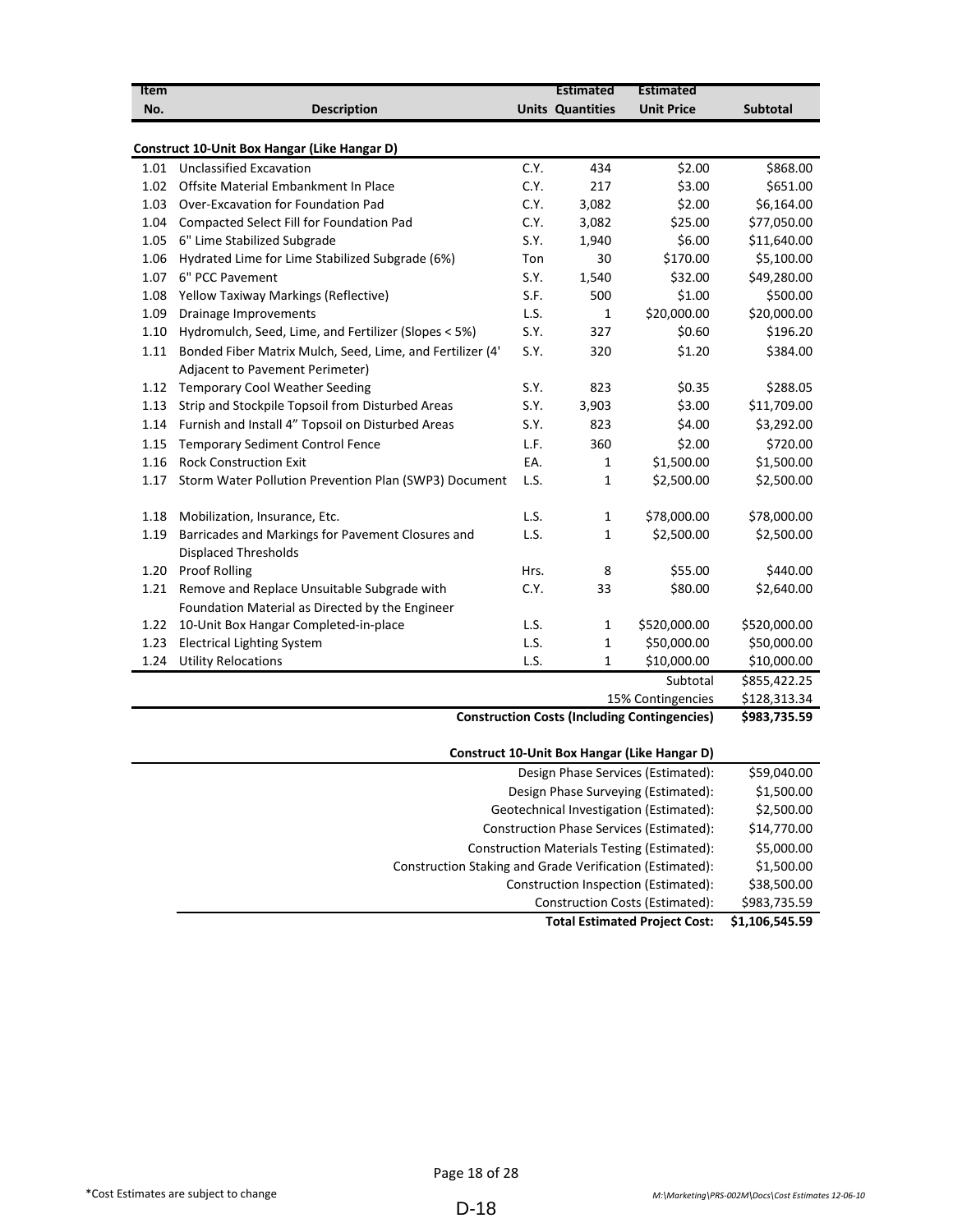| <b>Item</b>                          |                                                           |      | <b>Estimated</b>        | <b>Estimated</b>                                    |                 |
|--------------------------------------|-----------------------------------------------------------|------|-------------------------|-----------------------------------------------------|-----------------|
| No.                                  | <b>Description</b>                                        |      | <b>Units Quantities</b> | <b>Unit Price</b>                                   | <b>Subtotal</b> |
|                                      |                                                           |      |                         |                                                     |                 |
|                                      | <b>Construct 10-Unit T-Hangar (Like Hangar I)</b>         |      |                         |                                                     |                 |
|                                      | 1.01 Unclassified Excavation                              | C.Y. | 455                     | \$2.00                                              | \$910.00        |
| 1.02                                 | Offsite Material Embankment In Place                      | C.Y. | 228                     | \$3.00                                              | \$684.00        |
| 1.03                                 | Over-Excavation for Foundation Pad                        | C.Y. | 2,571                   | \$2.00                                              | \$5,142.00      |
| 1.04                                 | Compacted Select Fill for Foundation Pad                  | C.Y. | 2,571                   | \$25.00                                             | \$64,275.00     |
| 1.05                                 | 6" Lime Stabilized Subgrade                               | S.Y. | 2,470                   | \$6.00                                              | \$14,820.00     |
| 1.06                                 | Hydrated Lime for Lime Stabilized Subgrade (6%)           | Ton  | 38                      | \$170.00                                            | \$6,460.00      |
| 1.07                                 | 6" PCC Pavement                                           | S.Y. | 1,925                   | \$32.00                                             | \$61,600.00     |
| 1.08                                 | Yellow Taxiway Markings (Reflective)                      | S.F. | 600                     | \$1.00                                              | \$600.00        |
| 1.09                                 | Drainage Improvements                                     | L.S. | $\mathbf{1}$            | \$20,000.00                                         | \$20,000.00     |
| 1.10                                 | Hydromulch, Seed, Lime, and Fertilizer (Slopes < 5%)      | S.Y. | 227                     | \$0.60                                              | \$136.20        |
| 1.11                                 | Bonded Fiber Matrix Mulch, Seed, Lime, and Fertilizer (4' | S.Y. | 436                     | \$1.20                                              | \$523.20        |
|                                      | Adjacent to Pavement Perimeter)                           |      |                         |                                                     |                 |
|                                      | 1.12 Temporary Cool Weather Seeding                       | S.Y. | 784                     | \$0.35                                              | \$274.40        |
| 1.13                                 | Strip and Stockpile Topsoil from Disturbed Areas          | S.Y. | 4,095                   | \$3.00                                              | \$12,285.00     |
| 1.14                                 | Furnish and Install 4" Topsoil on Disturbed Areas         | S.Y. | 784                     | \$4.00                                              | \$3,136.00      |
| 1.15                                 | <b>Temporary Sediment Control Fence</b>                   | L.F. | 491                     | \$2.00                                              | \$982.00        |
| 1.16                                 | <b>Rock Construction Exit</b>                             | EA.  | 1                       | \$1,500.00                                          | \$1,500.00      |
| 1.17                                 | Storm Water Pollution Prevention Plan (SWP3) Document     | L.S. | $\mathbf{1}$            | \$2,500.00                                          | \$2,500.00      |
| 1.18                                 | Mobilization, Insurance, Etc.                             | L.S. | $\mathbf{1}$            | \$69,000.00                                         | \$69,000.00     |
| 1.19                                 | Barricades and Markings for Pavement Closures and         | L.S. | $\mathbf{1}$            | \$2,500.00                                          | \$2,500.00      |
|                                      | <b>Displaced Thresholds</b>                               |      |                         |                                                     |                 |
| 1.20                                 | <b>Proof Rolling</b>                                      | Hrs. | 9                       | \$55.00                                             | \$495.00        |
| 1.21                                 | Remove and Replace Unsuitable Subgrade with               | C.Y. | 42                      | \$80.00                                             | \$3,360.00      |
|                                      | Foundation Material as Directed by the Engineer           |      |                         |                                                     |                 |
| 1.22                                 | 10-Unit T-Hangar Completed-in-place                       | L.S. | $\mathbf{1}$            | \$420,000.00                                        | \$420,000.00    |
| 1.23                                 | <b>Electrical Lighting System</b>                         | L.S. | $\mathbf{1}$            | \$50,000.00                                         | \$50,000.00     |
| 1.24                                 | <b>Utility Relocations</b>                                | L.S. | $\mathbf{1}$            | \$10,000.00                                         | \$10,000.00     |
|                                      |                                                           |      |                         | Subtotal                                            | \$751,182.80    |
|                                      |                                                           |      |                         | 15% Contingencies                                   | \$112,677.42    |
|                                      |                                                           |      |                         | <b>Construction Costs (Including Contingencies)</b> | \$863,860.22    |
|                                      |                                                           |      |                         |                                                     |                 |
|                                      |                                                           |      |                         | Construct 10-Unit T-Hangar (Like Hangar I)          |                 |
| Design Phase Services (Estimated):   |                                                           |      |                         |                                                     | \$51,840.00     |
| Design Phase Surveying (Estimated):  |                                                           |      |                         |                                                     | \$1,500.00      |
|                                      |                                                           |      |                         | Geotechnical Investigation (Estimated):             | \$2,500.00      |
|                                      |                                                           |      |                         | Construction Phase Services (Estimated):            | \$12,970.00     |
|                                      |                                                           |      |                         | <b>Construction Materials Testing (Estimated):</b>  | \$5,000.00      |
|                                      | Construction Staking and Grade Verification (Estimated):  |      |                         |                                                     | \$1,500.00      |
| Construction Inspection (Estimated): |                                                           |      |                         |                                                     |                 |

\$863,860.22 Construction Costs (Estimated):

**Total Estimated Project Cost: \$977,670.22**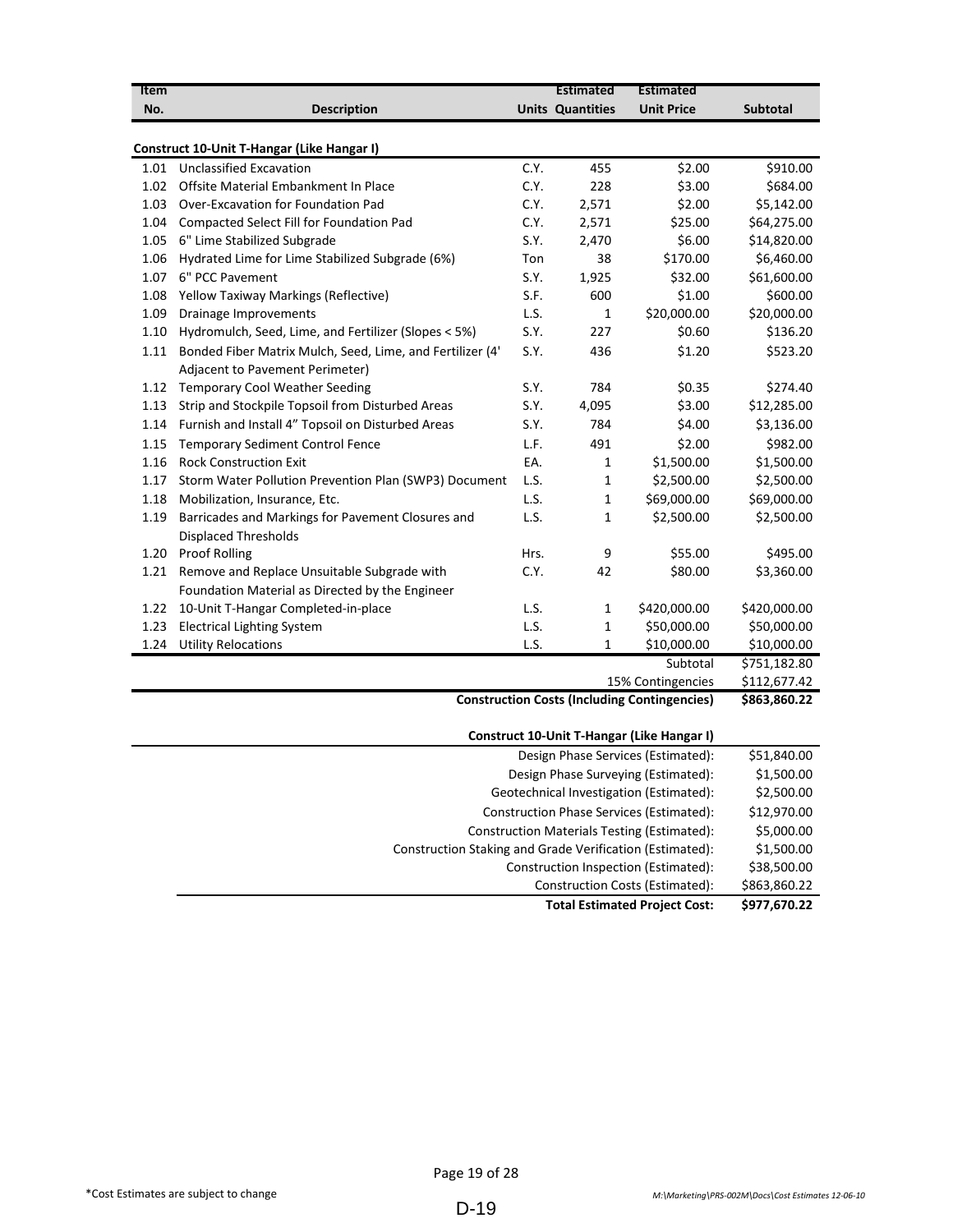| Item |                                                          |      | <b>Estimated</b>        | Estimated                                  |                 |
|------|----------------------------------------------------------|------|-------------------------|--------------------------------------------|-----------------|
| No.  | <b>Description</b>                                       |      | <b>Units Quantities</b> | <b>Unit Price</b>                          | <b>Subtotal</b> |
|      |                                                          |      |                         |                                            |                 |
|      | Acquire 51.9 Acres for 1/2 Mile RPZ Rwy 35               |      |                         |                                            |                 |
| 1.01 | Purchase Runway 35 Tract of Land for 1/2 Mile RPZ        | Acre | 51.90                   | \$1,700.00                                 | \$88,230.00     |
|      |                                                          |      |                         | Subtotal                                   | \$88,230.00     |
|      |                                                          |      |                         | 15% Contingencies                          | \$13,234.50     |
|      |                                                          |      |                         | <b>Costs (Including Contingencies)</b>     | \$101,464.50    |
|      |                                                          |      |                         |                                            |                 |
|      |                                                          |      |                         | Acquire 51.9 Acres for 1/2 Mile RPZ Rwy 35 |                 |
|      |                                                          |      |                         | Exhibits (Estimated):                      | \$1,500.00      |
|      |                                                          |      |                         | Surveying (Estimated):                     | \$3,000.00      |
|      |                                                          |      |                         | Costs (Estimated):                         | \$101,464.50    |
|      |                                                          |      |                         | <b>Total Estimated Project Cost:</b>       | \$105,964.50    |
|      |                                                          |      |                         |                                            |                 |
|      | Acquire 4.11 Acres for 3/4 Mile RPZ Rwy 32               |      |                         |                                            |                 |
| 1.01 | Purchase Runway 32 Tract of Land for 3/4 Mile RPZ        | Acre | 4.11                    | \$1,700.00                                 | \$6,987.00      |
|      |                                                          |      |                         | Subtotal                                   | \$6,987.00      |
|      |                                                          |      |                         | 15% Contingencies                          | \$1,048.05      |
|      |                                                          |      |                         | <b>Costs (Including Contingencies)</b>     | \$8,035.05      |
|      |                                                          |      |                         |                                            |                 |
|      |                                                          |      |                         | Acquire 4.11 Acres for 3/4 Mile RPZ Rwy 32 |                 |
|      |                                                          |      |                         | Exhibits (Estimated):                      | \$1,500.00      |
|      |                                                          |      |                         | Surveying (Estimated):                     | \$2,000.00      |
|      |                                                          |      |                         | Construction Costs (Estimated):            | \$8,035.05      |
|      |                                                          |      |                         | <b>Total Estimated Project Cost:</b>       | \$11,535.05     |
|      |                                                          |      |                         |                                            |                 |
|      | <b>Install MALSR Rwy 17</b>                              |      |                         |                                            |                 |
| 1.01 | Furnish and Install EMT MALS Bar                         | EA.  | 1                       | \$4,500.00                                 | \$4,500.00      |
| 1.02 | Furnish and Install MG-30 LIR Support with MALS Bar      | EA.  | 5                       | \$14,000.00                                | \$70,000.00     |
| 1.03 | Furnish and Install MG-30 LIR Support with Flasher Mount | EA.  | 3                       | \$8,200.00                                 | \$24,600.00     |
| 1.04 | Furnish and Install MG-20 LIR Support with MALS Bar      | EA.  | 3                       | \$8,200.00                                 | \$24,600.00     |
| 1.05 | Furnish and Install MG-20 LIR Support with Flasher Mount | EA.  | 2                       | \$7,800.00                                 | \$15,600.00     |
| 1.06 | Furnish and Install Semi-flush, Mounted, FAA-E-9252      | EA.  | 1                       | \$40,154.00                                | \$40,154.00     |
|      | Threshold Bar (18 lamps)                                 |      |                         |                                            |                 |
| 1.07 | Install New FAA Supplied MALSR Fixtures and Control      | L.S. | 1                       | \$20,000.00                                | \$20,000.00     |
|      | System                                                   |      |                         |                                            |                 |
|      | 1.08 Furnish and Install New L-823 Connector and Pigtail | EA.  | 28                      | \$42.00                                    | \$1,176.00      |
| 1.09 | Aim and Label Above Ground MALS Fixture                  | EA.  | 40                      | \$15.00                                    | \$600.00        |
| 1.10 | Furnish and Install Frangible Galvanized Steel Power     | L.S. | 1                       | \$1,000.00                                 | \$1,000.00      |
|      | Pedestal with Meter Base                                 |      |                         |                                            |                 |
| 1.11 | Furnish and Install 200 Amp NEMA 3R Fused Disconnect     | L.S. | $\mathbf{1}$            | \$285.00                                   | \$285.00        |
|      | Switch                                                   |      |                         |                                            |                 |
| 1.12 | Furnish and Install 200 Amp NEMA 3R Transfer Switch      | L.S. | $\mathbf{1}$            | \$525.00                                   | \$525.00        |
|      | with Generator Connector                                 |      |                         |                                            |                 |
| 1.13 | Concrete Pad for Primary Transformer                     | L.S. | 1                       | \$500.00                                   | \$500.00        |
| 1.14 | Provide 200 Amp Electrical Service to Shelter            | L.S. | 1                       | \$5,000.00                                 | \$5,000.00      |
| 1.15 | Concrete Foundations, Completed In-Place                 | C.Y. | 50                      | \$400.00                                   | \$20,000.00     |
| 1.16 | # 2 AWG Copper Shield wire, Installed in Trench or Duct  | L.F. | 4,025                   | \$2.00                                     | \$8,050.00      |
| 1.17 | New Air Terminal Installed                               | L.S. | 1                       | \$500.00                                   | \$500.00        |
| 1.18 | Cable Trench, Backfill, Compaction, etc. in Embankment   | L.F. | 4,025                   | \$5.50                                     | \$22,137.50     |
| 1.19 | 8' x 3/4" Copperweld Ground Rod                          | EA.  | 24                      | \$100.00                                   | \$2,400.00      |
| 1.20 | #1 AWG Type THWN Cable, Installed in Conduit             | L.F. | 2,430                   | \$3.10                                     | \$7,533.00      |
| 1.21 | #2 AWG Type THWN Cable, Installed in Conduit             | L.F. | 2,584                   | \$2.20                                     | \$5,684.80      |
| 1.22 | #4 AWG Type THWN Cable, Installed in Conduit             | L.F. | 3,756                   | \$1.90                                     | \$7,136.40      |
| 1.23 | #6 AWG Type THWN Cable, Installed in Conduit             | L.F. | 2,316                   | \$1.20                                     | \$2,779.20      |
| 1.24 | #10 AWG Type THWN Cable, Installed in Conduit            | L.F. | 4,032                   | \$0.55                                     | \$2,217.60      |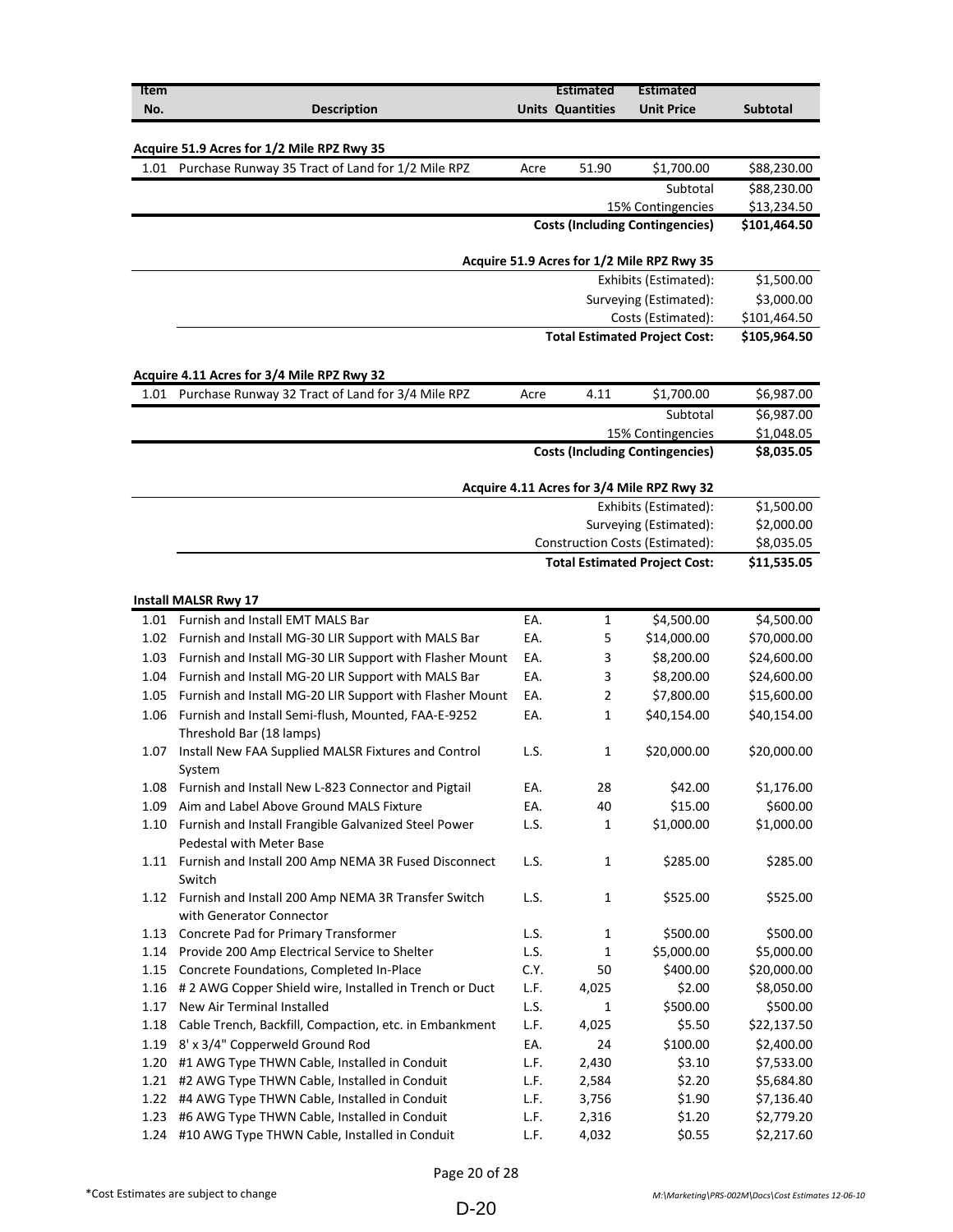| Item                                                |                                                              |      | <b>Estimated</b>        | <b>Estimated</b>  |                 |
|-----------------------------------------------------|--------------------------------------------------------------|------|-------------------------|-------------------|-----------------|
| No.                                                 | <b>Description</b>                                           |      | <b>Units Quantities</b> | <b>Unit Price</b> | <b>Subtotal</b> |
|                                                     |                                                              |      |                         |                   |                 |
| 1.25                                                | #12 AWG Type THWN Cable, Installed in Conduit                | L.F. | 3,224                   | \$0.35            | \$1,128.40      |
| 1.26                                                | 12 Pair, 19 Gauge Overall Shielded Cable, Installed in       | L.F. | 1,843                   | \$2.00            | \$3,686.00      |
|                                                     | Conduit                                                      |      |                         |                   |                 |
| 1.27                                                | Furnish and Install New FAA Supplied 8' x 14' MALSR          | L.S. | 1                       | \$2,200.00        | \$2,200.00      |
|                                                     | Shelter                                                      |      |                         |                   |                 |
| 1.28                                                | 2" Schedule 40 PVC Electrical Conduit, Installed in Trench   | L.F. | 4,910                   | \$2.75            | \$13,502.50     |
|                                                     | or Duct                                                      |      |                         |                   |                 |
| 1.29                                                | 8' x 3/4" Copperweld Ground Rod                              | EA.  | 970                     | \$100.00          | \$97,000.00     |
| 1.30                                                | Furnish and Install 1.5' x 3' x 2' Aircraft Rated Electrical | EA.  | 2                       | \$1,200.00        | \$2,400.00      |
|                                                     | <b>Junction Box</b>                                          |      |                         |                   |                 |
| 1.31                                                | <b>Rock Construction Exit</b>                                | EA.  | 1                       | \$1,500.00        | \$1,500.00      |
| 1.32                                                | Mobilization, Insurance, Etc.                                | L.S. | 1                       | \$43,000.00       | \$43,000.00     |
| 1.33                                                | Barricades and Markings for Pavement Closures and            | L.S. | 1                       | \$2,500.00        | \$2,500.00      |
|                                                     | <b>Displaced Thresholds</b>                                  |      |                         |                   |                 |
| 1.34                                                | FAA Resident Inspector with Per Diem                         | Days | 30                      | \$300.00          | \$9,000.00      |
| 1.35                                                | <b>FAA Engineering Inspections</b>                           | Hrs. | 40                      | \$125.00          | \$5,000.00      |
| 1.36                                                | Commissioning Flight Inspection                              | L.S. | 1                       | \$2,600.00        | \$2,600.00      |
|                                                     |                                                              |      |                         | Subtotal          | \$470,495.40    |
|                                                     |                                                              |      |                         | 15% Contingencies | \$70,574.31     |
| <b>Construction Costs (Including Contingencies)</b> |                                                              |      |                         |                   | \$541,069.71    |

|              | <b>Install MALSR Rwy 17</b>                              |
|--------------|----------------------------------------------------------|
| \$25,990.00  | Design Phase Services (Estimated):                       |
| \$1,280.00   | Design Phase Surveying (Estimated):                      |
| \$2,500.00   | Geotechnical Investigation (Estimated):                  |
| \$6,500.00   | Construction Phase Services (Estimated):                 |
| \$5,000.00   | <b>Construction Materials Testing (Estimated):</b>       |
| \$1,280.00   | Construction Staking and Grade Verification (Estimated): |
| \$10,000.00  | Construction Inspection (Estimated):                     |
| \$541,069.71 | Construction Costs (Estimated):                          |
| \$593,619.71 | <b>Total Estimated Project Cost:</b>                     |

|      | <b>Install MALSR Rwy 35</b>                              |      |              |             |              |
|------|----------------------------------------------------------|------|--------------|-------------|--------------|
| 1.01 | <b>Clearing and Grubbing</b>                             | Acre | 26.25        | \$5,500.00  | \$144,375.00 |
| 1.02 | <b>Furnish and Install EMT MALS Bar</b>                  | EA.  | 1            | \$4,500.00  | \$4,500.00   |
| 1.03 | Furnish and Install MG-30 LIR Support with MALS Bar      | EA.  | 5            | \$14,000.00 | \$70,000.00  |
| 1.04 | Furnish and Install MG-30 LIR Support with Flasher Mount | EA.  | 3            | \$8,200.00  | \$24,600.00  |
| 1.05 | Furnish and Install MG-20 LIR Support with MALS Bar      | EA.  | 3            | \$8,200.00  | \$24,600.00  |
| 1.06 | Furnish and Install MG-20 LIR Support with Flasher Mount | EA.  | 2            | \$7,800.00  | \$15,600.00  |
| 1.07 | Furnish and Install Semi-flush, Mounted, FAA-E-9252      | EA.  | 1            | \$40,154.00 | \$40,154.00  |
|      | Threshold Bar (18 lamps)                                 |      |              |             |              |
| 1.08 | Install New FAA Supplied MALSR Fixtures and Control      | L.S. | $\mathbf{1}$ | \$20,000.00 | \$20,000.00  |
|      | System                                                   |      |              |             |              |
| 1.09 | Furnish and Install New L-823 Connector and Pigtail      | EA.  | 28           | \$42.00     | \$1,176.00   |
| 1.10 | Aim and Label Above Ground MALS Fixture                  | EA.  | 40           | \$15.00     | \$600.00     |
| 1.11 | Furnish and Install Frangible Galvanized Steel Power     | L.S. | 1            | \$1,000.00  | \$1,000.00   |
|      | <b>Pedestal with Meter Base</b>                          |      |              |             |              |
| 1.12 | Furnish and Install 200 Amp NEMA 3R Fused Disconnect     | L.S. | 1            | \$285.00    | \$285.00     |
|      | Switch                                                   |      |              |             |              |
| 1.13 | Furnish and Install 200 Amp NEMA 3R Transfer Switch      | L.S. | 1            | \$525.00    | \$525.00     |
|      | with Generator Connector                                 |      |              |             |              |
| 1.14 | Concrete Pad for Primary Transformer                     | L.S. | 1            | \$500.00    | \$500.00     |
| 1.15 | Provide 200 Amp Electrical Service to Shelter            | L.S. | 1            | \$5,000.00  | \$5,000.00   |
| 1.16 | Concrete Foundations, Completed In-Place                 | C.Y. | 50           | \$400.00    | \$20,000.00  |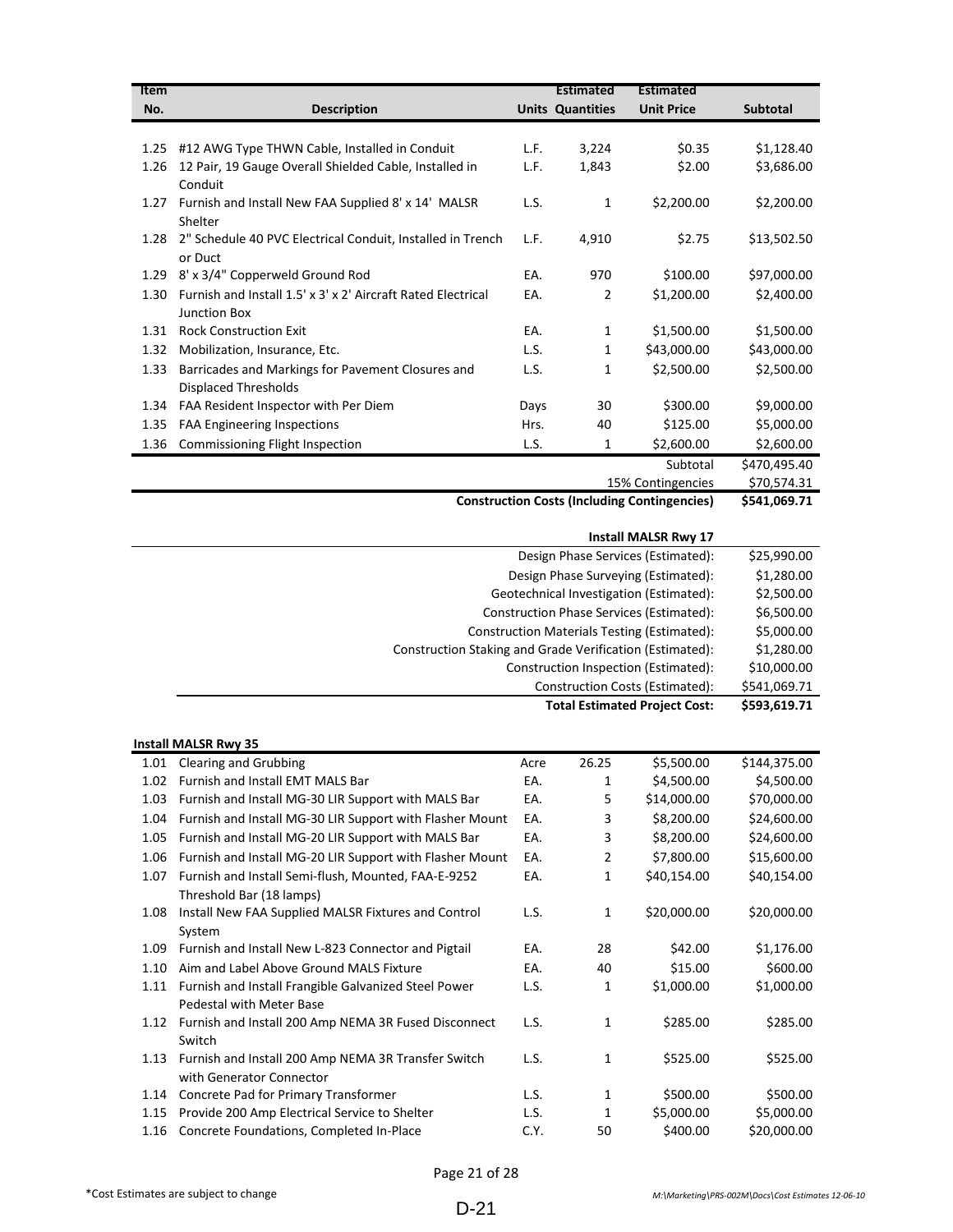| Item              |                                                              |      | <b>Estimated</b>        | <b>Estimated</b>                                    |                 |
|-------------------|--------------------------------------------------------------|------|-------------------------|-----------------------------------------------------|-----------------|
| No.               | <b>Description</b>                                           |      | <b>Units Quantities</b> | <b>Unit Price</b>                                   | <b>Subtotal</b> |
|                   |                                                              |      |                         |                                                     |                 |
| 1.17              | # 2 AWG Copper Shield wire, Installed in Trench or Duct      | L.F. | 4,025                   | \$2.00                                              | \$8,050.00      |
| 1.18              | New Air Terminal Installed                                   | L.S. | $\mathbf{1}$            | \$500.00                                            | \$500.00        |
| 1.19              | Cable Trench, Backfill, Compaction, etc. in Embankment       | L.F. | 4,025                   | \$5.50                                              | \$22,137.50     |
| 1.20              | 8' x 3/4" Copperweld Ground Rod                              | EA.  | 24                      | \$100.00                                            | \$2,400.00      |
| 1.21              | #1 AWG Type THWN Cable, Installed in Conduit                 | L.F. | 2,430                   | \$3.10                                              | \$7,533.00      |
| 1.22              | #2 AWG Type THWN Cable, Installed in Conduit                 | L.F. | 2,584                   | \$2.20                                              | \$5,684.80      |
| 1.23              | #4 AWG Type THWN Cable, Installed in Conduit                 | L.F. | 3,756                   | \$1.90                                              | \$7,136.40      |
| 1.24              | #6 AWG Type THWN Cable, Installed in Conduit                 | L.F. | 2,316                   | \$1.20                                              | \$2,779.20      |
| 1.25              | #10 AWG Type THWN Cable, Installed in Conduit                | L.F. | 4,032                   | \$0.55                                              | \$2,217.60      |
| 1.26              | #12 AWG Type THWN Cable, Installed in Conduit                | L.F. | 3,224                   | \$0.35                                              | \$1,128.40      |
| 1.27              | 12 Pair, 19 Gauge Overall Shielded Cable, Installed in       | L.F. | 1,843                   | \$2.00                                              | \$3,686.00      |
|                   | Conduit                                                      |      |                         |                                                     |                 |
| 1.28              | Furnish and Install New FAA Supplied 8' x 14' MALSR          | L.S. | 1                       | \$2,200.00                                          | \$2,200.00      |
|                   | Shelter                                                      |      |                         |                                                     |                 |
| 1.29              | 2" Schedule 40 PVC Electrical Conduit, Installed in Trench   | L.F. | 4,910                   | \$2.75                                              | \$13,502.50     |
|                   | or Duct                                                      |      |                         |                                                     |                 |
| 1.30              | 8' x 3/4" Copperweld Ground Rod                              | EA.  | 970                     | \$100.00                                            | \$97,000.00     |
| 1.31              | Furnish and Install 1.5' x 3' x 2' Aircraft Rated Electrical | EA.  | $\overline{2}$          | \$1,200.00                                          | \$2,400.00      |
|                   | <b>Junction Box</b>                                          |      |                         |                                                     |                 |
| 1.32              | <b>Rock Construction Exit</b>                                | EA.  | 1                       | \$1,500.00                                          | \$1,500.00      |
| 1.33              | Mobilization, Insurance, Etc.                                | L.S. | $\mathbf{1}$            | \$58,000.00                                         | \$58,000.00     |
| 1.34              | Barricades and Markings for Pavement Closures and            | L.S. | $\mathbf{1}$            | \$2,500.00                                          | \$2,500.00      |
|                   | <b>Displaced Thresholds</b>                                  |      |                         |                                                     |                 |
| 1.35              | FAA Resident Inspector with Per Diem                         | Days | 30                      | \$300.00                                            | \$9,000.00      |
| 1.36              | FAA Engineering Inspections                                  | Hrs. | 40                      | \$125.00                                            | \$5,000.00      |
| 1.37              | Commissioning Flight Inspection                              | L.S. | $\mathbf{1}$            | \$2,600.00                                          | \$2,600.00      |
|                   |                                                              |      |                         | Subtotal                                            | \$629,870.40    |
| 15% Contingencies |                                                              |      |                         | \$94,480.56                                         |                 |
|                   |                                                              |      |                         | <b>Construction Costs (Including Contingencies)</b> | \$724,350.96    |
|                   |                                                              |      |                         | Inctall MAICD Duni 25                               |                 |

| <b>INSTAIL MALSK KWY 35</b>                              |              |
|----------------------------------------------------------|--------------|
| Design Phase Services (Estimated):                       | \$25,990.00  |
| Design Phase Surveying (Estimated):                      | \$1,280.00   |
| Geotechnical Investigation (Estimated):                  | \$2,500.00   |
| Construction Phase Services (Estimated):                 | \$6,500.00   |
| <b>Construction Materials Testing (Estimated):</b>       | \$5,000.00   |
| Construction Staking and Grade Verification (Estimated): | \$1,280.00   |
| Construction Inspection (Estimated):                     | \$10,000.00  |
| Construction Costs (Estimated):                          | \$724,350.96 |
| <b>Total Estimated Project Cost:</b>                     | \$776,900.96 |
|                                                          |              |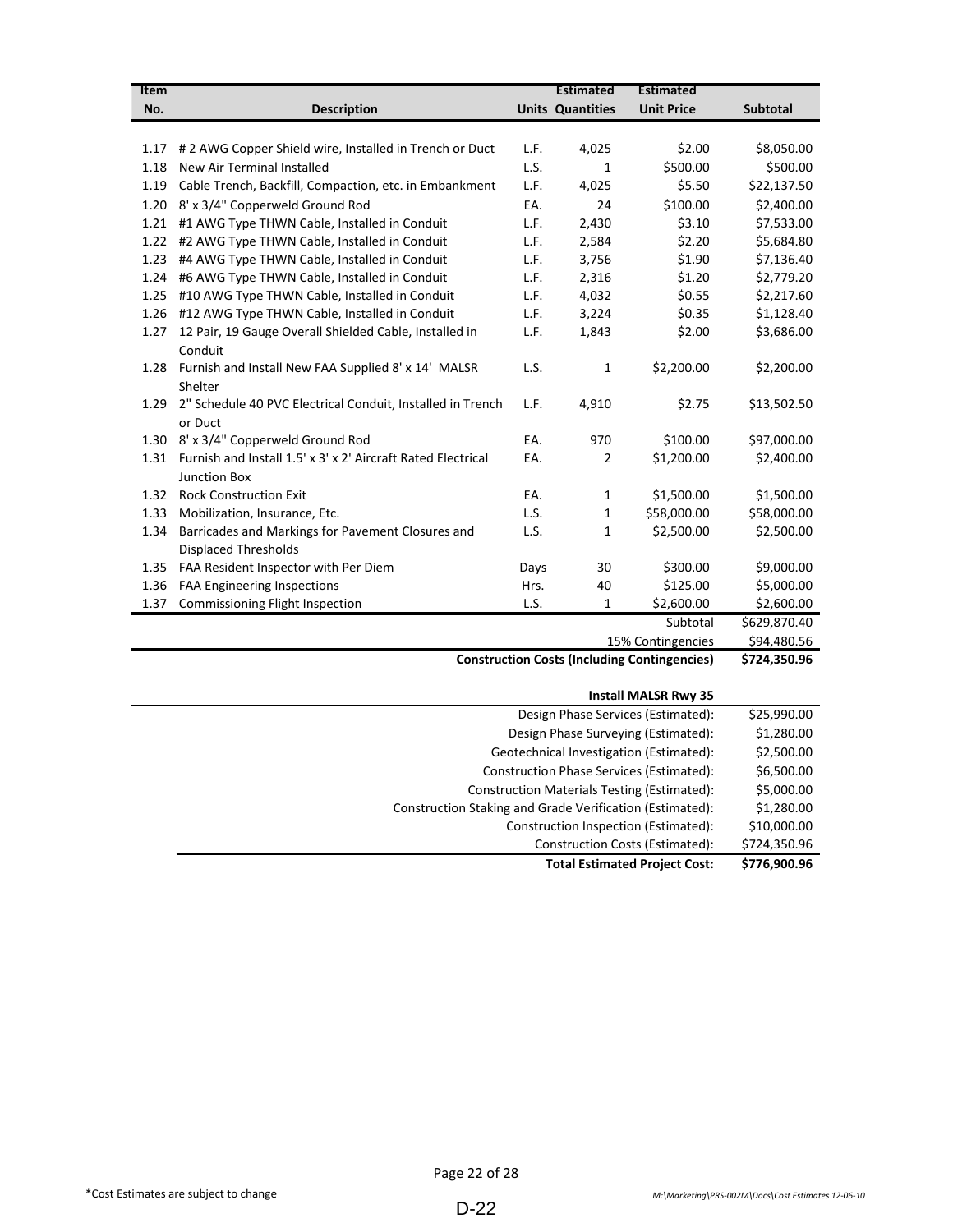| <b>Item</b> |                                                                                                       |      | <b>Estimated</b>        | <b>Estimated</b>                                    |              |
|-------------|-------------------------------------------------------------------------------------------------------|------|-------------------------|-----------------------------------------------------|--------------|
| No.         | <b>Description</b>                                                                                    |      | <b>Units Quantities</b> | <b>Unit Price</b>                                   | Subtotal     |
|             | <b>Install Runway Lights to Runway 14-32</b>                                                          |      |                         |                                                     |              |
|             | 1.01 # 6 AWG Copper Shield wire, Installed in Trench or Duct                                          | L.F. | 12,590                  | \$2.40                                              | \$30,216.00  |
|             | 1.02 # 8 AWG Cable, 5kV, Type "C" Installed in Conduit                                                | L.F. | 16,710                  | \$1.75                                              | \$29,242.50  |
| 1.03        | Cable Trench, Backfill, Compaction, etc. in Embankment                                                | L.F. | 3,560                   | \$5.50                                              | \$19,580.00  |
| 1.04        | Cable Trench, Backfill, Compaction, etc. in Pavement                                                  | L.F. | 8,690                   | \$15.00                                             | \$130,350.00 |
| 1.05        | 8' x 3/4" Copperweld Ground Rod                                                                       | EA.  | 75                      | \$100.00                                            | \$7,500.00   |
| 1.06        | Installation of Vault Equipment and Electrical<br>Improvements                                        | L.S. | 1                       | \$10,000.00                                         | \$10,000.00  |
|             | 1.07 Installation of New 10 kW Constant Current Regulator                                             | EA.  | 1                       | \$15,000.00                                         | \$15,000.00  |
| 1.08        | 2" Schedule 40 PVC Electrical Conduit, Installed in Trench<br>or Duct                                 | L.F. | 12,590                  | \$2.75                                              | \$34,622.50  |
| 1.09        | 2" Schedule 80 PVC Electrical Conduit Bored Under<br>Pavement                                         | L.F. | 340                     | \$94.00                                             | \$31,960.00  |
| 1.10        | Furnish and Install L-867-B Class 1 Concrete Junction Can                                             | EA.  | 7                       | \$600.00                                            | \$4,200.00   |
| 1.11        | Furnish and Install 1.5' x 3' x 2' Aircraft Rated Electrical<br><b>Junction Box</b>                   | EA.  | 2                       | \$1,200.00                                          | \$2,400.00   |
|             | 1.12 Medium Intensity Runway Base Mounted Edge Lights L-<br>861                                       | EA.  | 58                      | \$725.00                                            | \$42,050.00  |
| 1.13        | Furnish and Install New Internally Lighted L-858, 3<br>Module, Size 1, Style 2, Class 2 Guidance Sign | EA.  | 8                       | \$4,500.00                                          | \$36,000.00  |
| 1.14        | <b>Rock Construction Exit</b>                                                                         | EA.  | 1                       | \$1,500.00                                          | \$1,500.00   |
| 1.15        | Mobilization, Insurance, Etc.                                                                         | L.S. | 1                       | \$40,000.00                                         | \$40,000.00  |
| 1.16        | Barricades and Markings for Pavement Closures and<br><b>Displaced Thresholds</b>                      | L.S. | 1                       | \$5,000.00                                          | \$5,000.00   |
|             |                                                                                                       |      |                         | Subtotal                                            | \$439,621.00 |
|             |                                                                                                       |      |                         | 15% Contingencies                                   | \$65,943.15  |
|             |                                                                                                       |      |                         | <b>Construction Costs (Including Contingencies)</b> | \$505,564.15 |
|             |                                                                                                       |      |                         | <b>Install Runway Lights to Runway 14-32</b>        |              |
|             |                                                                                                       |      |                         | Design Phase Services (Estimated):                  | \$33,540.00  |
|             |                                                                                                       |      |                         | Design Phase Surveying (Estimated):                 | \$1,500.00   |
|             |                                                                                                       |      |                         | Construction Phase Services (Estimated):            | \$9,460.00   |
|             |                                                                                                       |      |                         | Construction Materials Testing (Estimated):         | \$3,000.00   |
|             |                                                                                                       |      |                         | Construction Inspection (Estimated):                | \$22,000.00  |
|             |                                                                                                       |      |                         | <b>Construction Costs (Estimated):</b>              | \$505,564.15 |
|             |                                                                                                       |      |                         | <b>Total Estimated Project Cost:</b>                | \$575,064.15 |
|             | <b>Install REILS to Runway 14-32</b>                                                                  |      |                         |                                                     |              |
|             | 1.01 Furnish and Install REIL System on Rwy 14                                                        | L.S. | 1                       | \$12,000.00                                         | \$12,000.00  |
| 1.02        | Furnish and Install REIL System on Rwy 32                                                             | L.S. | 1                       | \$12,000.00                                         | \$12,000.00  |
| 1.03        | Mobilization, Insurance, Etc.                                                                         | L.S. | 1                       | \$3,000.00                                          | \$3,000.00   |
|             |                                                                                                       |      |                         | Subtotal                                            | \$27,000.00  |
|             |                                                                                                       |      |                         | 15% Contingencies                                   | \$4,050.00   |
|             |                                                                                                       |      |                         | <b>Construction Costs (Including Contingencies)</b> | \$31,050.00  |
|             |                                                                                                       |      |                         | <b>Install REILS to Runway 14-32</b>                |              |
|             |                                                                                                       |      |                         | Design Phase Services (Estimated):                  | \$5,200.00   |
|             |                                                                                                       |      |                         | Design Phase Surveying (Estimated):                 | \$1,500.00   |
|             |                                                                                                       |      |                         | Construction Phase Services (Estimated):            | \$1,640.00   |
|             |                                                                                                       |      |                         | <b>Construction Materials Testing (Estimated):</b>  | \$1,500.00   |
|             |                                                                                                       |      |                         | Construction Inspection (Estimated):                | \$16,500.00  |
|             |                                                                                                       |      |                         | Construction Costs (Estimated):                     | \$31,050.00  |
|             |                                                                                                       |      |                         | <b>Total Estimated Project Cost:</b>                | \$57,390.00  |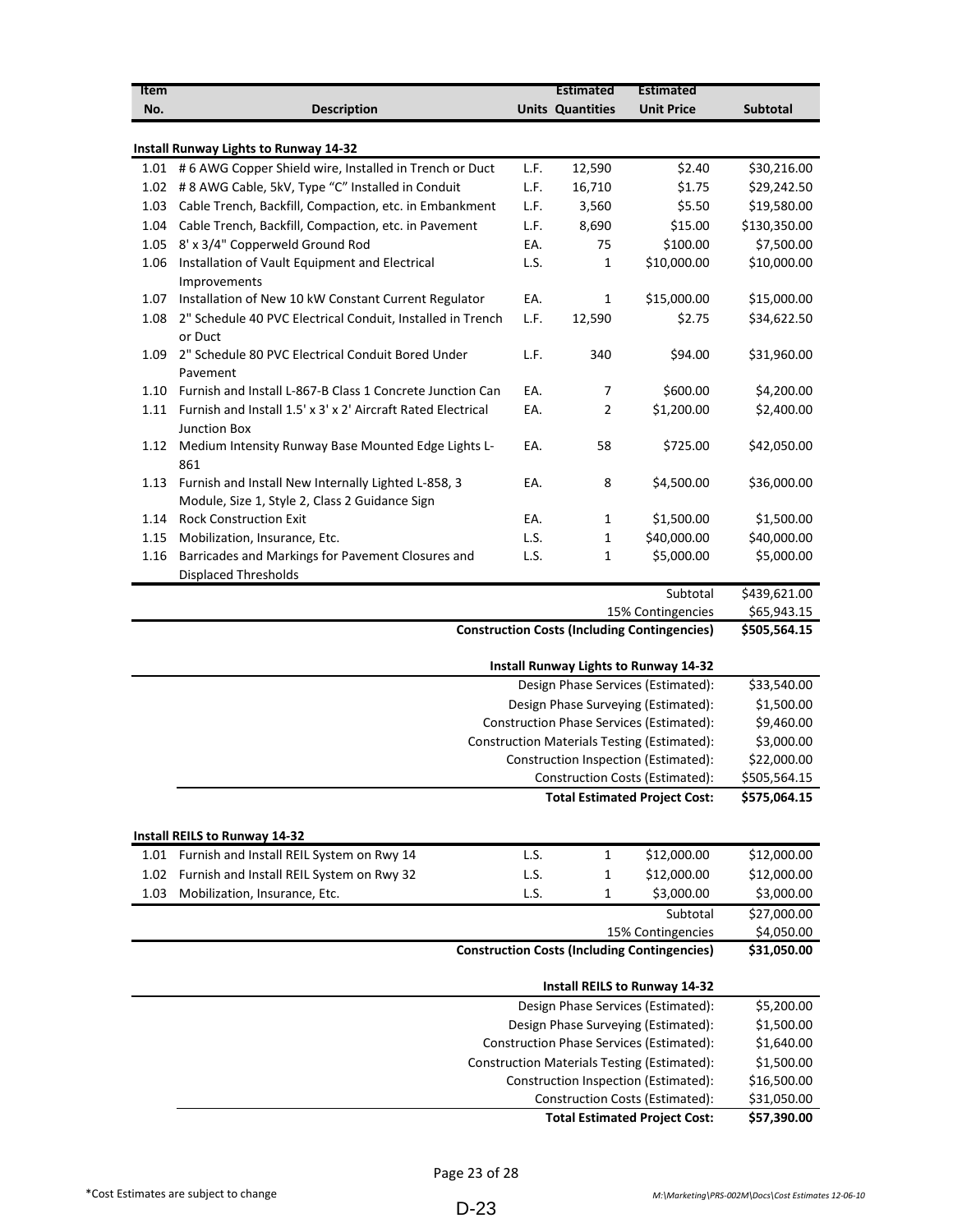| <b>Item</b>                                         |                                                            |      | <b>Estimated</b>        | <b>Estimated</b>               |                 |
|-----------------------------------------------------|------------------------------------------------------------|------|-------------------------|--------------------------------|-----------------|
| No.                                                 | <b>Description</b>                                         |      | <b>Units Quantities</b> | <b>Unit Price</b>              | <b>Subtotal</b> |
|                                                     |                                                            |      |                         |                                |                 |
|                                                     | Install PAPI-2 to Runway 14-32                             |      |                         |                                |                 |
| 1.01                                                | Furnish and Install PAPI-2 on Rwy 14                       | L.S. | 1                       | \$27,000.00                    | \$27,000.00     |
| 1.02                                                | Furnish and Install PAPI-2 on Rwy 32                       | L.S. | 1                       | \$27,000.00                    | \$27,000.00     |
| 1.03                                                | Install New 3 KVA NEMA Type 3 Transformer                  | EA.  | 2                       | \$1,100.00                     | \$2,200.00      |
| 1.04                                                | Furnish and Install Frangible Galvanized Steel Power       | L.S. | $\overline{2}$          | \$1,000.00                     | \$2,000.00      |
|                                                     | Pedestal with Meter Base                                   |      |                         |                                |                 |
| 1.05                                                | Furnish and Install 600 Volt - 30 Amp Fused Disconnect     | EA.  | 4                       | \$250.00                       | \$1,000.00      |
| 1.06                                                | <b>Current Sensor Control for PAPI</b>                     | EA.  | 2                       | \$600.00                       | \$1,200.00      |
| 1.07                                                | Concrete Foundations, Completed In-Place                   | C.Y. | 8                       | \$400.00                       | \$3.200.00      |
| 1.08                                                | Cable Trench, Backfill, Compaction, etc. in Embankment     | L.F. | 1,400                   | \$5.50                         | \$7,700.00      |
| 1.09                                                | #6 AWG Copper Shield wire, Installed in Trench or Duct     | L.F. | 1,400                   | \$2.40                         | \$3,360.00      |
| 1.10                                                | # 2 AWG Copper Shield wire, Installed in Trench or Duct    | L.F. | 400                     | \$2.00                         | \$800.00        |
| 1.11                                                | 8' x 3/4" Copperweld Ground Rod                            | EA.  | 16                      | \$100.00                       | \$1,600.00      |
| 1.12                                                | #8 AWG Type C 600V Cable, Installed in Conduit             | L.F. | 2,850                   | \$1.00                         | \$2,850.00      |
| 1.13                                                | #2 AWG Type C 600V Cable, Installed in Conduit             | L.F. | 300                     | \$0.52                         | \$156.00        |
| 1.14                                                | 2" Schedule 40 PVC Electrical Conduit, Installed in Trench | L.F. | 1,400                   | \$2.75                         | \$3.850.00      |
| 1.15                                                | Furnish and Install L-867-B Class 1 Concrete Junction Can  | EA.  | 2                       | \$600.00                       | \$1,200.00      |
| 1.16                                                | <b>Rock Construction Exit</b>                              | EA.  | 1                       | \$1,500.00                     | \$1,500.00      |
| 1.17                                                | Mobilization, Insurance, Etc.                              | L.S. | 1                       | \$9,000.00                     | \$9,000.00      |
|                                                     |                                                            |      |                         | Subtotal                       | \$95,616.00     |
|                                                     |                                                            |      |                         | 15% Contingencies              | \$14,342.40     |
| <b>Construction Costs (Including Contingencies)</b> |                                                            |      |                         |                                | \$109,958.40    |
|                                                     |                                                            |      |                         |                                |                 |
|                                                     |                                                            |      |                         | Install PAPI-2 to Runway 14-32 |                 |

| <b>Total Estimated Project Cost:</b>                     | \$141.078.40 |
|----------------------------------------------------------|--------------|
| Construction Costs (Estimated):                          | \$109,958.40 |
| Construction Inspection (Estimated):                     | \$16,500.00  |
| Construction Staking and Grade Verification (Estimated): | \$500.00     |
| Construction Materials Testing (Estimated):              | \$1,500.00   |
| Construction Phase Services (Estimated):                 | \$2,670.00   |
| Design Phase Surveying (Estimated):                      | \$500.00     |
| Design Phase Services (Estimated):                       | \$9,450.00   |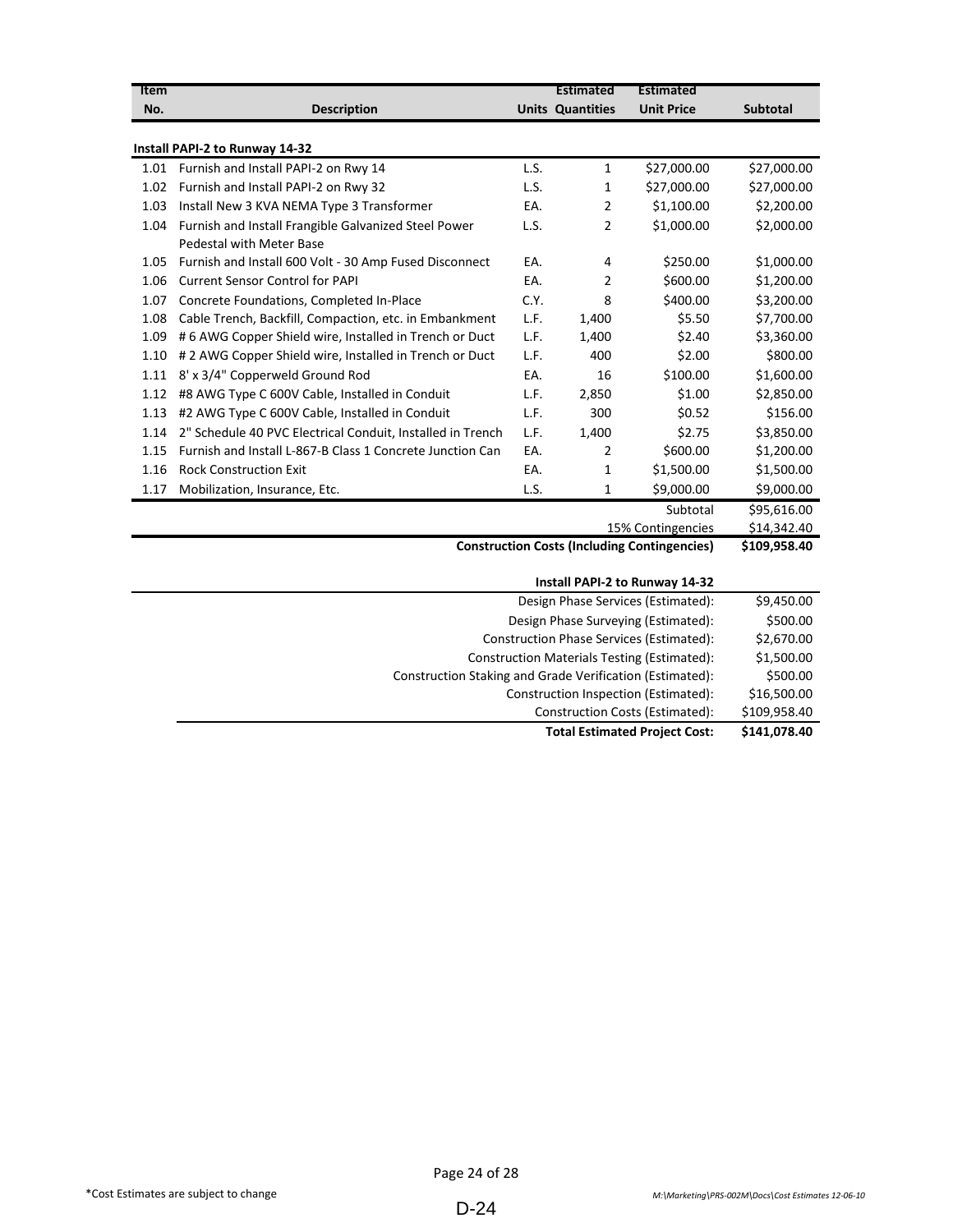| Item |                                                                                                                   |      | <b>Estimated</b>        | <b>Estimated</b>                                                         |                 |
|------|-------------------------------------------------------------------------------------------------------------------|------|-------------------------|--------------------------------------------------------------------------|-----------------|
| No.  | <b>Description</b>                                                                                                |      | <b>Units Quantities</b> | <b>Unit Price</b>                                                        | <b>Subtotal</b> |
|      | <b>Construct Southbound Airport Access Road to HW 271</b>                                                         |      |                         |                                                                          |                 |
| 1.01 | <b>Unclassified Excavation</b>                                                                                    | C.Y. | 2,908                   | \$2.00                                                                   | \$5,816.00      |
| 1.02 | Onsite Borrow Embankment In Place                                                                                 | C.Y. | 2,472                   | \$2.25                                                                   | \$5,562.00      |
| 1.03 | Undercut and Replace Unsuitable Subgrade Material with                                                            | C.Y. | 403                     | \$20.00                                                                  | \$8,060.00      |
| 1.04 | 6" Lime Stabilized Subgrade                                                                                       | S.Y. | 18,115                  | \$6.00                                                                   | \$108,690.00    |
| 1.05 | Hydrated Lime for Lime Stabilized Subgrade (6%)                                                                   | Ton  | 274                     | \$170.00                                                                 | \$46,580.00     |
| 1.06 | 6" PCC Pavement                                                                                                   | S.Y. | 13,083                  | \$32.00                                                                  | \$418,656.00    |
| 1.07 | <b>Road Markings</b>                                                                                              | L.S. | $\mathbf{1}$            | \$4,000.00                                                               | \$4,000.00      |
| 1.08 | 36" ASTM C-76, Class III RCP                                                                                      | L.F. | 5,033                   | \$78.00                                                                  | \$392,574.00    |
| 1.09 | <b>Standard Curb Inlet</b>                                                                                        | EA.  | 18                      | \$3,250.00                                                               | \$58,500.00     |
| 1.10 |                                                                                                                   | S.Y. | 2,516                   | \$0.60                                                                   | \$1,509.60      |
| 1.11 | Hydromulch, Seed, Lime, and Fertilizer (Slopes < 5%)<br>Bonded Fiber Matrix Mulch, Seed, Lime, and Fertilizer (4' | S.Y. | 4,026                   | \$1.20                                                                   | \$4,831.20      |
|      | Adjacent to Pavement Perimeter)                                                                                   |      |                         |                                                                          |                 |
| 1.12 | <b>Temporary Cool Weather Seeding</b>                                                                             | S.Y. | 6,542                   | \$0.35                                                                   | \$2,289.70      |
| 1.13 | Strip and Stockpile Topsoil from Disturbed Areas                                                                  | S.Y. | 13,083                  | \$3.00                                                                   | \$39,249.00     |
| 1.14 | <b>Erosion Control Improvements</b>                                                                               | L.S. | $\mathbf{1}$            | \$10,000.00                                                              | \$10,000.00     |
| 1.15 | Preparing Right-Of-Way                                                                                            | Sta. | 4.53                    | \$1,500.00                                                               | \$6,795.00      |
| 1.16 | <b>Temporary Sediment Control Fence</b>                                                                           | L.F. | 4,529                   | \$2.00                                                                   | \$9,058.00      |
| 1.17 | <b>Rock Construction Exit</b>                                                                                     | EA.  | 1                       | \$1,500.00                                                               | \$1,500.00      |
| 1.18 | Storm Water Pollution Prevention Plan (SWP3) Document                                                             | L.S. | $\mathbf{1}$            | \$5,000.00                                                               | \$5,000.00      |
| 1.19 | Concrete Curb (Dowel) (Reinf.) (Type II)                                                                          | L.F. | 9,058                   | \$15.00                                                                  | \$135,870.00    |
| 1.20 | <b>Right-Of-Way Markers</b>                                                                                       | EA.  | 6                       | \$150.00                                                                 | \$900.00        |
| 1.21 | Roadside Signs, Supports, and Assemblies                                                                          | L.S. | $\mathbf{1}$            | \$14,000.00                                                              | \$14,000.00     |
| 1.22 | Mobilization, Insurance, Etc.                                                                                     | L.S. | $\mathbf{1}$            | \$132,000.00                                                             | \$132,000.00    |
| 1.23 | Barricades and Markings for Pavement Closures and                                                                 | L.S. | $\mathbf{1}$            | \$5,000.00                                                               | \$5,000.00      |
| 1.24 | <b>Proof Rolling</b>                                                                                              | Hrs. | 37                      | \$55.00                                                                  | \$2,035.00      |
|      |                                                                                                                   | C.Y. | 302                     | \$80.00                                                                  |                 |
| 1.24 | Remove and Replace Unsuitable Subgrade with                                                                       |      |                         |                                                                          | \$24,160.00     |
| 1.25 | Foundation Material as Directed by the Engineer<br>Right-Of-Way Acquisition                                       | Acre | 4.06                    | \$1,700.00                                                               | \$6,902.00      |
|      |                                                                                                                   |      |                         | Subtotal                                                                 | \$1,449,537.50  |
|      |                                                                                                                   |      |                         |                                                                          | \$217,430.63    |
|      |                                                                                                                   |      |                         | 15% Contingencies<br><b>Construction Costs (Including Contingencies)</b> | \$1,666,968.13  |
|      |                                                                                                                   |      |                         |                                                                          |                 |

| <b>Construct Southbound Airport Access Road to HW 271</b> |                |
|-----------------------------------------------------------|----------------|
| Design Phase Services (Estimated):                        | \$80,040.00    |
| Design Phase Surveying (Estimated):                       | \$2,800.00     |
| Geotechnical Investigation (Estimated):                   | \$3,000.00     |
| Construction Phase Services (Estimated):                  | \$20,020.00    |
| Construction Materials Testing (Estimated):               | \$13,000.00    |
| Construction Staking and Grade Verification (Estimated):  | \$2,800.00     |
| Construction Inspection (Estimated):                      | \$49,500.00    |
| Construction Costs (Estimated):                           | \$1,666,968.13 |
| <b>Total Estimated Project Cost:</b>                      | \$1,838,128.13 |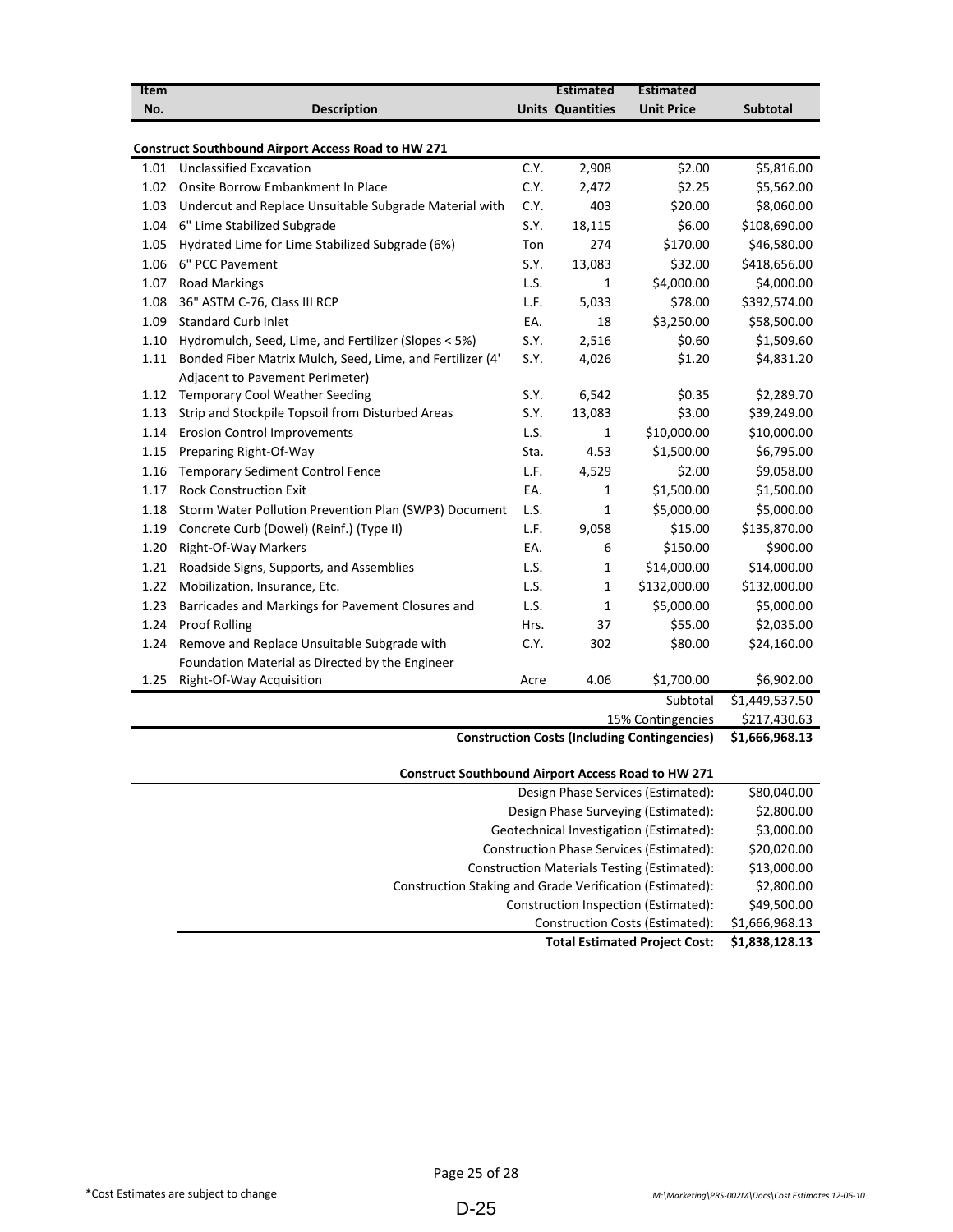| Item |                                                           |      | <b>Estimated</b>        | <b>Estimated</b>                                    |                 |
|------|-----------------------------------------------------------|------|-------------------------|-----------------------------------------------------|-----------------|
| No.  | <b>Description</b>                                        |      | <b>Units Quantities</b> | <b>Unit Price</b>                                   | <b>Subtotal</b> |
|      |                                                           |      |                         |                                                     |                 |
|      | Reconfigure Taxiway A-1 / Rwy 14                          |      |                         |                                                     |                 |
| 1.01 | <b>Concrete Pavement Removal</b>                          | S.Y. | 8,099                   | \$6.00                                              | \$48,594.00     |
| 1.02 | <b>Unclassified Excavation</b>                            | C.Y. | 1,250                   | \$2.00                                              | \$2,500.00      |
| 1.03 | Onsite Borrow Embankment In Place                         | C.Y. | 1,063                   | \$2.25                                              | \$2,391.75      |
| 1.04 | Offsite Material Embankment In Place                      | C.Y. | 1,056                   | \$3.00                                              | \$3,168.00      |
| 1.05 | Undercut and Replace Unsuitable Subgrade Material with    | C.Y. | 93                      | \$20.00                                             | \$1,860.00      |
|      | Suitable Material as Directed by the Engineer             |      |                         |                                                     |                 |
| 1.06 | 8" Lime Stabilized Subgrade                               | S.Y. | 4,165                   | \$6.00                                              | \$24,990.00     |
| 1.07 | Hydrated Lime for Lime Stabilized Subgrade (6%)           | Ton  | 84                      | \$170.00                                            | \$14,280.00     |
| 1.08 | 10" Crushed Aggregate Base Course                         | S.Y. | 3,594                   | \$20.00                                             | \$71,880.00     |
| 1.09 | 4" HMAC Surface Course                                    | Ton  | 724                     | \$95.00                                             | \$68,780.00     |
| 1.10 | <b>Bituminous Prime Coat</b>                              | Gal. | 1,250                   | \$3.00                                              | \$3,750.00      |
| 1.11 | <b>Bituminous Tack Coat</b>                               | Gal. | 625                     | \$3.00                                              | \$1,875.00      |
| 1.12 | Runway and Taxiway Markings (Reflective)                  | S.F. | 3,000                   | \$1.00                                              | \$3,000.00      |
| 1.13 | Hydromulch, Seed, Lime, and Fertilizer (Slopes < 5%)      | S.Y. | 16,026                  | \$0.60                                              | \$9,615.60      |
| 1.14 | Bonded Fiber Matrix Mulch, Seed, Lime, and Fertilizer (4' | S.Y. | 762                     | \$1.20                                              | \$914.40        |
|      | Adjacent to Pavement Perimeter)                           |      |                         |                                                     |                 |
| 1.15 | <b>Temporary Cool Weather Seeding</b>                     | S.Y. | 16,787                  | \$0.35                                              | \$5,875.45      |
| 1.16 | Strip and Stockpile Topsoil from Disturbed Areas          | S.Y. | 3,214                   | \$3.00                                              | \$9,642.00      |
| 1.17 | Furnish and Install 4" Topsoil on Disturbed Areas         | S.Y. | 8,099                   | \$4.00                                              | \$32,396.00     |
| 1.18 | Temporary Sediment Control Fence                          | L.F. | 1,650                   | \$2.00                                              | \$3,300.00      |
| 1.19 | <b>Rock Construction Exit</b>                             | EA.  | 1                       | \$1,500.00                                          | \$1,500.00      |
| 1.20 | Storm Water Pollution Prevention Plan (SWP3) Document     | L.S. | $\mathbf{1}$            | \$3,000.00                                          | \$3,000.00      |
| 1.21 | Mobilization, Insurance, Etc.                             | L.S. | 1                       | \$33,000.00                                         | \$33,000.00     |
| 1.22 | Barricades and Markings for Pavement Closures and         | L.S. | 1                       | \$5,000.00                                          | \$5,000.00      |
|      | <b>Displaced Thresholds</b>                               |      |                         |                                                     |                 |
| 1.23 | <b>Proof Rolling</b>                                      | Hrs. | 40                      | \$55.00                                             | \$2,200.00      |
| 1.24 | Remove and Replace Unsuitable Subgrade with               | C.Y. | 70                      | \$80.00                                             | \$5,600.00      |
|      | Foundation Material as Directed by the Engineer           |      |                         |                                                     |                 |
|      |                                                           |      |                         | Subtotal                                            | \$359,112.20    |
|      |                                                           |      |                         | 15% Contingencies                                   | \$53,866.83     |
|      |                                                           |      |                         | <b>Construction Costs (Including Contingencies)</b> | \$412,979.03    |
|      |                                                           |      |                         |                                                     |                 |
|      |                                                           |      |                         | Reconfigure Taxiway A-1 / Rwy 14                    |                 |

| \$28,920.00  | Design Phase Services (Estimated):                       |
|--------------|----------------------------------------------------------|
| \$1,500.00   | Design Phase Surveying (Estimated):                      |
| \$2,500.00   | Geotechnical Investigation (Estimated):                  |
| \$7,240.00   | Construction Phase Services (Estimated):                 |
| \$6,500.00   | <b>Construction Materials Testing (Estimated):</b>       |
| \$1,500.00   | Construction Staking and Grade Verification (Estimated): |
| \$22,000.00  | Construction Inspection (Estimated):                     |
| \$412,979.03 | Construction Costs (Estimated):                          |
| \$483,139.03 | <b>Total Estimated Project Cost:</b>                     |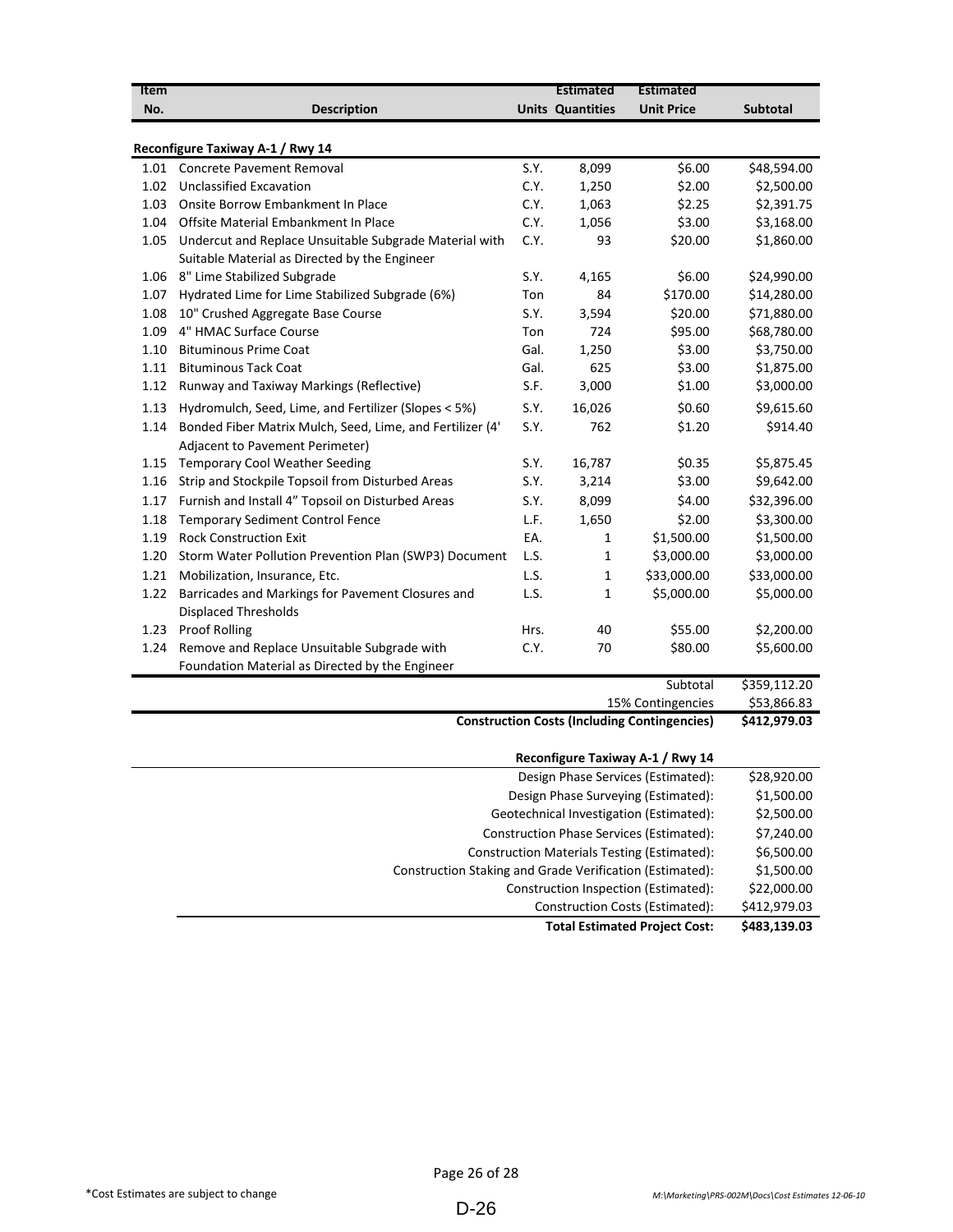| Item |                                                    |      | <b>Estimated</b>        | <b>Estimated</b>                                               |                 |
|------|----------------------------------------------------|------|-------------------------|----------------------------------------------------------------|-----------------|
| No.  | <b>Description</b>                                 |      | <b>Units Quantities</b> | <b>Unit Price</b>                                              | <b>Subtotal</b> |
|      |                                                    |      |                         |                                                                |                 |
|      | <b>Airfield Drainage</b>                           |      |                         |                                                                |                 |
| 1.01 | Infield Drainage Improvements (North End of 17-35) | L.S. | 1                       | \$100,000.00                                                   | \$100,000.00    |
|      |                                                    |      |                         | Subtotal                                                       | \$100,000.00    |
|      |                                                    |      |                         | 15% Contingencies                                              | \$15,000.00     |
|      |                                                    |      |                         | <b>Construction Costs (Including Contingencies)</b>            | \$115,000.00    |
|      |                                                    |      |                         |                                                                |                 |
|      |                                                    |      |                         | <b>Airfield Drainage</b>                                       |                 |
|      |                                                    |      |                         | Design Phase Services (Estimated):                             | \$6,540.00      |
|      |                                                    |      |                         | Design Phase Surveying (Estimated):                            | \$1,200.00      |
|      |                                                    |      |                         | Construction Phase Services (Estimated):                       | \$3,840.00      |
|      |                                                    |      |                         | Construction Materials Testing (Estimated):                    | \$2,500.00      |
|      |                                                    |      |                         | Construction Inspection (Estimated):                           | \$11,000.00     |
|      |                                                    |      |                         | <b>Construction Costs (Estimated):</b>                         | \$115,000.00    |
|      |                                                    |      |                         | <b>Total Estimated Project Cost:</b>                           | \$140,080.00    |
|      |                                                    |      |                         |                                                                |                 |
|      | <b>Landside Drainage</b>                           |      |                         |                                                                |                 |
| 1.01 | Replace Headwall and Lengthen Pipe Near Terminal   | L.S. | 1                       | \$32,300.00                                                    | \$32,300.00     |
| 1.02 | Improve Drainage on East Side of Hangar S          | L.S. | 1                       | \$11,600.00                                                    | \$11,600.00     |
| 1.03 | Improve Trench Drain and Concrete Swales           | L.S. | $\mathbf 1$             | \$3,500.00                                                     | \$3,500.00      |
| 1.04 | Install Safety End Treatment North of Hangar D     | L.S. | $\mathbf{1}$            | \$4,900.00                                                     | \$4,900.00      |
|      |                                                    |      |                         | Subtotal                                                       | \$52,300.00     |
|      |                                                    |      |                         | 15% Contingencies                                              | \$7,845.00      |
|      |                                                    |      |                         | <b>Construction Costs (Including Contingencies)</b>            | \$60,145.00     |
|      |                                                    |      |                         |                                                                |                 |
|      |                                                    |      |                         | <b>Landside Drainage</b><br>Design Phase Services (Estimated): | \$6,270.00      |
|      |                                                    |      |                         | Design Phase Surveying (Estimated):                            | \$1,500.00      |
|      |                                                    |      |                         | <b>Construction Phase Services (Estimated):</b>                | \$1,570.00      |
|      |                                                    |      |                         | Construction Materials Testing (Estimated):                    | \$2,500.00      |
|      |                                                    |      |                         | Construction Inspection (Estimated):                           | \$16,500.00     |
|      |                                                    |      |                         | <b>Construction Costs (Estimated):</b>                         | \$60,145.00     |
|      |                                                    |      |                         | <b>Total Estimated Project Cost:</b>                           | \$88,485.00     |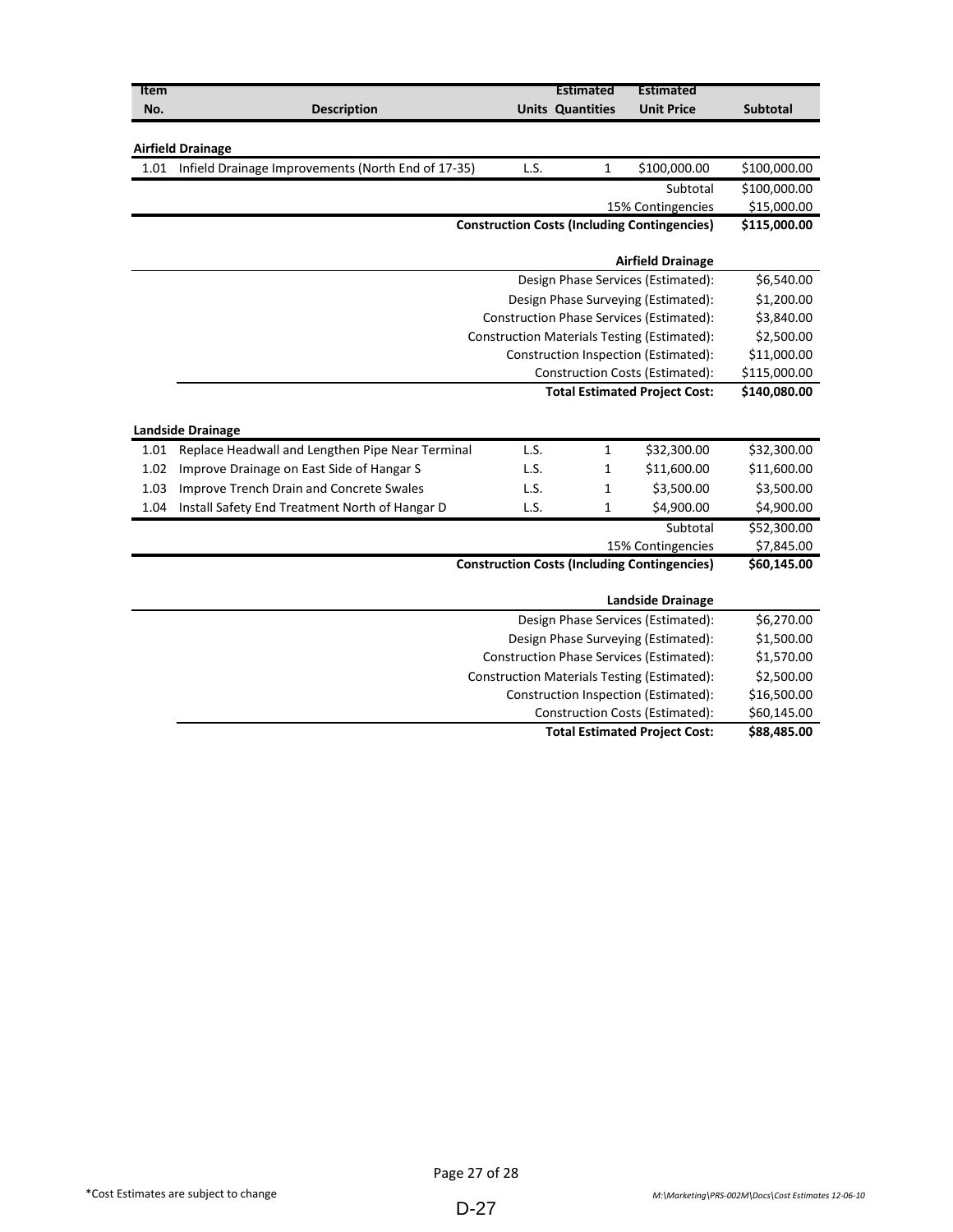| Item                            |                                                          |      | <b>Estimated</b>        | <b>Estimated</b>  |                 |
|---------------------------------|----------------------------------------------------------|------|-------------------------|-------------------|-----------------|
| No.                             | <b>Description</b>                                       |      | <b>Units Quantities</b> | <b>Unit Price</b> | <b>Subtotal</b> |
|                                 | ARC C/D-II Runway 17-35 RSA Improvements                 |      |                         |                   |                 |
|                                 | 1.01 Clearing                                            | Acre | 7.03                    | \$2,000.00        | \$14,060.00     |
| 1.02                            | <b>Unclassified Excavation</b>                           | C.Y. | 26,054                  | \$2.00            | \$52,108.00     |
| 1.03                            | Onsite Borrow Embankment In Place                        | C.Y. | 25,195                  | \$2.25            | \$56,688.75     |
| 1.04                            | Remove Existing Chain-Link Security Fence                | L.F. | 10,181                  | \$8.00            | \$81,448.00     |
| 1.05                            | Hydromulch, Seed, Lime, and Fertilizer (Slopes < 5%)     | S.Y. | 7,158                   | \$0.60            | \$4,294.80      |
| 1.06                            | Strip and Stockpile Topsoil from Disturbed Areas         | S.Y. | 7,158                   | \$3.00            | \$21,474.00     |
| 1.07                            | Furnish and Install 4" Topsoil on Disturbed Areas        | S.Y. | 7,158                   | \$4.00            | \$28,632.00     |
| 1.08                            | Rock Filter Dam                                          | L.F. | 250                     | \$25.00           | \$6,250.00      |
| 1.09                            | <b>Temporary Sediment Control Fence</b>                  | L.F. | 500                     | \$2.00            | \$1,000.00      |
| 1.10                            | <b>Rock Construction Exit</b>                            | EA.  | 1                       | \$1,500.00        | \$1,500.00      |
| 1.11                            | Storm Water Pollution Prevention Plan (SWP3) Document    | L.S. | $\mathbf{1}$            | \$5,000.00        | \$5,000.00      |
| 1.12                            | Mobilization, Insurance, Etc.                            | L.S. | $\mathbf{1}$            | \$28,000.00       | \$28,000.00     |
|                                 |                                                          |      |                         | Subtotal          | \$300,455.55    |
|                                 | 15% Contingencies                                        |      |                         |                   | \$45,068.33     |
|                                 | <b>Construction Costs (Including Contingencies)</b>      |      |                         |                   | \$345,523.88    |
|                                 | ARC C/D-II Runway 17-35 RSA Improvements                 |      |                         |                   |                 |
|                                 | Design Phase Services (Estimated):                       |      |                         |                   | \$22,130.00     |
|                                 | Design Phase Surveying (Estimated):                      |      |                         |                   | \$2,800.00      |
|                                 | Construction Phase Services (Estimated):                 |      |                         |                   | \$5,540.00      |
|                                 | <b>Construction Materials Testing (Estimated):</b>       |      |                         |                   | \$3,500.00      |
|                                 | Construction Staking and Grade Verification (Estimated): |      |                         |                   | \$2,800.00      |
|                                 | Construction Inspection (Estimated):                     |      |                         |                   | \$27,500.00     |
|                                 | Construction Costs (Estimated):                          |      |                         |                   | \$345,523.88    |
|                                 | <b>Total Estimated Project Cost:</b>                     |      |                         |                   | \$409,793.88    |
| <b>Environmental Assessment</b> |                                                          |      |                         |                   |                 |
|                                 | 1.01 Environmental Assessment                            | L.S. | $\mathbf{1}$            | \$600,000.00      | \$600,000.00    |
|                                 |                                                          |      |                         | Subtotal          | \$600,000.00    |
|                                 |                                                          |      |                         | 15% Contingencies | \$90,000.00     |
|                                 | <b>Costs (Including Contingencies)</b>                   |      |                         |                   |                 |